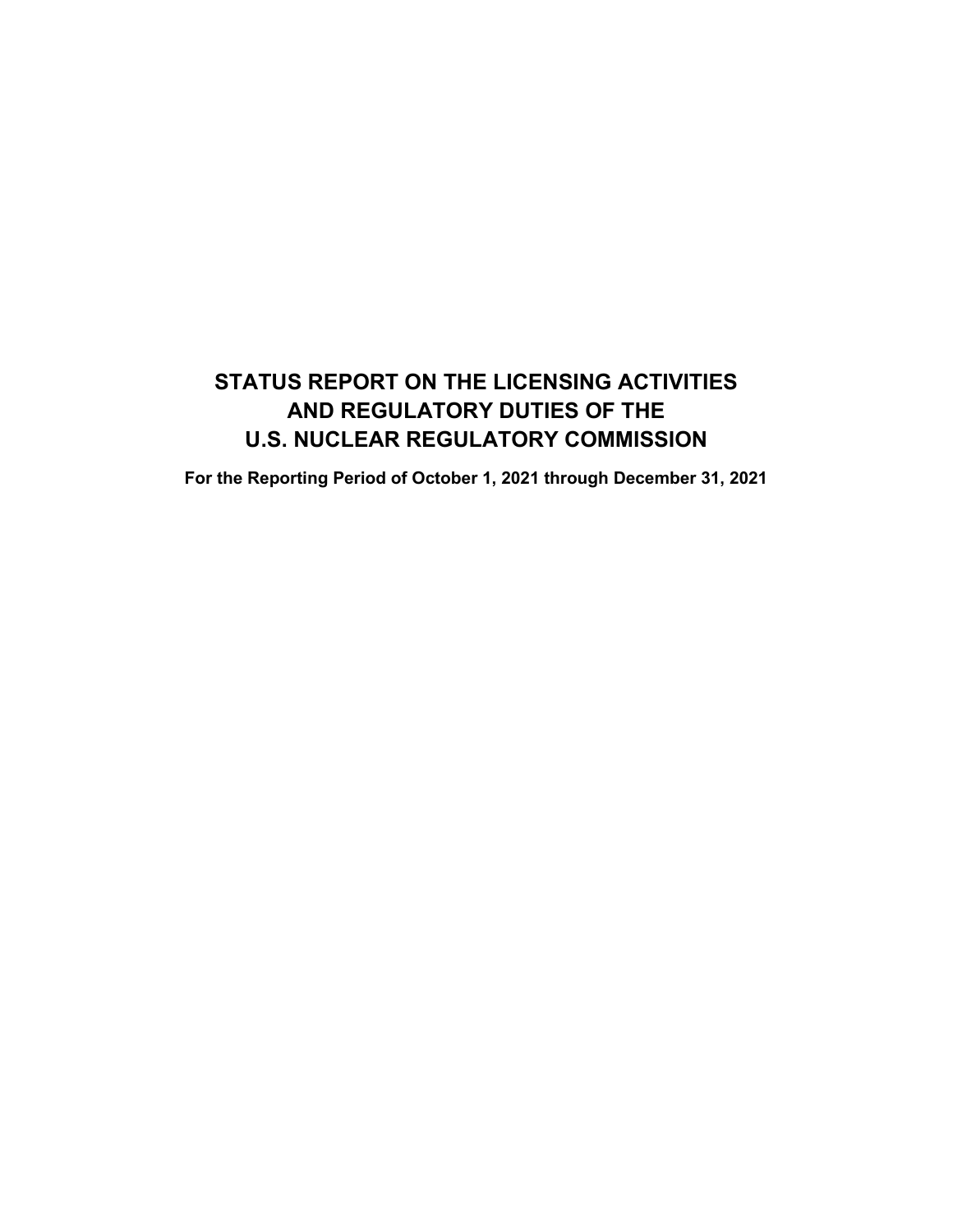# **Table of Contents**

| $1 - 1$  | Average Timeliness Percentage for Licensing Actions Categorized Under the Nuclear Energy |  |
|----------|------------------------------------------------------------------------------------------|--|
| $1 - 2$  |                                                                                          |  |
| $1 - 3$  |                                                                                          |  |
| $1 - 4$  |                                                                                          |  |
|          |                                                                                          |  |
| $2 - 1$  |                                                                                          |  |
| $2 - 2$  |                                                                                          |  |
| $2 - 3$  |                                                                                          |  |
| $2 - 4$  |                                                                                          |  |
| $2 - 5$  |                                                                                          |  |
| $2 - 6$  |                                                                                          |  |
| $2 - 7$  |                                                                                          |  |
| $2 - 8$  |                                                                                          |  |
| $2 - 9$  |                                                                                          |  |
| $2 - 10$ |                                                                                          |  |
| $2 - 11$ |                                                                                          |  |
| $2 - 12$ |                                                                                          |  |
|          |                                                                                          |  |
| $3 - 1$  |                                                                                          |  |
| $3-2$    |                                                                                          |  |
| $3-3$    |                                                                                          |  |
| $3-4$    |                                                                                          |  |
| $3-5$    |                                                                                          |  |
| $3-6$    |                                                                                          |  |
| $3 - 7$  |                                                                                          |  |
| 3-8      |                                                                                          |  |
| $3-9$    |                                                                                          |  |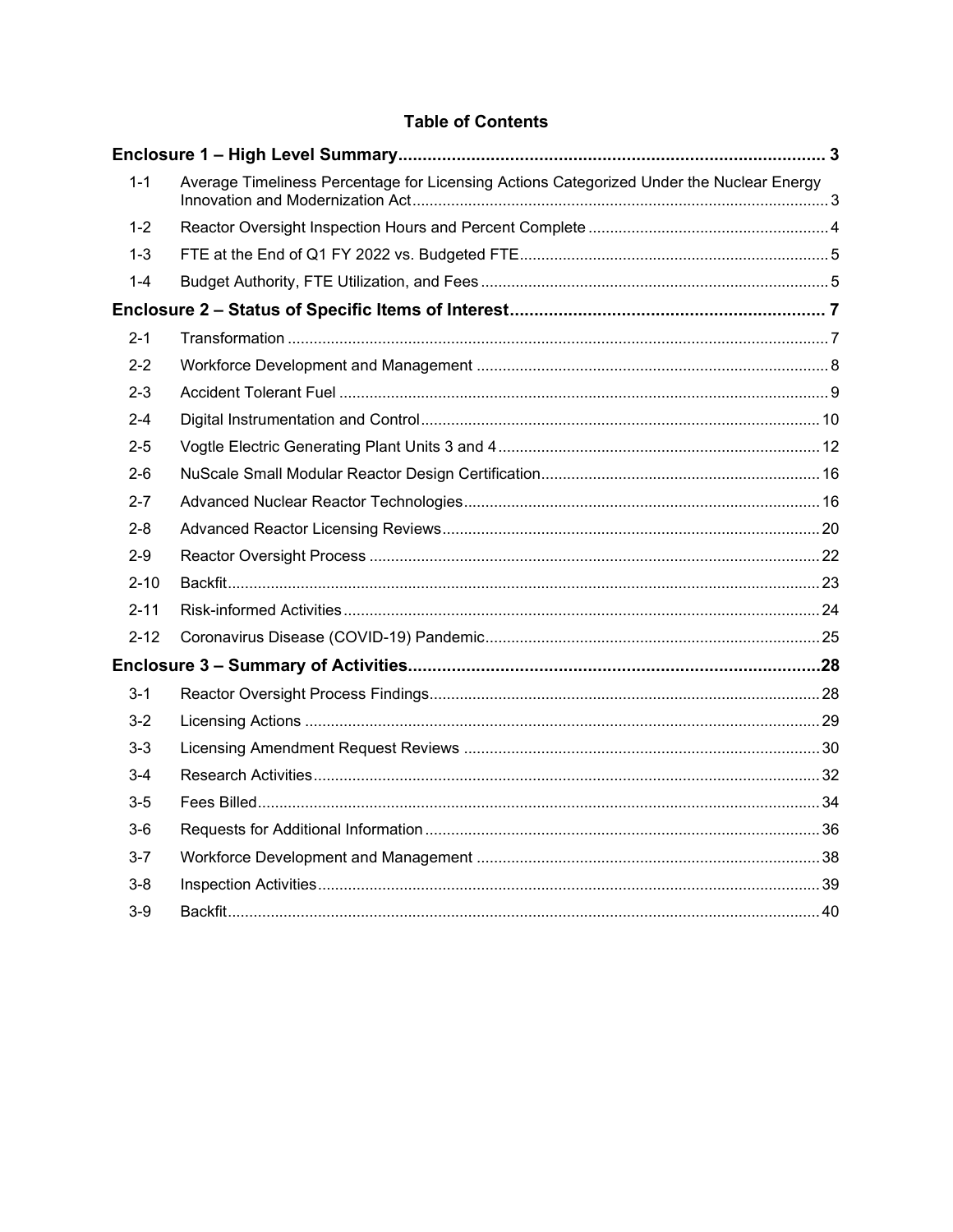**Enclosure 1 – High Level Summary**



<span id="page-2-1"></span><span id="page-2-0"></span>

1

<sup>1</sup> No licensing actions categorized under the Nuclear Energy Innovation and Modernization Act were completed in Quarter (Q) 2 fiscal year (FY) 2021 for the new reactor business line.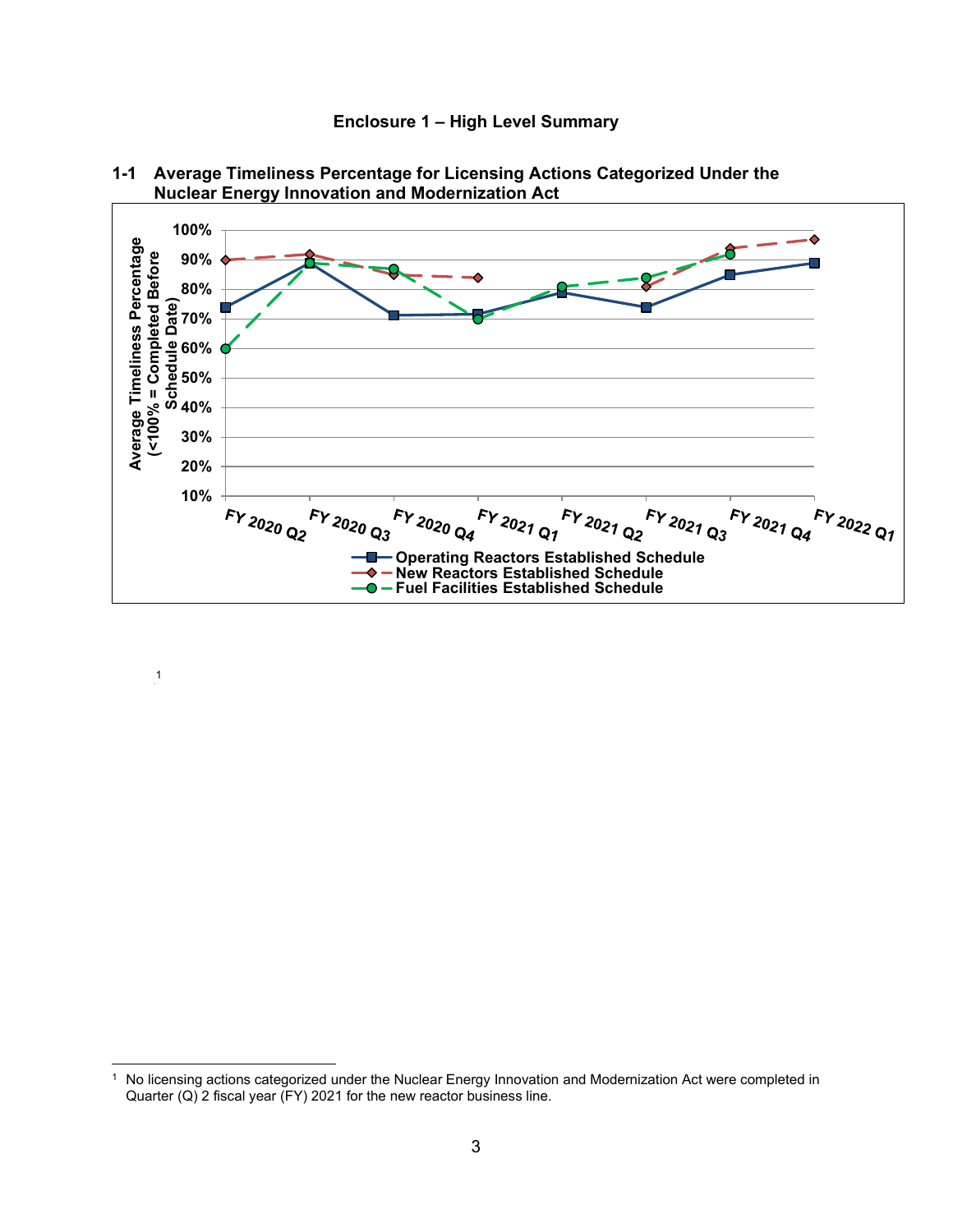

#### <span id="page-3-0"></span>**1-2 Reactor Oversight Inspection Hours and Percent Complete**

2

<sup>&</sup>lt;sup>2</sup> "Planned direct inspection hours" refers to the number of hours associated with completion of the U.S. Nuclear Regulatory Commission's (NRCs) "nominal" number of inspection samples established for the baseline inspection program, which is a conservative target. This contrasts with the "minimum" number of hours that would be necessary to complete the set of inspection activities that constitutes completion of the Reactor Oversight Process (ROP) baseline inspection program for the calendar year. In CY 2020, despite falling short of the planned/nominal number of inspection hours (due to the ongoing COVID-19 pandemic and its impact on planned inspection activities), the NRC performed the minimum number of inspection hours associated with program completion. In CY 2021, the NRC completed well above the minimum number of inspection hours needed for program completion. Certification of the completion of the baseline inspection program for CY 2021 is underway.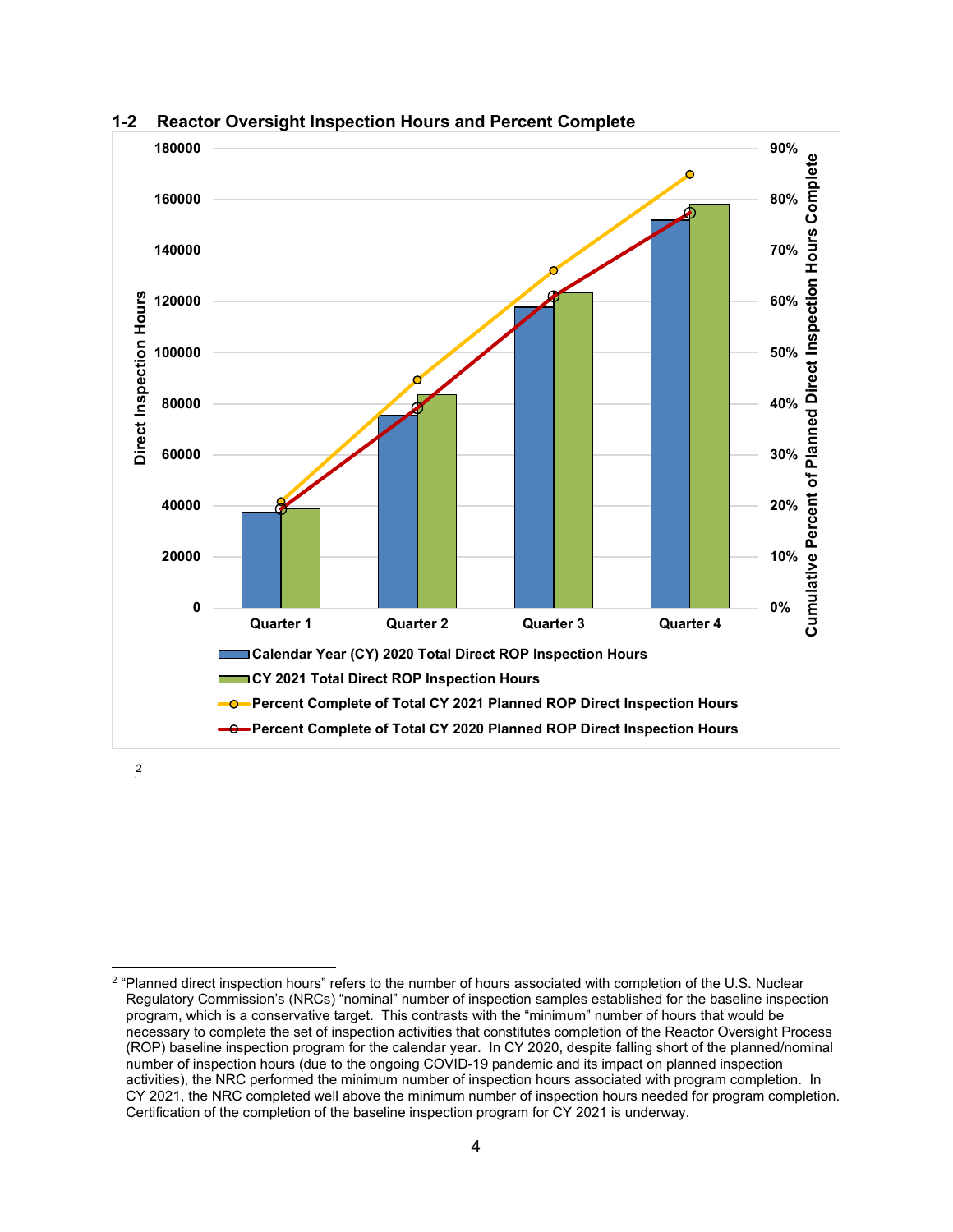### <span id="page-4-0"></span>**1-3 FTE at the End of Q1 FY 2022 vs. Budgeted FTE**



# <span id="page-4-1"></span>**1-4 Budget Authority, FTE Utilization, and Fees**

| NRC FY 2022 Budget Authority December 31, 2021 (Dollars in Thousands) |
|-----------------------------------------------------------------------|
|-----------------------------------------------------------------------|

| <b>Fund Sources</b>                                                                          | $FY$ 2022 Budget <sup>3</sup> | <b>Percent Obligated</b> | <b>Percent Expended</b> |
|----------------------------------------------------------------------------------------------|-------------------------------|--------------------------|-------------------------|
| <b>Advanced Reactors</b>                                                                     | \$17,709                      | 19%                      | 17%                     |
| <b>Commission Funds</b>                                                                      | \$12,799                      | 10%                      | 10%                     |
| Fee-Based Funds                                                                              | \$789,314                     | 19%                      | 17%                     |
| General Funds. <sup>4</sup>                                                                  | \$1,158                       | 12%                      | 12%                     |
| <b>International Activities</b>                                                              | \$13,399                      | 23%                      | 18%                     |
| <b>University Nuclear</b><br>Leadership Program /<br><b>Integrated University</b><br>Program | \$2,000                       | 98%                      | 0%                      |
| <b>Official Representation</b>                                                               | \$27                          | 10%                      | 10%                     |
| Total                                                                                        | \$836,406                     | 19%                      | 17%                     |
| <b>NRC Control Points</b>                                                                    | FY 2022 Budget                | <b>Percent Obligated</b> | <b>Percent Expended</b> |
| <b>Nuclear Reactor Safety</b>                                                                | \$435,212                     | 20%                      | 19%                     |

 $3$  The agency is operating under the Further Continuing Appropriations Act, 2022 (as amended); therefore, this table reflects the FY 2021 total annualized rate (i.e., the FY 2021 enacted levels). This table also includes the carryover allocated during Q1 FY 2022.

<sup>&</sup>lt;sup>4</sup> Consistent with previous reports, this row represents waste incidental to reprocessing activities excluded from the fee-recovery requirement.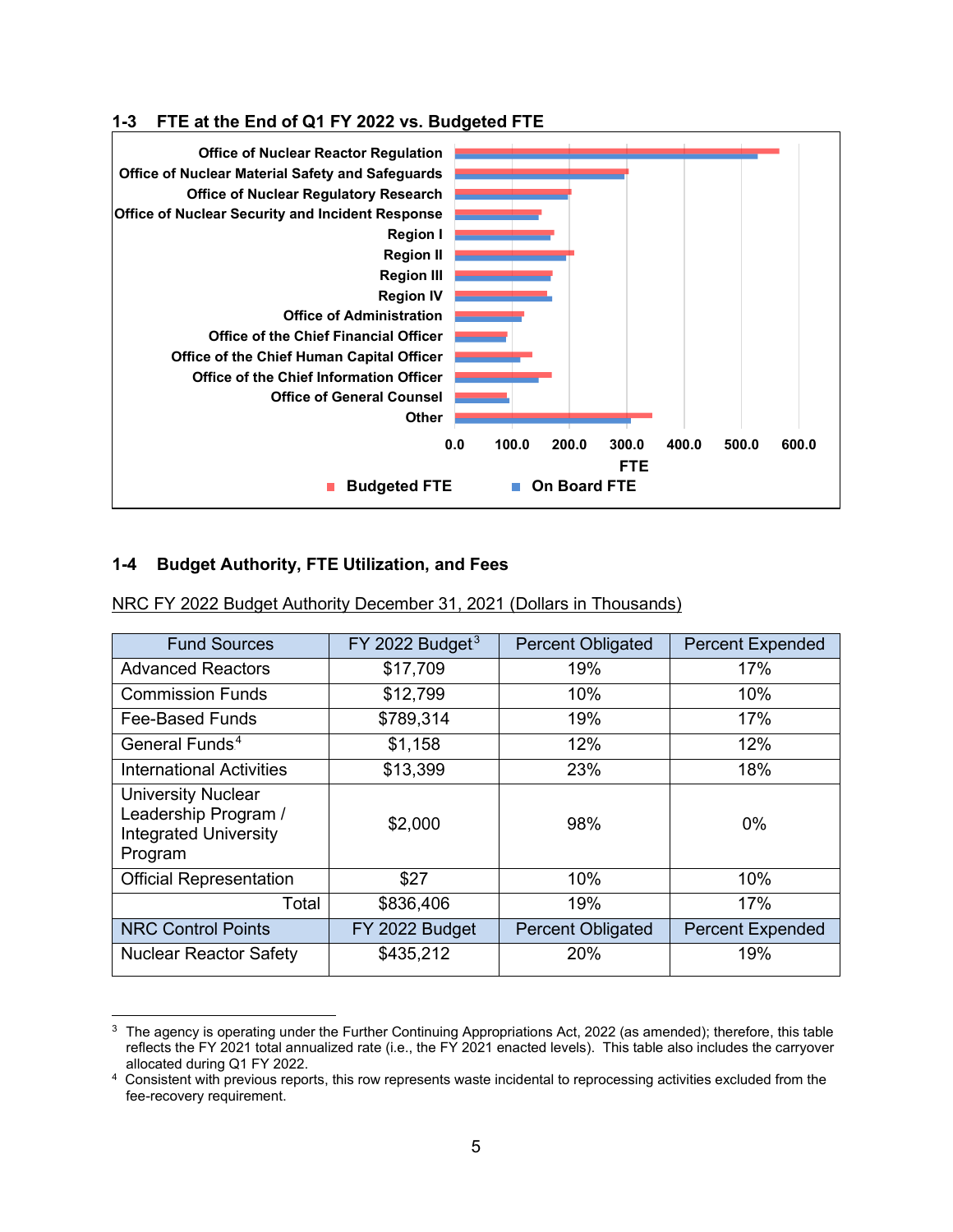| <b>Fund Sources</b>                                                                                        | FY 2022 Budget <sup>3</sup> | <b>Percent Obligated</b> | <b>Percent Expended</b> |
|------------------------------------------------------------------------------------------------------------|-----------------------------|--------------------------|-------------------------|
| <b>Nuclear Materials and</b><br><b>Waste Safety</b>                                                        | \$101,898                   | 20%                      | 19%                     |
| Decommissioning and<br><b>Low-Level Waste</b>                                                              | \$22,580                    | 21%                      | 19%                     |
| <b>Corporate Support</b>                                                                                   | \$274,716                   | 16%                      | 13%                     |
| <b>University Nuclear</b><br>Leadership Program /<br><b>Integrated University</b><br>Program. <sup>5</sup> | \$2,000                     | 98%                      | 0%                      |
| Total                                                                                                      | \$836,406                   | 19%                      | 17%                     |

### FTE Utilization, Hiring, and Attrition

| Total Year to Date<br>(YTD) FTE<br>Utilization | Projected End of Year<br><b>FTE Total Utilization</b> | Quarter<br>Hiring | Quarter 1<br><b>Attrition</b> | YTD<br><b>Hiring</b> | YTD<br><b>Attrition</b> |
|------------------------------------------------|-------------------------------------------------------|-------------------|-------------------------------|----------------------|-------------------------|
| 629.3                                          | 2768.6                                                | 23                | 38                            | 23                   | 38                      |

#### FY 2022 Fees Estimated, Fees Billed, and Fees Collected Through Q1



#### Total 10 CFR Part 170 Fees Billed (Dollars in Millions)

| 0000         | 0004           | 000001                   |
|--------------|----------------|--------------------------|
| $\mathbf{v}$ | $-$            | $\overline{\phantom{a}}$ |
| ◡←◡          | ---            | ZUZZ QT                  |
| ጦ<br>ა∠∪ວ…   | m<br>- -<br>۰D | -<br>$\sim$<br>\$53.7    |

<sup>5</sup> This row is labeled as "University Nuclear Leadership Program / Integrated University Program" because the FY 2021 Explanatory Statement identified this control point as the "Integrated University Program," but Division Z of the Consolidated Appropriations Act, 2021 replaced the Integrated University Program with the University Nuclear Leadership Program.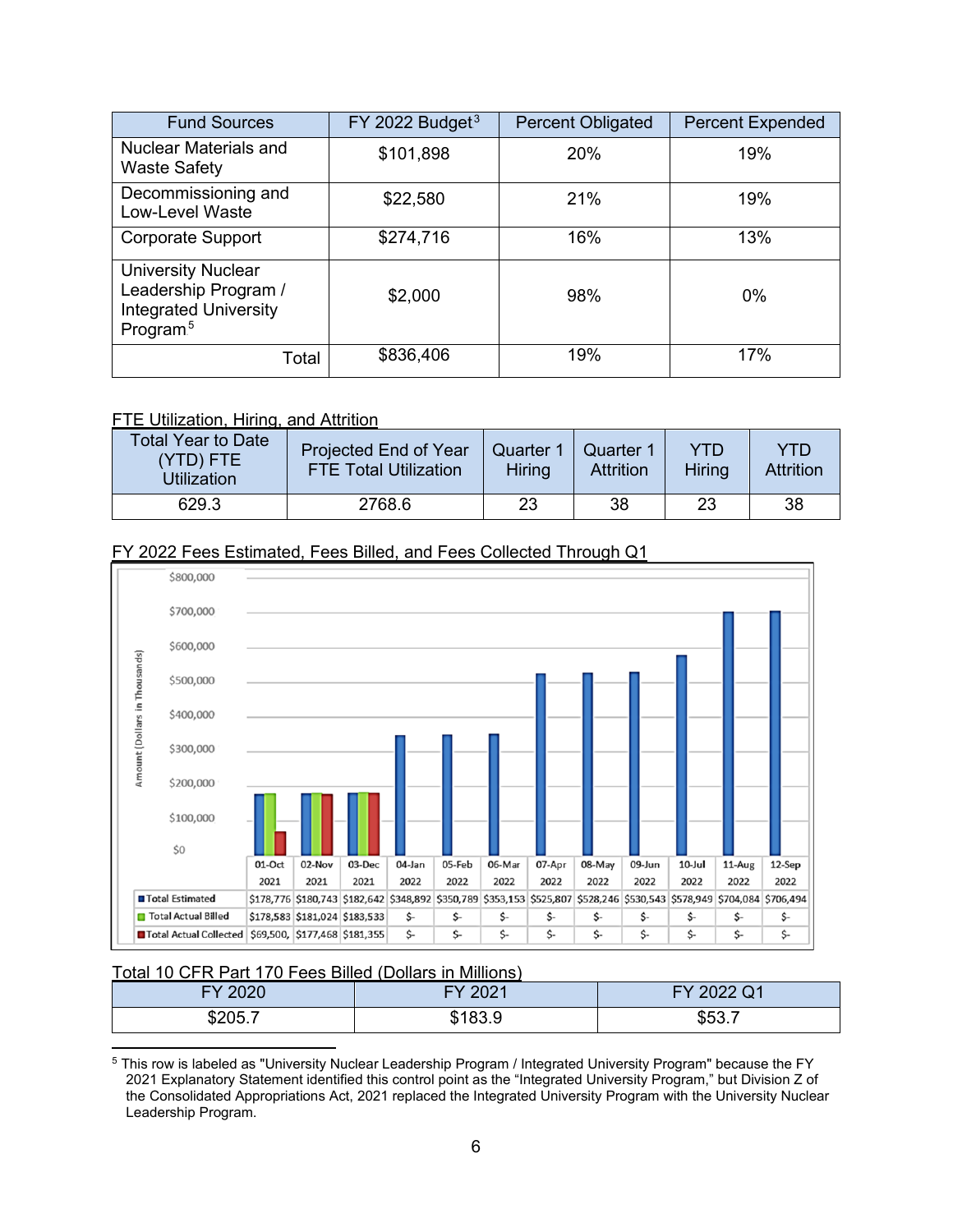### **Enclosure 2 – Status of Specific Items of Interest**

<span id="page-6-0"></span>Enclosure 2 provides the status of specific items of interest including a summary of the item, the activities planned and accomplished under each item within the reporting period, and projected activities under each item for the next two reporting periods.

# <span id="page-6-1"></span>**2-1 Transformation**

The U.S. Nuclear Regulatory Commission (NRC) is becoming a more modern, risk-informed regulator, open to new technologies and ways of implementing our safety and security mission. Over the past two years, the NRC has made significant progress in four focus areas: (1) recruiting, developing, and retaining a strong workforce; (2) improving decision-making through the acceptance of an appropriate level of risk without compromising the NRC's mission; (3) establishing a culture that embraces innovation; and (4) adopting new and existing information technology resources. The agency has completed all but one of our initial agencywide initiatives associated with the four focus areas.

To sustain progress and meet the agency's transformation goals, the NRC will use a variety of tools, including "objectives and key results" that relate to the current four focus areas (i.e., Our People, Be riskSMART, Using Technology, and Innovation). The NRC continues to leverage available technologies, increase opportunities for staff to gain new skills, attract talented new staff, and foster a culture of safety and innovation that accounts for differing viewpoints and risk insights in our decision-making. Planned future activities will focus on incorporating positive transformational changes into the agency's culture and processes.

| <b>Transformation Activities</b>                                                                                                                                 | <b>Projected</b><br><b>Completion Date</b> | <b>Completion Date</b> |
|------------------------------------------------------------------------------------------------------------------------------------------------------------------|--------------------------------------------|------------------------|
| Facilitated discussion on leading hybrid teams and<br>provided resources for employees to enhance<br>knowledge and skills to perform in a hybrid<br>environment. | 12/31/21                                   | $12/31/21^{6}$         |
| Completed first assessment of survey of external<br>stakeholder views on NRC transformation activities.                                                          | 12/31/21                                   | 01/05/227              |

### Activities Planned and Completed for the Reporting Period ((Quarter) Q1 Fiscal Year (FY) 2022)

Projected Activities for the Next Two Reporting Periods (Q2 and Q3 FY 2022)

| <b>Projected Transformation Activities</b>                                                                                                                                                                                                                 | <b>Projected</b><br><b>Completion Date</b> |
|------------------------------------------------------------------------------------------------------------------------------------------------------------------------------------------------------------------------------------------------------------|--------------------------------------------|
| Conduct a series of first-line supervisor workshops to engage in dialogue<br>on the agency's progress on transformation and identify actions they can<br>take to encourage use of transformation tools, while mitigating the effects<br>of change fatigue. | 02/01/22 <sup>8</sup>                      |

<sup>&</sup>lt;sup>6</sup> This was an emergent activity during the reporting period based on the need to prepare staff for re-entry.

 $7$  This initial internal assessment of the survey was completed in December 2021; a briefing on those results to senior agency leadership was completed on January 5, 2022. A final assessment of the survey of external stakeholder views will be conducted after the survey closes at the end of March 2022.

<sup>&</sup>lt;sup>8</sup> In the last report, the projected completion date for this activity was reported as January 31, 2022. The workshops are scheduled and the final one is now anticipated to be completed on February 1, 2022.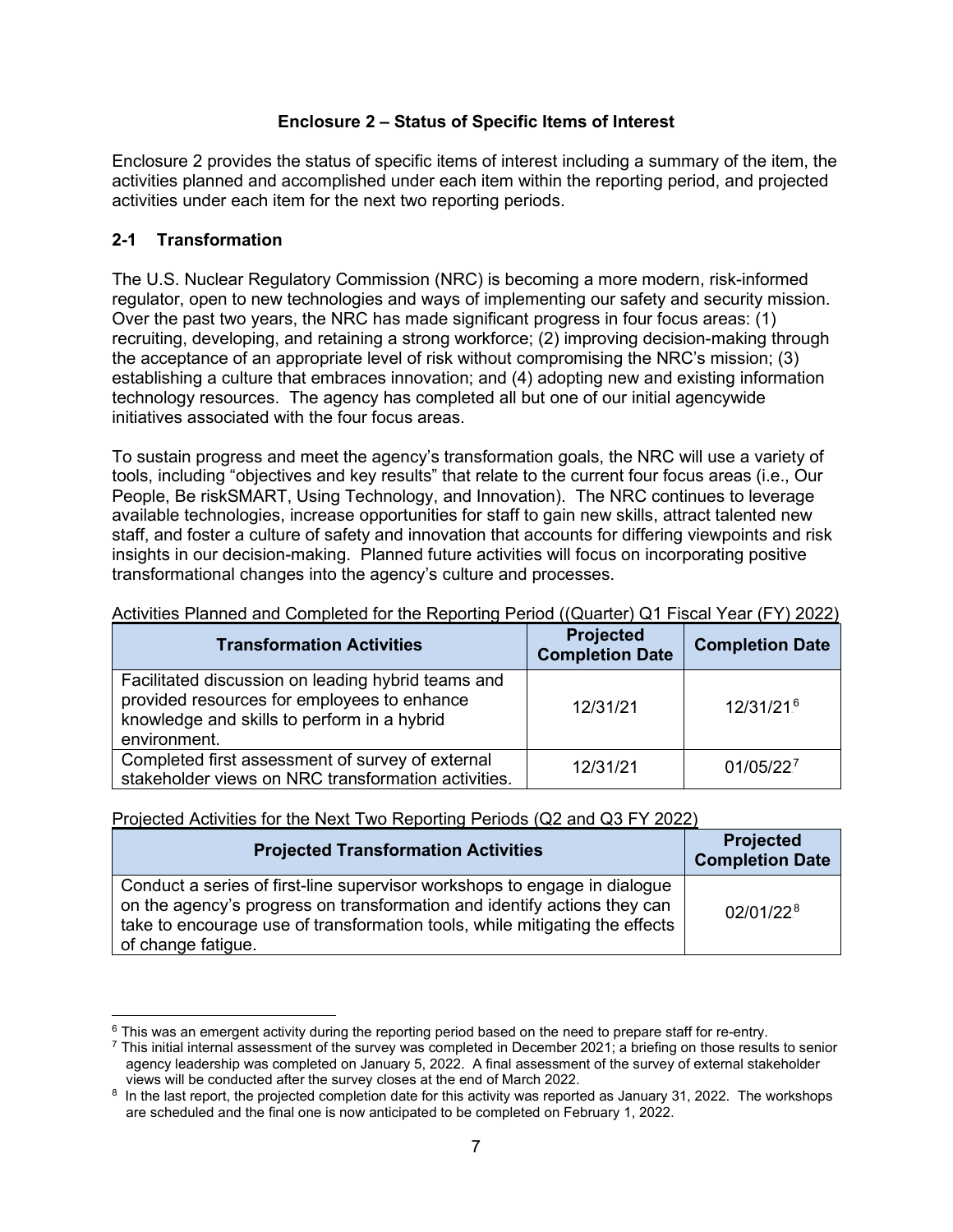| <b>Projected Transformation Activities</b>                                                                                                                                                                                                                                                                                             | <b>Projected</b><br><b>Completion Date</b> |
|----------------------------------------------------------------------------------------------------------------------------------------------------------------------------------------------------------------------------------------------------------------------------------------------------------------------------------------|--------------------------------------------|
| Launch the Mission Analytics Portal Event Reporting module. This<br>module will provide NRC licensees an alternative electronic submission<br>method for reports required under Title 10 of the Code of Federal<br>Regulations (10 CFR) 50.72.                                                                                         | 02/28/22 <sup>9</sup>                      |
| Establish calendar year 2022 Objectives and Key Results.                                                                                                                                                                                                                                                                               | 02/28/22                                   |
| Conduct final assessment of survey of external stakeholder views on<br>NRC transformation activities.                                                                                                                                                                                                                                  | 05/31/22                                   |
| Brief the Commission on the staff's transformation activities (public<br>meeting).                                                                                                                                                                                                                                                     | 06/30/22                                   |
| Implement a staff-led effort to recognize NRC employees who make<br>notable and innovative contributions towards attaining agency goals<br>through business improvements, applying risk insights, using data in<br>decision-making, realizing culture, enhancing the work environment, or<br>advancing knowledge management practices. | 07/31/22                                   |

# <span id="page-7-0"></span>**2-2 Workforce Development and Management**

The NRC implemented a Strategic Workforce Planning (SWP) process to improve workforce development to meet its near- and long-term work demands. The first step in this process is an Agency Environmental Scan that projects the amount and type of work anticipated in the next five years and identifies the workforce needs in order to perform that work. By analyzing the current workforce and comparing it to future needs, skill gaps can be identified. In the final step of the process, both short- and long-term strategies are developed to enable the agency to recruit, retain, and develop a skilled and diverse workforce with the competencies and agility to address both current and emerging needs and workload fluctuations. The SWP process occurs each FY.

During the reporting period, the agency began recruitment efforts for our Summer Student Intern program and anticipates having 75 – 80 new and returning students onboard during summer 2022. Additionally, recruitment efforts began for the second Nuclear Regulator Apprenticeship Network (NRAN) cohort, and 25 recent graduates majoring in engineering and science are expected to join the agency in Q4 FY 2022.

Additionally, during this reporting period, the Chief Human Capital Officer began developing a strategy for a significant recruitment effort to occur throughout FY 2022. The strategy will directly address staffing challenges and ensure that the agency continues to fulfill its important safety and security mission well into the future.

| Activities Flatified and Completed for the Reporting Ferrod (QTTTT 2022)                 |                                            |                        |
|------------------------------------------------------------------------------------------|--------------------------------------------|------------------------|
| <b>Workforce Development and Management</b><br><b>Activities</b>                         | <b>Projected</b><br><b>Completion Date</b> | <b>Completion Date</b> |
| Completed updates to the Agency Environmental<br>Scan to support FY 2022 SWP activities. | 12/31/21                                   | 12/31/21               |

#### Activities Planned and Completed for the Reporting Period (Q1 FY 2022)

<sup>9</sup> The projected completion date for this activity has been extended from December 31, 2021, to February 28, 2022, due to additional time needed to complete actions that must be taken prior to launch of the portal.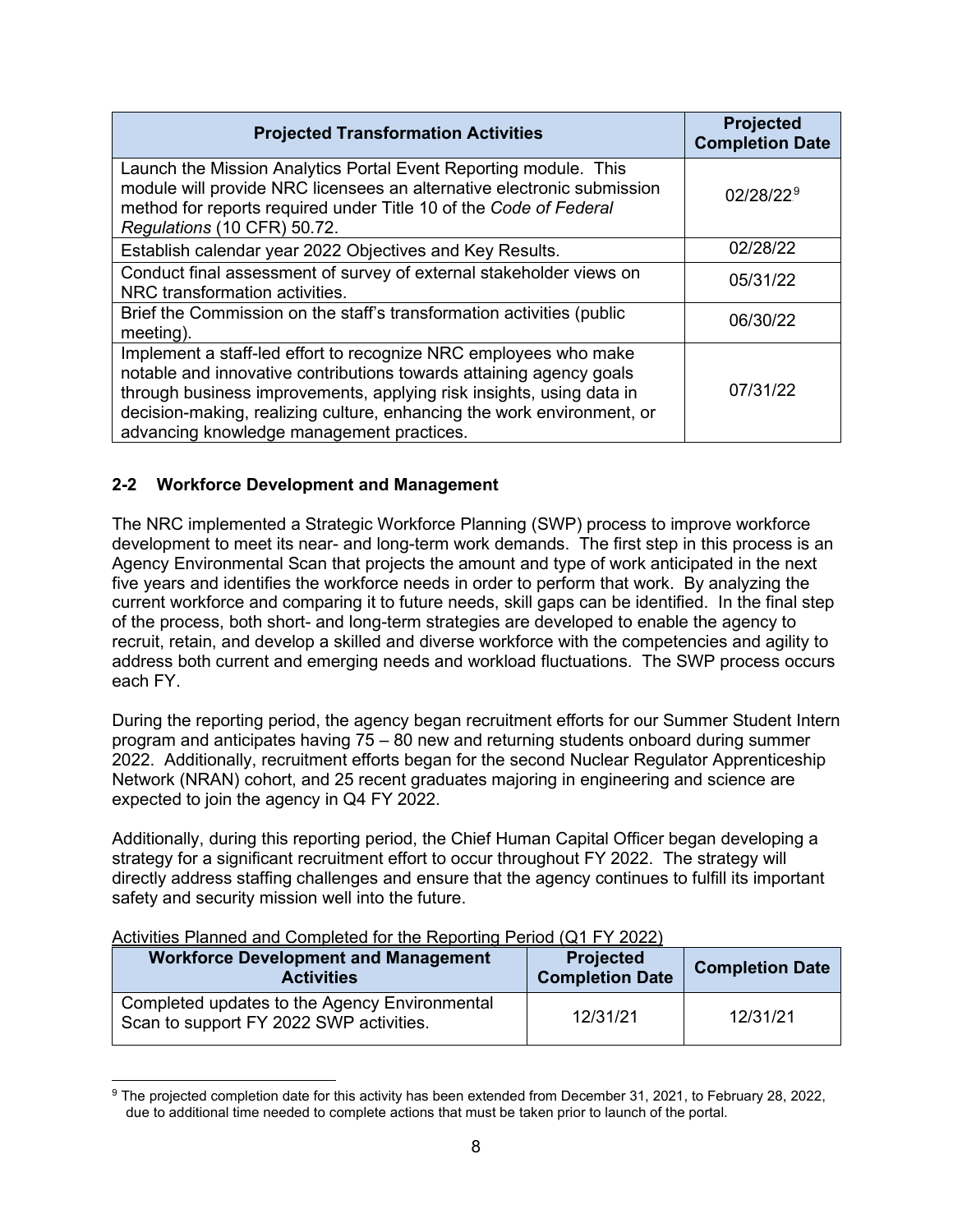| <b>Workforce Development and Management</b><br><b>Activities</b>                                                                                                   | <b>Projected</b><br><b>Completion Date</b> | <b>Completion Date</b> |
|--------------------------------------------------------------------------------------------------------------------------------------------------------------------|--------------------------------------------|------------------------|
| Utilized insights from the SWP process to inform<br>recruitment activities for the 2022 NRAN and<br>Summer Student Intern programs and made initial<br>selections. | 12/31/21                                   | 12/31/21               |

Projected Activities for the Next Two Reporting Periods (Q2 and Q3 FY 2022)

| <b>Projected Workforce Development and Management Activities</b>                                                                  | <b>Projected</b><br><b>Completion Date</b> |
|-----------------------------------------------------------------------------------------------------------------------------------|--------------------------------------------|
| Complete Steps 2 (Workload Forecasting and Workforce Demand) and 3<br>(Workforce Supply Analysis) to support 2022 SWP activities. | 03/31/22                                   |
| Continue pre-employment hiring activities for NRAN and Summer<br>Student Intern program selectees.                                | 03/31/22                                   |
| Onboard Summer 2022 Student Interns.                                                                                              | 06/30/22                                   |
| Complete Steps 4 (Gap Analysis and Risk Assessment) and 5<br>(Strategies and Action Plans) to support 2022 SWP activities.        | 06/30/22                                   |

# <span id="page-8-0"></span>**2-3 Accident Tolerant Fuel**

While the NRC is ready to review and license Accident Tolerant Fuel (ATF), higher burnup, and increased enrichment submittals under the current regulatory framework, the NRC continues to take steps to make agency processes more efficient and effective. The NRC staff is executing the ATF project plan (Agencywide Documents Access and Management System (ADAMS) Accession No. [ML21243A298\)](https://adamswebsearch2.nrc.gov/webSearch2/main.jsp?AccessionNumber=ML21243A298), which was revised to include an increased focus on higher burnup and increased enrichment fuels. The NRC has not received any additional ATF fuel vendor topical reports for review since the last reporting period, and the NRC staff continues to review five ATF fuel vendor topical reports. The first topical report is on a new type of doped fuel pellet called "Westinghouse Advanced Doped Pellet Technology (ADOPT<sup>TM</sup>) Fuel" (ADAMS Accession No. [ML20132A014\)](https://adamswebsearch2.nrc.gov/webSearch2/main.jsp?AccessionNumber=ML20132A014). The second covers increased burnup limits for a fuel cladding material (ADAMS Package No. [ML20003E125\)](https://adamswebsearch2.nrc.gov/webSearch2/main.jsp?AccessionNumber=ML20003E125). The third discusses a slight increase in burnup limits for existing Westinghouse fuel designs (ADAMS Package No. [ML20350B834\)](https://adamswebsearch2.nrc.gov/webSearch2/main.jsp?AccessionNumber=ML20350B834), and the fourth involves increased fuel enrichment (ADAMS Package No. [ML21035A073\)](https://adamswebsearch2.nrc.gov/webSearch2/main.jsp?AccessionNumber=ML21035A073). The fifth report discusses the use of chromia-doped fuel for pressurized water reactors (ADAMS Accession No. [ML21187A198\)](https://adamswebsearch2.nrc.gov/webSearch2/main.jsp?AccessionNumber=ML21187A198). The NRC staff is on track to complete review of these topical reports by FY 2025.

The NRC staff also continues to review a request from Framatome to amend the certificate of compliance for the MAP transportation package. The amendment seeks to authorize shipment of 17x17 fuel assemblies with enrichments above 5 weight percent uranium-235 (ADAMS Package No. [ML21090A321\)](https://adamswebsearch2.nrc.gov/webSearch2/main.jsp?AccessionNumber=ML21090A321). Further, the NRC staff is reviewing two additional transportation package amendments (ADAMS Accession Nos. [ML21216A322](https://adamswebsearch2.nrc.gov/webSearch2/main.jsp?AccessionNumber=ML21216A322) and [ML21181A001\)](https://adamswebsearch2.nrc.gov/webSearch2/main.jsp?AccessionNumber=ML21181A001), that are seeking increased enrichment above 5 weight percent uranium-235; the NRC staff's review of these applications is expected to be completed between early- to mid-calendar year (CY) 2022. The NRC expects to receive a number of license amendment requests (LARs) in CY 2022 from enrichment facilities and fuel fabricators to directly support increased enrichment above 5 weight percent uranium-235.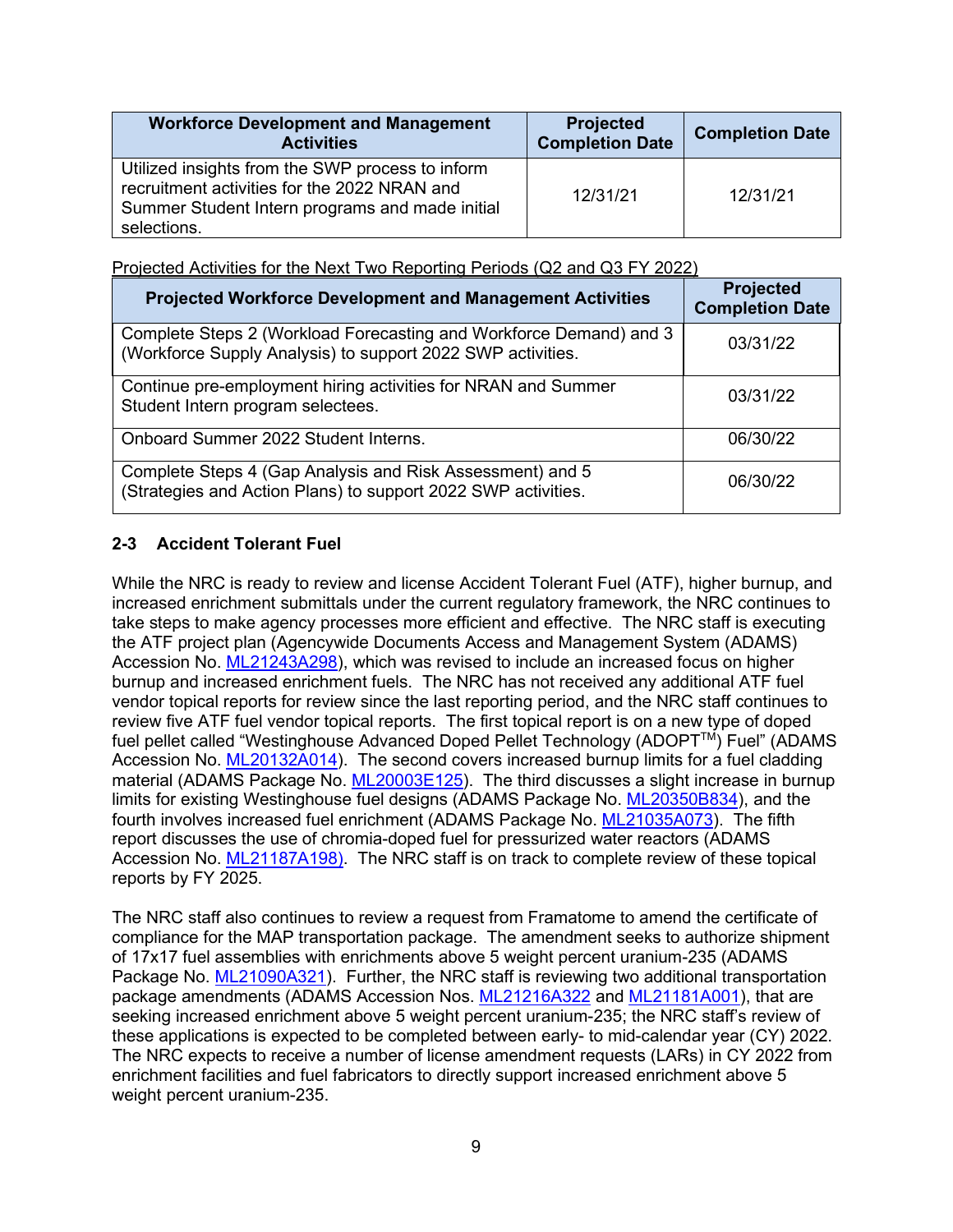| Activities Planned and Completed for the Reporting Period (Q1 FY 2022) |  |  |
|------------------------------------------------------------------------|--|--|
|                                                                        |  |  |

| <b>ATF Activities</b>                                                                                                                                                                                                                                                     | <b>Projected</b><br><b>Completion Date</b> | <b>Completion Date</b> |
|---------------------------------------------------------------------------------------------------------------------------------------------------------------------------------------------------------------------------------------------------------------------------|--------------------------------------------|------------------------|
| Issued a research information letter documenting<br>the current state of knowledge regarding the<br>phenomena of fuel fragmentation, relocation, and<br>dispersal in higher burnup fuel (ADAMS Accession<br>No ML21313A145).                                              | 03/31/22                                   | 12/17/21               |
| Provided to the Commission a rulemaking plan<br>evaluating changes to regulations associated with<br>the potential use of light-water-reactor fuel<br>containing uranium enriched to greater than 5.0<br>weight percent uranium-235 (ADAMS Accession<br>No. ML21232A232). | 12/31/21                                   | 12/20/21               |

Projected Activities for the Next Two Reporting Periods (Q2 and Q3 FY 2022)

| <b>Projected ATF Activities</b>                                                                                                                                                                                                                                                                                                                                                                                                                                                                                                                 | <b>Projected</b><br><b>Completion Date</b> |
|-------------------------------------------------------------------------------------------------------------------------------------------------------------------------------------------------------------------------------------------------------------------------------------------------------------------------------------------------------------------------------------------------------------------------------------------------------------------------------------------------------------------------------------------------|--------------------------------------------|
| Issue the Regulatory Framework Applicability Assessment and<br>associated Licensing Pathways. The Regulatory Framework<br>Applicability Assessment contains the NRC staff's analysis of the<br>applicability of regulations and guidance for coated cladding, doped<br>pellets, higher burnup, and increased enrichment fuels. The Licensing<br>Pathways are intended to illustrate the remaining informational needs or<br>tasks that should be completed to thoroughly and efficiently review ATF<br>topical reports and plant-specific LARs. | 02/28/2210                                 |
| Host an NRC Regulatory Information Conference session on ATF. The<br>public session will provide stakeholders an opportunity to learn about the<br>progress of ATF licensing activities and technologies to date and the<br>activities that support efficient licensing of ATF concepts. The panel<br>discussion will focus on completed ATF readiness activities, plans for the<br>remaining stakeholder activities as well as the NRC's projected licensing<br>timelines, and challenges to ATF deployment timelines.                         | 03/09/22                                   |
| Hold a third Higher Burnup workshop. This workshop will discuss the<br>state of development of higher burnup and increased enrichment<br>technical and regulatory issues. It will also provide a public forum for<br>discussions between the NRC, industry, and other stakeholders.                                                                                                                                                                                                                                                             | 06/30/22                                   |

# <span id="page-9-0"></span>**2-4 Digital Instrumentation and Control**

The NRC staff continues to complete digital instrumentation and control (digital I&C) infrastructure improvements to address commercial grade dedication of digital equipment and protection against common cause failure (CCF). Further, the NRC staff continues to review and prepare for anticipated digital modernization LARs. While some infrastructure improvement activities continue, the staff is transitioning to using the improved infrastructure to

<sup>&</sup>lt;sup>10</sup> The projected completion date was modified from December 31, 2021, to February 28, 2022, to accommodate additional public engagement with stakeholders on their comments, which was completed on December 7, 2021.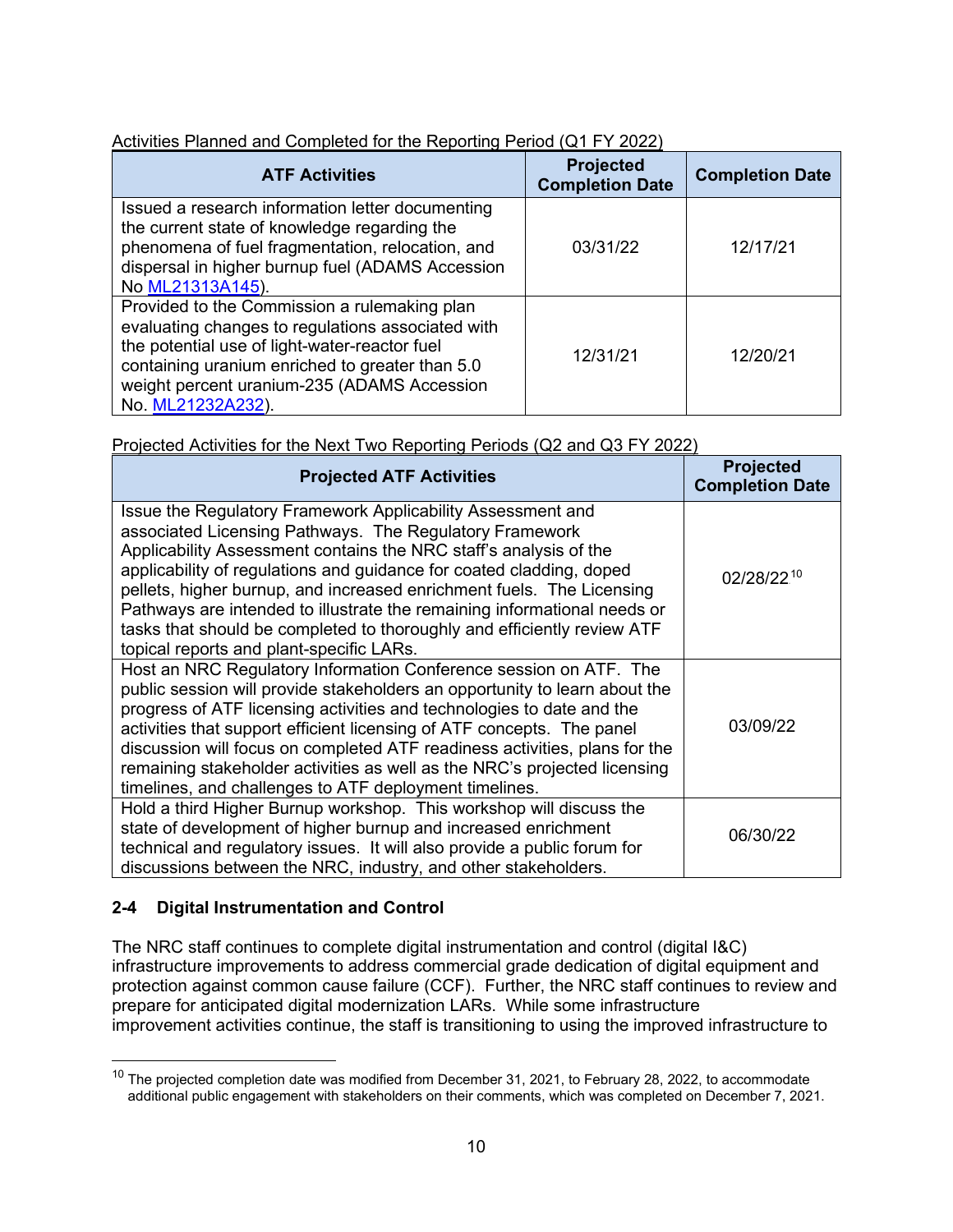support the review of licensees' digital I&C modernization LARs. These activities support the NRC's vision to establish a modern, risk-informed regulatory structure with reduced uncertainty that will enable the expanded safe use of digital technologies.

During the reporting period, the NRC staff continued to review the Nuclear Energy Institute's (NEI) NEI 17-06, "Guidance on Using IEC 61508 SIL Certification to Support the Acceptance of Commercial Grade Digital Equipment for Nuclear Safety Related Applications." On December 3, 2021, NEI provided a substantial revision to the proposed guidance in NEI 17- 06. NEI 17-06 is intended to clarify how licensees can use Safety Integrity Level (SIL) certification in their commercial grade dedication programs. These commercial dedication programs would provide increased access to safety critical digital equipment not specifically developed for the nuclear industry. In September 2021, NEI provided a major revision of its proposed additional CCF guidance contained in NEI 20-07, "Guidance for Addressing Software Common Cause Failure in High Safety-Significant Safety-Related Digital I&C Systems," for NRC review. The NRC staff is currently considering the policy implications of new approaches and plans to hold a public meeting with external stakeholders in the near term to inform its thinking on how best to consider addressing digital I&C CCF. Additionally, the NRC staff is planning a public workshop with external stakeholders to discuss the lessons learned from the first application of the alternate review process for digital I&C LARs described in interim staff guidance DI&C-ISG-06, Revision 2, "Licensing Process."

Several licensees are now planning for digital upgrades. The NRC staff has communicated to industry that pre-application engagement can be vital to enabling efficient and effective reviews of LARs, and the staff continues to conduct pre-application meetings to better understand the scope and schedule for LARs for two upcoming major digital modifications: 1) Turkey Point Power Plant Units 3 and 4 planned for February 2022, and 2) Limerick Generating Station Units 1 and 2 planned for September 2022.

| <b>Digital Instrumentation and Control Activities</b>                                                                                                                                                                                                  | <b>Projected</b><br><b>Completion Date</b> | <b>Completion Date</b> |
|--------------------------------------------------------------------------------------------------------------------------------------------------------------------------------------------------------------------------------------------------------|--------------------------------------------|------------------------|
| Review NEI 17-06, "Guidance on Using IEC 61508 SIL Certification to Support the Acceptance<br>of Commercial Grade Digital Equipment for Nuclear Safety Related Applications," and consider<br>endorsement through issuance of a regulatory guide (RG). |                                            |                        |
| Conducted public meeting to discuss<br>$\bullet$<br>proposed revision to NEI 17-06 and<br>proposed NRC draft guidance (ADAMS<br>Accession No. ML21323A140).                                                                                            | 11/09/21                                   | 11/09/21               |
| Digital Modernization LAR Using the Improved Digital Regulatory Infrastructure. <sup>11</sup>                                                                                                                                                          |                                            |                        |
| Conducted fourth pre-application meeting<br>$\bullet$<br>with Exelon for a digital modernization<br>project at Limerick Generating Station<br>(ADAMS Accession No. ML21300A277).                                                                       | 10/20/21                                   | 10/20/21               |

Activities Planned and Completed for the Reporting Period (Q1 FY 2022)

 $11$  Activities reported in this section are related to planned or submitted digital changes for which the licensee is using some portion of the modernized digital regulatory infrastructure.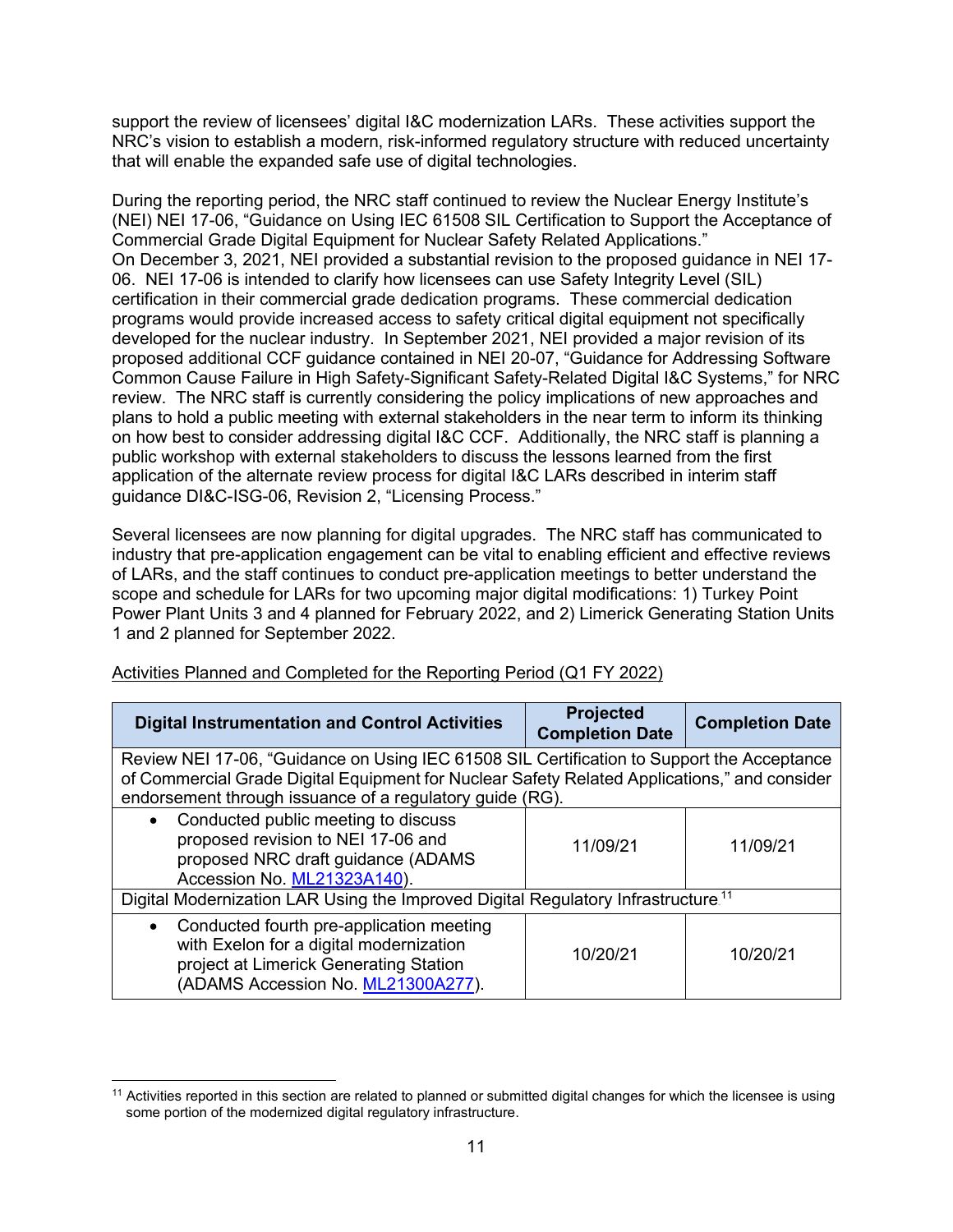| <b>Digital Instrumentation and Control Activities</b>                                                                                                                                   | <b>Projected</b><br><b>Completion Date</b> | <b>Completion Date</b> |
|-----------------------------------------------------------------------------------------------------------------------------------------------------------------------------------------|--------------------------------------------|------------------------|
| Conducted fifth pre-application meeting with<br>$\bullet$<br>Exelon for a digital modernization project at<br><b>Limerick Generating Station (ADAMS)</b><br>Accession No. ML21330A045). | 12/07/21                                   | 12/07/21               |

Projected Activities for the Next Two Reporting Periods (Q2 and Q3 FY 2022)

| <b>Projected Digital Instrumentation and Control Activities</b>                                                                                                                                                                      | <b>Projected</b><br><b>Completion Date</b> |  |  |
|--------------------------------------------------------------------------------------------------------------------------------------------------------------------------------------------------------------------------------------|--------------------------------------------|--|--|
| Review NEI 17-06, "Guidance on Using IEC 61508 SIL Certification to Support the<br>Acceptance of Commercial Grade Digital Equipment for Nuclear Safety Related Applications,"<br>and consider endorsement through issuance of an RG. |                                            |  |  |
| Publish draft RG that may endorse the guidance in NEI 17-06<br>for public comment.                                                                                                                                                   | 05/31/22                                   |  |  |
| Digital Modernization LAR Using the Improved Digital Regulatory Infrastructure. <sup>12</sup>                                                                                                                                        |                                            |  |  |
| Conduct sixth pre-application meeting with Exelon for a digital<br>$\bullet$<br>modernization project at Limerick Generating Station.                                                                                                | 01/11/22                                   |  |  |
| Conduct sixth pre-application meeting with NextEra for digital<br>modernization project at Turkey Point Units 3 and 4.                                                                                                               | 01/31/22                                   |  |  |
| Issue a staff decision on acceptability of the NextEra submittal<br>for digital modernization project at Turkey Point Units 3 and 4<br>within 60 days of submission by licensee.                                                     | 03/31/22.13                                |  |  |
| Consideration of Current CCF Policy in SECY-93-08                                                                                                                                                                                    |                                            |  |  |
| Conduct public meeting with external stakeholders to discuss<br>CCF policy in SECY-93-08                                                                                                                                             | 02/28/22                                   |  |  |
| Alternate Review Process Lessons Learned Workshop                                                                                                                                                                                    |                                            |  |  |
| Conduct workshop with external stakeholders on lessons<br>$\bullet$<br>learned from the first application of the alternate review<br>process.                                                                                        | 03/31/22                                   |  |  |

# <span id="page-11-0"></span>**2-5 Vogtle Electric Generating Plant Units 3 and 4**

The NRC issued two combined licenses (COLs) to Southern Nuclear Operating Company (SNC) and its financial partners on February 10, 2012, for two AP1000 units to be built and operated at the Vogtle site near Augusta, GA. SNC's public milestone for Vogtle Electric Generating Plant (Vogtle) Unit 3 entering service. The NRC staff adjusted the agency's activities and associated milestone dates to reflect the revised schedule.

During this reporting period, the NRC staff focused significant inspection activities on the licensee's response to quality issues. On November 17, 2021, the NRC issued a Final Significance Determination letter (ADAMS Accession No. [ML21312A412\)](https://adamswebsearch2.nrc.gov/webSearch2/main.jsp?AccessionNumber=ML21312A412) to SNC regarding the findings discussed in the Special Inspection Report dated August 26, 2021 (ADAMS Accession No. [ML21236A057\)](https://adamswebsearch2.nrc.gov/webSearch2/main.jsp?AccessionNumber=ML21236A057). The NRC staff issued two White findings after careful evaluation of the inspection findings and SNC's response to the Special Inspection Report, which the NRC

 $12$  Activities reported in this section are related to planned or submitted digital changes for which the licensee is using some portion of the modernized digital regulatory infrastructure.

 $13$  The projected completion date changed because the licensee is delaying the submittal of this LAR.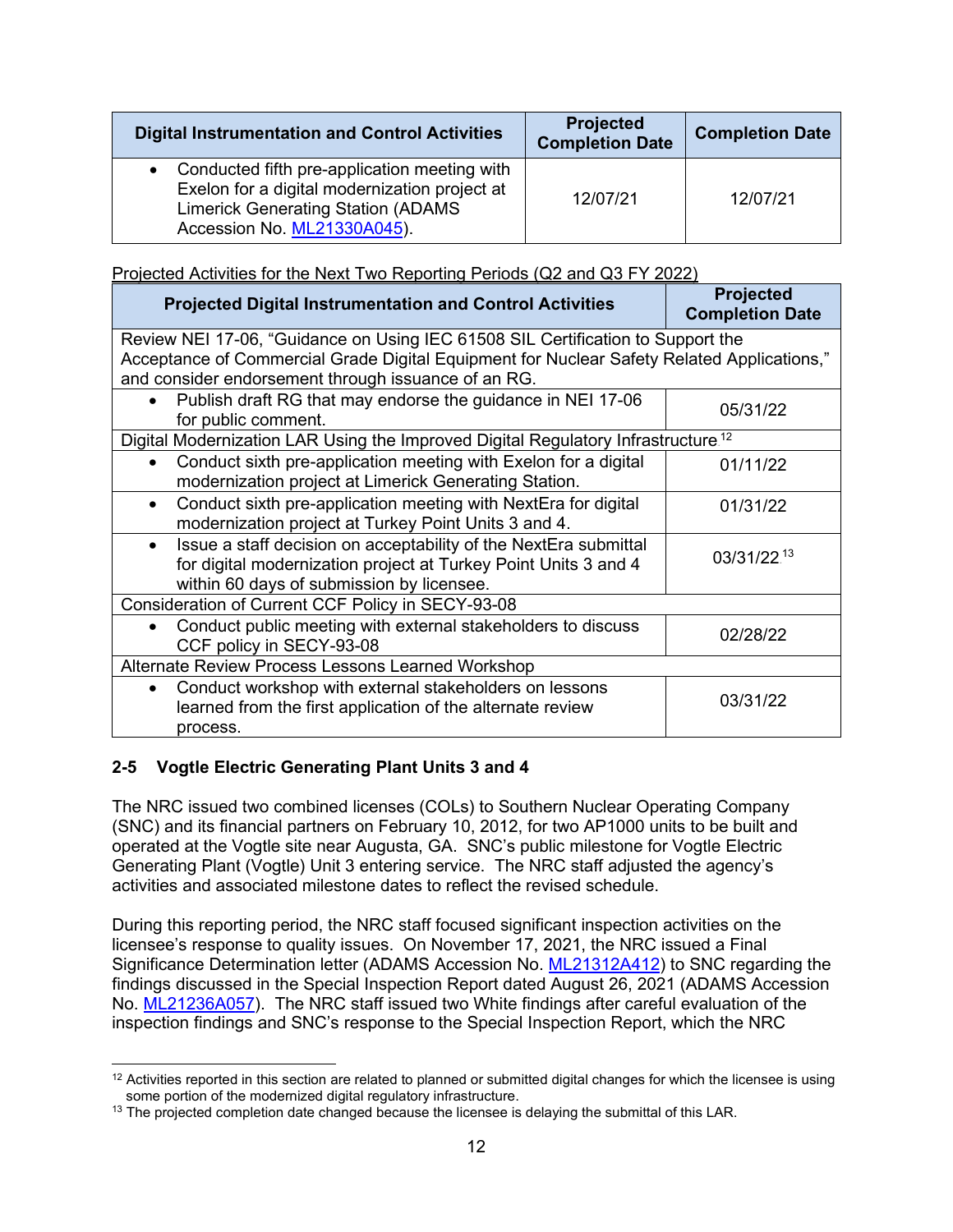received on October 5, 2021 (ADAMS Accession No. [ML21278A354\)](https://adamswebsearch2.nrc.gov/webSearch2/main.jsp?AccessionNumber=ML21278A354). The first White finding was associated with the failure to promptly identify and correct conditions adverse to quality for the installation of Class 1E cables and associated raceways. The second White finding was associated with the failure to accomplish separation for Class 1E system field installations in accordance with applicable instructions, procedures, and drawings. Both findings were determined to have low to moderate safety significance. The NRC staff currently plans to conduct a supplemental inspection at Vogtle Units 3 and 4 during Q2 FY 2022 to oversee SNC's resolution of the cable installation issues.

Due to the COVID-19 public health emergency, the NRC staff performed mission-critical inspections through a combination of remote inspections and targeted onsite inspections. The NRC maintains its inspection agility through consistent communication with the licensee and resource planning to ensure that the NRC can adapt to changes in the dynamic construction schedule.

| <b>Vogtle Electric Generating Plant Units 3 and 4</b><br><b>Activities</b>                                                                                                                                                                                                                                                            | <b>Projected</b><br><b>Completion Date</b> | <b>Completion Date</b> |
|---------------------------------------------------------------------------------------------------------------------------------------------------------------------------------------------------------------------------------------------------------------------------------------------------------------------------------------|--------------------------------------------|------------------------|
| Issued a decision regarding SNC's request for a<br>license amendment and exemption to revise<br>inspections, tests, analyses, and acceptance criteria<br>(ITAAC) associated with inspection of specific<br>components that cannot be placed in their final<br>location until after core fuel load (ADAMS Package<br>No. ML21237A205). | 10/11/21                                   | 10/15/21.14            |
| Issued a decision regarding SNC's request for a<br>limited scope exemption from certain operator<br>testing requirements for reactor operators licensed<br>to operate Unit 3 who are qualified to operate Unit 4<br>(ADAMS Package No. ML21279A185).                                                                                  | 11/30/21                                   | 11/22/21               |
| Issued a decision regarding SNC's request for an<br>exemption to implement certain physical protection<br>and personnel access authorization requirements<br>after the Commission finds that the acceptance<br>criteria in the COL are met and prior to initial fuel<br>load (ADAMS Package No. ML21320A041).                         | 12/01/21                                   | 11/23/21.15            |
| Issued a decision regarding SNC's request for an<br>exemption to delay establishment of the full fitness<br>for duty program from the time of the 10 CFR<br>52.103(g) finding to prior to fuel load (ADAMS<br>Package No. ML21334A417).                                                                                               | 12/20/21                                   | 12/21/21.16            |

### Activities Planned and Completed for the Reporting Period (Q1 FY 2022)

<sup>&</sup>lt;sup>14</sup> The safety evaluation was issued after the projected completion date to ensure all technical concerns were fully resolved. The license amendment was issued in time to support Vogtle Units 3 and 4 construction activities.

<sup>&</sup>lt;sup>15</sup> This was a new emergent activity identified during the reporting period based on an exemption request submitted by SNC to delay establishment of the protected area from the time of the 10 CFR 52.103(g) finding to prior to initial fuel load.

 $16$  This was a new emergent activity identified during the reporting period based on an exemption request submitted by SNC to delay establishment of the full fitness for duty program from the time of the 10 CFR 52.103(g) finding to prior to initial fuel load. The exemption was issued 1 day after the projected completion date to allow time to resolve technical concerns. It was issued in time to support Vogtle Units 3 and 4 construction activities.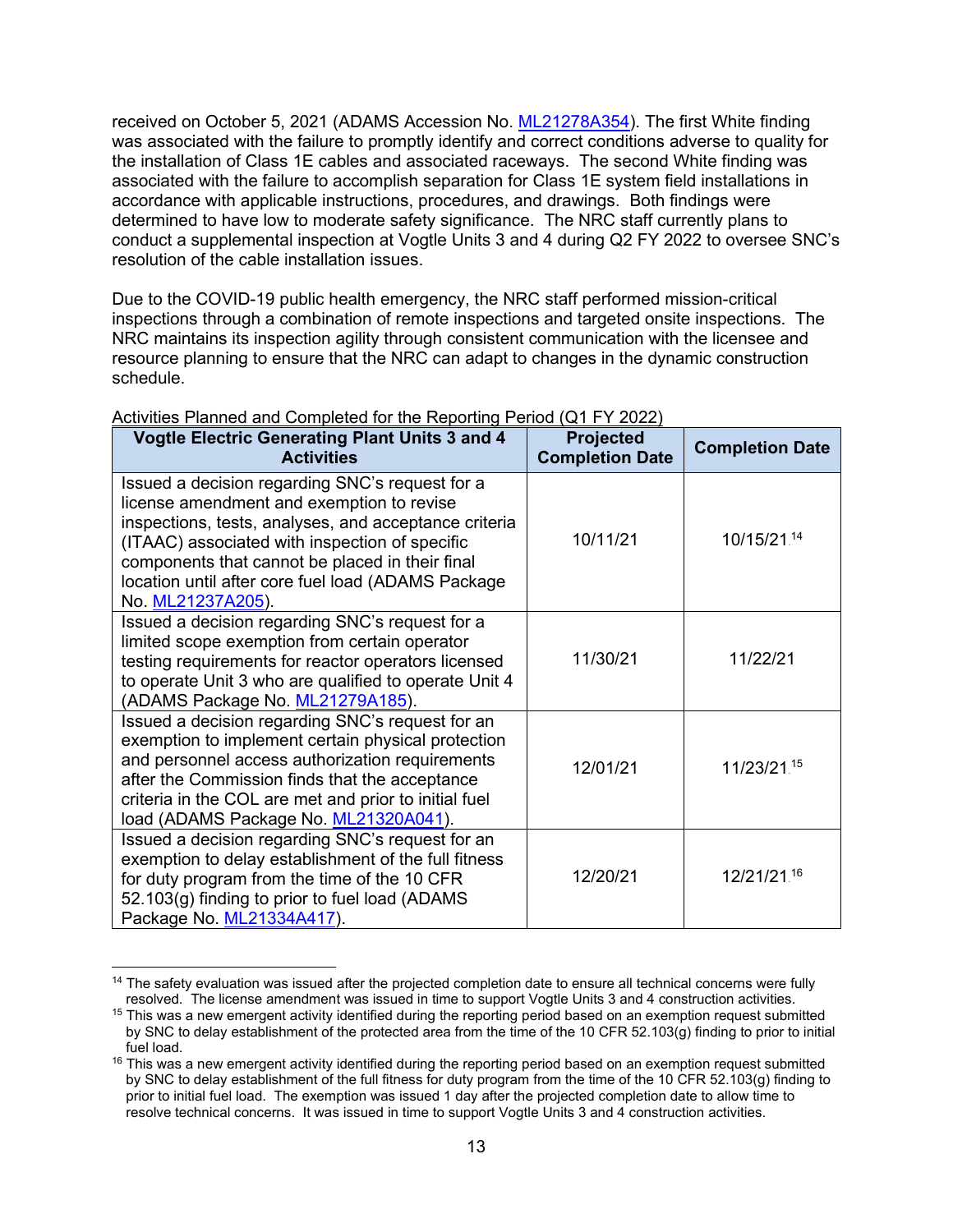| Vogtle Electric Generating Plant Units 3 and 4<br><b>Activities</b>                             | <b>Projected</b><br><b>Completion Date</b> | <b>Completion Date</b> |
|-------------------------------------------------------------------------------------------------|--------------------------------------------|------------------------|
| Conducted a public meeting to discuss Vogtle<br>Readiness Group activities (ADAMS Accession No. | 11/18/21                                   | 12/02/21.17            |
| ML21337A003).                                                                                   |                                            |                        |

Projected Activities for the Next Two Reporting Periods (Q2 and Q3 FY 2022)

| Projected Vogtle Electric Generating Plant Units 3 and 4 Activities                                                                                                                                                                                        | <b>Projected</b><br><b>Completion Date</b> |
|------------------------------------------------------------------------------------------------------------------------------------------------------------------------------------------------------------------------------------------------------------|--------------------------------------------|
| Publish a notice of the licensee's intent to operate Vogtle Unit 4 in the<br>Federal Register (FR) to announce the opportunity for the public to<br>request a hearing on the licensee's conformance with acceptance<br>criteria in the COL. <sup>18</sup>  | 02/02/22.19                                |
| Issue a letter regarding Vogtle Unit 3's transition to the operating reactor<br>assessment program.                                                                                                                                                        | 03/31/22.20                                |
| Once the NRC determines that all ITAAC have been met, issue the<br>finding that all acceptance criteria contained in the Vogtle Unit 3 license<br>have been met and that the licensee may operate the facility, in<br>accordance with 10 CFR $52.103(g)$ . | 03/31/22 <sup>21</sup>                     |

A COL allows a licensee to construct a plant and to operate it once construction is complete if certain standards identified in the COL are satisfied. These standards are called ITAAC. The majority of ITAAC are from the design certification for the particular reactor technology that a plant uses. Throughout the construction process, NRC inspectors will perform inspections based on [Inspection Manual Chapter 2503,](https://www.nrc.gov/docs/ML1211/ML12110A239.pdf) "Construction Inspection Program: Inspections of Inspections, Tests, Analyses and Acceptance Criteria (ITAAC) Related Work," and the NRC's [Construction Inspection Program a](https://www.nrc.gov/reactors/new-reactors/oversight/cip.html)t the plant site to confirm that the licensee has successfully completed the ITAAC.

Additional information on the ITAAC process as well as closure for Vogtle Units 3 and 4 is available at [https://www.nrc.gov/reactors/new-reactors/oversight/itaac.html.](https://www.nrc.gov/reactors/new-reactors/oversight/itaac.html)

| <b>Unit</b> | <b>Number of ITAAC</b><br><b>Remaining Requiring</b><br><b>Inspection</b> | <b>Total Inspections</b><br>Completed. <sup>22</sup> | <b>ITAAC</b><br>Inspected. <sup>23</sup> | <b>ITAAC</b><br><b>Inspections</b><br>Closed <sup>24</sup> |
|-------------|---------------------------------------------------------------------------|------------------------------------------------------|------------------------------------------|------------------------------------------------------------|
|-------------|---------------------------------------------------------------------------|------------------------------------------------------|------------------------------------------|------------------------------------------------------------|

<sup>&</sup>lt;sup>17</sup> The public meeting was delayed until December 2, 2021, based on schedule conflicts.

<sup>&</sup>lt;sup>18</sup> This activity was previously reported in error for Unit 3 and is being corrected in this report.

<sup>&</sup>lt;sup>19</sup> The timing of FR notice was adjusted because of updates to the licensee's schedule for commercial operations for Vogtle Unit 4.

<sup>&</sup>lt;sup>20</sup> The projected completion date was modified from December 31, 2021, to March 31, 2022, due to changes in the licensee's construction schedule for Vogtle Unit 3.

<sup>&</sup>lt;sup>21</sup> The projected completion date was modified from January 31, 2022, to March 31, 2022, due to changes in the licensee's construction schedule for Vogtle Unit 3.

 $22$  This column includes all inspections related to Vogtle Unit 3 and 4 completed during the reporting period; the column is not limited to ITAAC (e.g., quality assurance inspections).

<sup>&</sup>lt;sup>23</sup> "ITAAC Inspected" refers to the number of ITAAC that were inspected as part of ongoing inspections and does not indicate that all inspections were completed for those ITAAC. Only "targeted ITAAC" – ITAAC selected for inspection by the NRC staff – are included in this count.

<sup>&</sup>lt;sup>24</sup> "ITAAC Inspection Closed" refers to the number of ITAAC for which all associated inspections have been completed during the reporting period.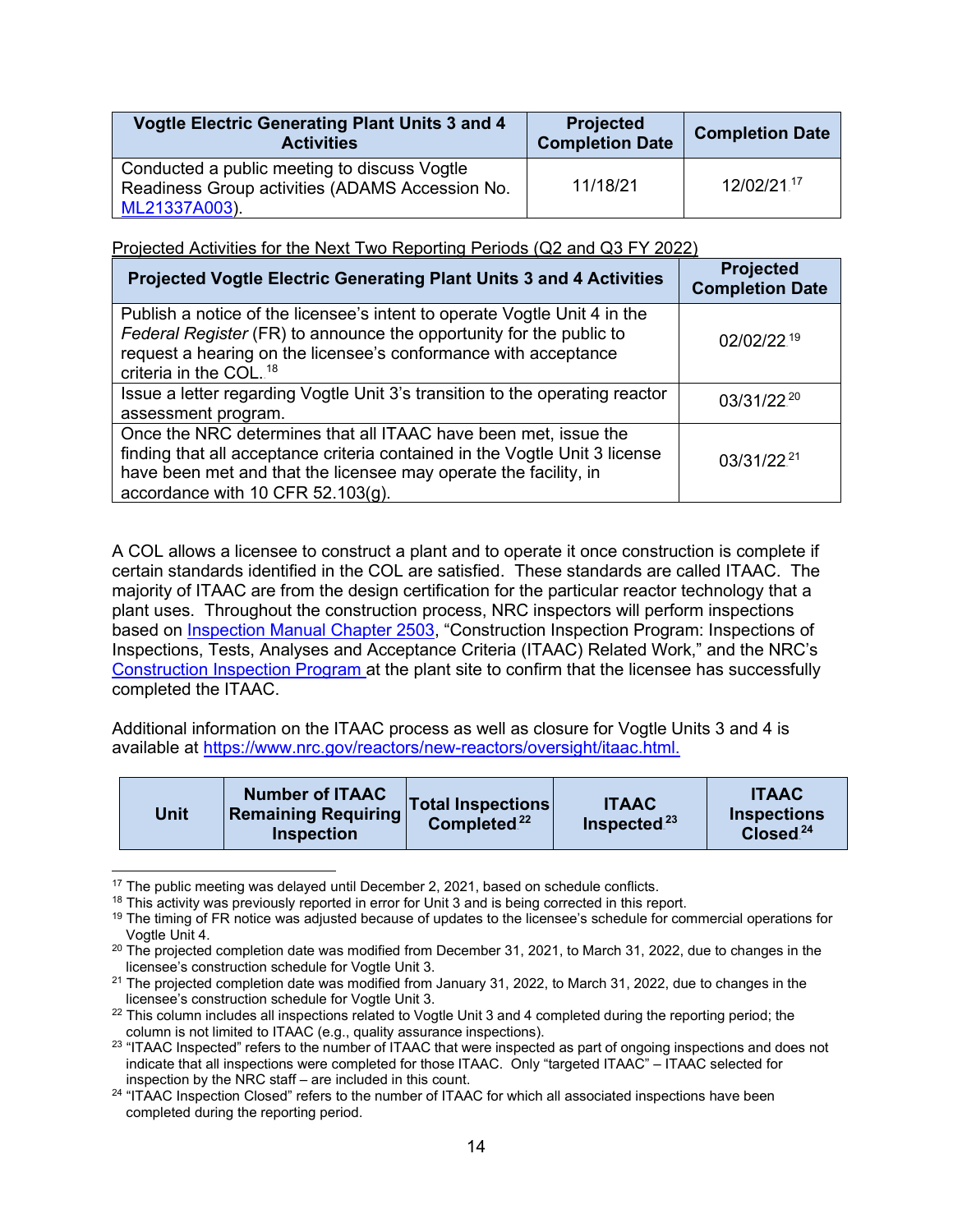| $\cdots$<br>-<br>'oatle<br>$\cdot$ $\cdot$ | JU<br>$ -$           | $\sim$ | $\overline{\phantom{0}}$ |
|--------------------------------------------|----------------------|--------|--------------------------|
| 'oatle<br>.                                | $\sim$ $-$<br>$\sim$ |        |                          |

### <u>ITAAC Reviews Completed for the Reporting Period (Q1 FY 2022). $^{25}$ </u>

The table below provides ITAAC closure notification reviews completed during the reporting period for Vogtle Units 3 and 4, including the date when the NRC received the ITAAC closure notice and the date when the review was completed.

| <b>Unit</b> | <b>ITAAC No.</b>       | <b>Received Date</b> | <b>Approval Date</b> |
|-------------|------------------------|----------------------|----------------------|
| Vogtle 4    | 2.5.05.03b             | 10/27/21             | 10/28/21             |
| Vogtle 3    | 2.2.03.01              | 10/22/21             | 10/25/21             |
| Vogtle 3    | 2.3.07.02a             | 10/22/21             | 10/25/21             |
| Vogtle 3    | 2.5.01.03e             | 10/18/21             | 10/22/21             |
| Vogtle 3    | 2.5.05.03 <sub>b</sub> | 10/20/21             | 10/21/21             |
| Vogtle 3    | 2.6.06.01.i            | 10/12/21             | 10/20/21             |
| Vogtle 3    | 3.3.00.07d.v.b         | 10/18/21             | 10/20/21             |
| Vogtle 3    | 3.3.00.07d.v.c         | 10/18/21             | 10/20/21             |
| Vogtle 3    | 3.3.00.07d.v.a         | 10/18/21             | 10/20/21             |
| Vogtle 3    | 2.3.07.07c             | 10/13/21             | 10/18/21             |
| Vogtle 3    | 2.3.03.04              | 10/08/21             | 10/14/21             |
| Vogtle 3    | 2.2.01.08              | 10/08/21             | 10/14/21             |
| Vogtle 3    | 3.3.00.07d.iv.a        | 10/07/21             | 10/12/21             |
| Vogtle 3    | 3.3.00.07d.iv.b        | 10/07/21             | 10/12/21             |
| Vogtle 3    | 3.3.00.07d.iv.c        | 10/07/21             | 10/12/21             |
| Vogtle 3    | 2.2.04.12a.i           | 10/05/21             | 10/07/21             |
| Vogtle 3    | 2.2.03.08c.viii        | 10/01/21             | 10/05/21             |
| Vogtle 3    | 3.3.00.02a.i.c         | 09/24/21             | 10/05/21             |
| Vogtle 3    | 2.2.03.08b.01          | 09/24/21             | 10/04/21             |
| Vogtle 3    | 2.1.01.04              | 11/10/21             | 11/30/21             |
| Vogtle 3    | 2.5.05.02.i            | 11/24/21             | 11/29/21             |
| Vogtle 3    | 3.3.00.10.ii           | 11/11/21             | 11/22/21             |
| Vogtle 3    | 2.7.04.03              | 11/17/21             | 11/18/21             |
| Vogtle 3    | 3.3.00.01              | 11/08/21             | 11/16/21             |
| Vogtle 3    | 3.3.00.02a.i.d         | 11/12/21             | 11/15/21             |
| Vogtle 3    | 2.2.03.08c.ix          | 11/11/21             | 11/15/21             |
| Vogtle 3    | 3.3.00.10.i            | 11/04/21             | 11/15/21             |
| Vogtle 3    | C.2.6.09.03b           | 10/08/21             | 11/15/21             |
| Vogtle 3    | 2.2.01.11a.iii         | 11/05/21             | 11/15/21             |
| Vogtle 3    | 2.3.13.05.i            | 11/03/21             | 11/05/21             |

<sup>&</sup>lt;sup>25</sup> This table accounts for the total number of ITAAC that SNC provided closure notifications for and that the NRC verified. This includes both ITAAC that were selected for inspection by the NRC staff (targeted ITAAC) and ITAAC that were not selected for inspection by the NRC staff (non-targeted ITAAC). This differs from the previous table, where the "ITAAC Inspected" column is the number of targeted ITAAC that were inspected during the designated reporting period.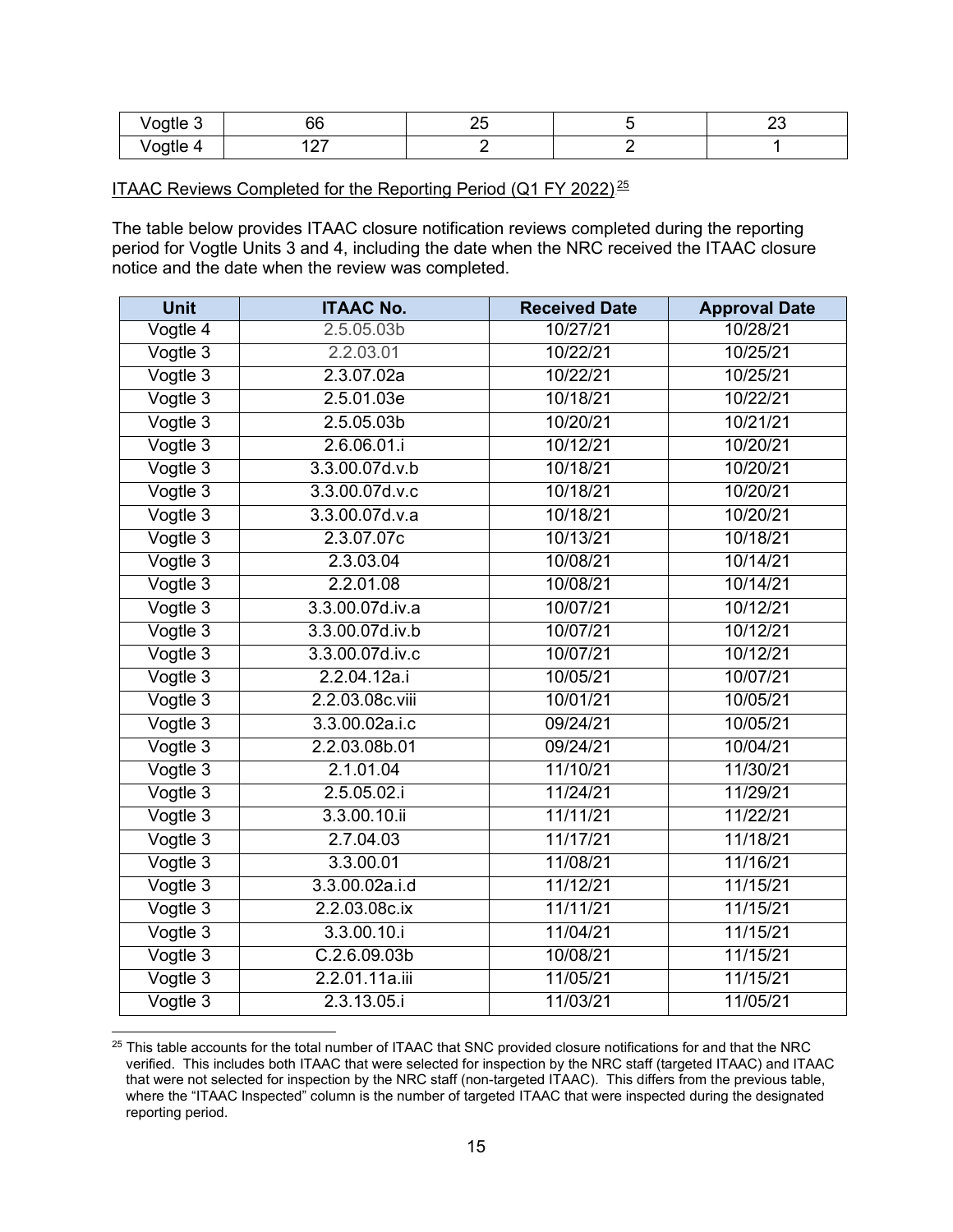| Vogtle 3 | E.3.9.06.00.04 | 10/27/21 | 11/01/21 |
|----------|----------------|----------|----------|
| Vogtle 3 | 2.3.06.05a.i   | 10/29/21 | 11/01/21 |
| Vogtle 3 | 2.2.04.02a     | 12/02/21 | 12/06/21 |

Vogtle Units 3 and 4 License Amendment Request Reviews Completed (Q1 FY 2022)

| Number of License Amendment Request     | Number of License Amendment Request          |
|-----------------------------------------|----------------------------------------------|
| Reviews Forecast to be Completed in the | Reviews that Were Completed in the Reporting |
| <b>Reporting Period</b>                 | Period                                       |
|                                         |                                              |

### <span id="page-15-0"></span>**2-6 NuScale Small Modular Reactor Design Certification**

On March 15, 2017, the NRC accepted the NuScale Power, LLC (NuScale) application for a small modular reactor (SMR) design certification review. The NRC staff completed the final Safety Evaluation Report on August 28, 2020 (ADAMS Package No. [ML20023A318\)](https://adamswebsearch2.nrc.gov/webSearch2/main.jsp?AccessionNumber=ML20023A318), and issued a standard design approval to NuScale on September 11, 2020 (ADAMS Accession No. [ML20247J564\)](https://adamswebsearch2.nrc.gov/webSearch2/main.jsp?AccessionNumber=ML20247J564). On January 14, 2021, the NRC staff provided the Commission with a draft proposed rule that proposes certifying the design for its consideration (ADAMS Package No. [ML19353A003\)](https://adamswebsearch2.nrc.gov/webSearch2/main.jsp?AccessionNumber=ML19353A003). On May 6, 2021, the Commission approved the publication of the proposed rule (ADAMS Package No. [ML21126A153\)](https://adamswebsearch2.nrc.gov/webSearch2/main.jsp?AccessionNumber=ML21126A153), and on July 1, 2021, the proposed rule was published for public comment in the FR (86 FR 34999) with a comment period ending August 30, 2021. During the public comment period, the staff received a request, submitted on behalf of two public interest groups, to extend the public comment period (ADAMS Accession No. [ML21209A763\)](https://adamswebsearch2.nrc.gov/webSearch2/main.jsp?AccessionNumber=ML21209A763). On August 24, 2021, the NRC staff published a FR notice extending the public comment period by 45 days to October 14, 2021 (86 FR 47251). The NRC staff is scheduled to provide the draft final rule for its consideration by March 25, 2022.

# Activities Planned and Completed for the Reporting Period (Q1 FY 2022)

| <b>NuScale Small Modular Reactor Design</b><br><b>Certification Activities</b>         | <b>Projected</b><br><b>Completion Date</b> | <b>Completion Date</b> |
|----------------------------------------------------------------------------------------|--------------------------------------------|------------------------|
| Public comment period ended for proposed rule for<br>NuScale SMR design certification. | 10/14/21                                   | 10/14/21.26            |

#### Projected Activities for the Next Two Reporting Periods (Q2 and Q3 FY2022)

| <b>Projected NuScale Small Modular Reactor Design Certification</b> | <b>Projected</b>       |
|---------------------------------------------------------------------|------------------------|
| <b>Activities</b>                                                   | <b>Completion Date</b> |
| Provide the Commission the draft final rule for its consideration.  | 03/25/22               |

#### <span id="page-15-1"></span>**2-7 Advanced Nuclear Reactor Technologies**

The NRC continues to make significant progress in preparation for reviewing non-light-waterreactor (non-LWR) designs, consistent with the NRC staff's vision and strategy (ADAMS Accession No. [ML16356A670\)](https://www.nrc.gov/docs/ML1635/ML16356A670.pdf) and implementation action plans to achieve non-LWR safety review readiness. $^{27}$  During this reporting period, the NRC staff issued several draft guidance documents. The staff also continued its extensive stakeholder engagement, including holding

<sup>&</sup>lt;sup>26</sup> In the last report, this was erroneously reported as a projected activity, even though it was already completed.

<sup>&</sup>lt;sup>27</sup> The NRC's public Web site lists the implementation action plans and is updated periodically to show the status of these activities [\(https://www.nrc.gov/reactors/new-reactors/advanced/details.html#visStrat\)](https://www.nrc.gov/reactors/new-reactors/advanced/details.html#visStrat).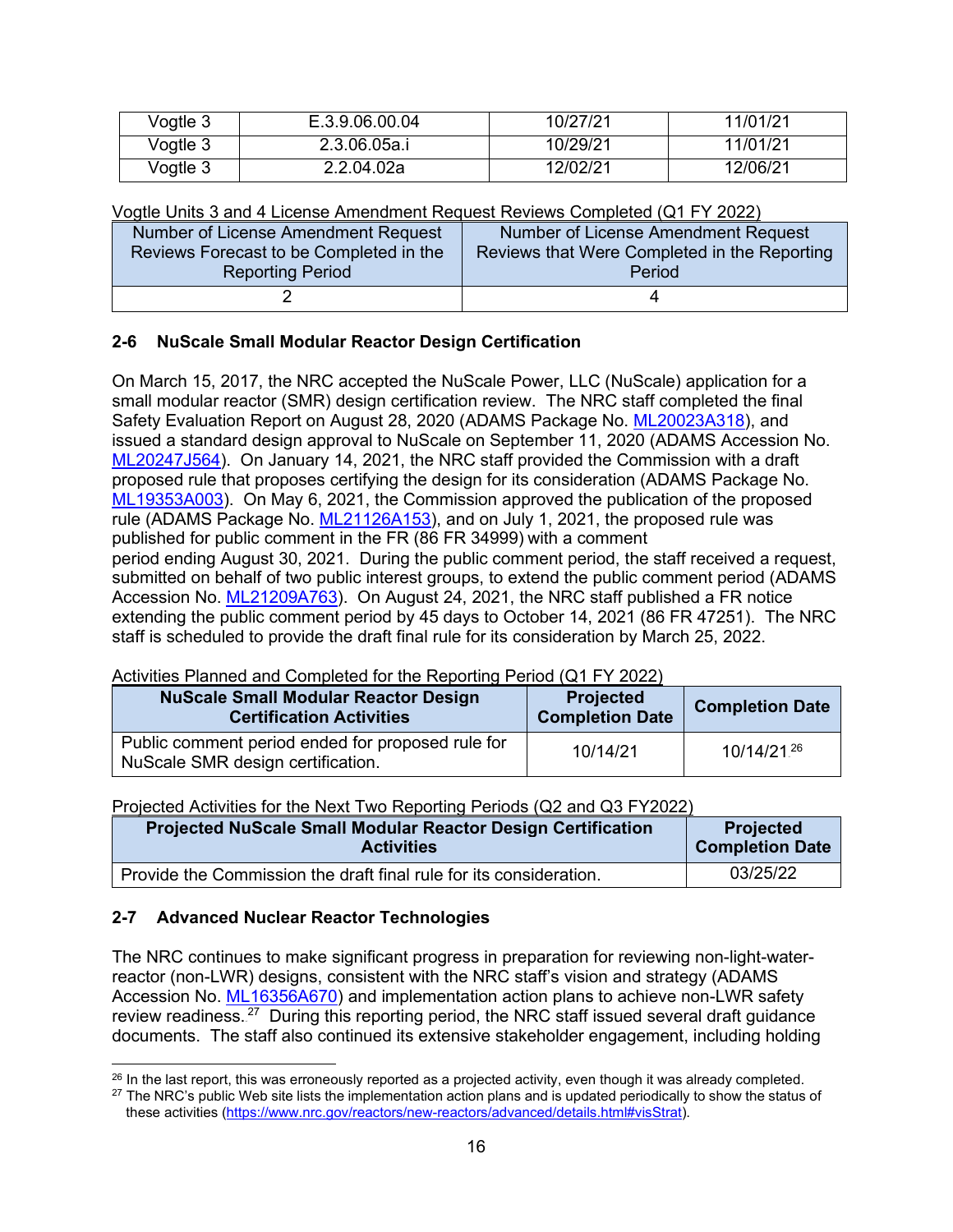several public meetings and workshops regarding various advanced reactor topics, development of the 10 CFR Part 53 proposed rule, and development of guidance for the content of advanced reactor licensing applications. Additionally, the staff provided to the Commission for its consideration the draft Advanced Nuclear Reactors Generic Environmental Impact Statement and draft proposed rule that would codify the generic findings of the Generic Environmental Impact Statement (ADAMS Accession No[.ML21222A053\)](https://adamswebsearch2.nrc.gov/webSearch2/main.jsp?AccessionNumber=ML21222A053), as well as the draft final rule on emergency preparedness requirements for SMRs and other new technologies (ADAMS Accession No. [ML21200A059\)](https://adamswebsearch2.nrc.gov/webSearch2/main.jsp?AccessionNumber=ML21200A059).

In addition, the NRC staff continues to release for public comment various subparts for the 10 CFR Part 53 preliminary proposed rule, including technical, licensing, and administrative requirements on an iterative basis. During the reporting period, the NRC staff released additional sections of the preliminary proposed rule language for 10 CFR Part 53 (ADAMS Accession Nos. [ML21267A006,](https://adamswebsearch2.nrc.gov/webSearch2/main.jsp?AccessionNumber=ML21267A006) [ML21267A004,](https://adamswebsearch2.nrc.gov/webSearch2/main.jsp?AccessionNumber=ML21267A004) [ML21348A123,](https://adamswebsearch2.nrc.gov/webSearch2/main.jsp?AccessionNumber=ML21348A123) [ML21148A173,](https://adamswebsearch2.nrc.gov/webSearch2/main.jsp?AccessionNumber=ML21148A173) [ML21270A005,](https://adamswebsearch2.nrc.gov/webSearch2/main.jsp?AccessionNumber=ML21270A005) [ML21308A028,](https://adamswebsearch2.nrc.gov/webSearch2/main.jsp?AccessionNumber=ML21308A028) [ML21308A026,](https://adamswebsearch2.nrc.gov/webSearch2/main.jsp?AccessionNumber=ML21308A026) and [ML21319A135\)](https://adamswebsearch2.nrc.gov/webSearch2/main.jsp?AccessionNumber=ML21319A135). The NRC staff discussed portions of the released preliminary proposed rule language with stakeholders during public meetings on October 26 and October 28, 2021 (ADAMS Accession Nos. [ML21288A403](https://adamswebsearch2.nrc.gov/webSearch2/main.jsp?AccessionNumber=ML21288A403) and [ML21288A407\)](https://adamswebsearch2.nrc.gov/webSearch2/main.jsp?AccessionNumber=ML21288A407). The NRC staff briefed the Advisory Committee on Reactor Safeguards (ACRS) on topics related to the Part 53 preliminary proposed rule on November 18 and December 16-17, 2021. Details of these ACRS meetings can be found on the NRC's public Web site [\(https://www.nrc.gov/reading-rm/doc-collections/acrs/agenda/index.html\)](https://www.nrc.gov/reading-rm/doc-collections/acrs/agenda/index.html).

In October 2021, the NRC staff requested a 9-month extension to the current schedule for the Part 53 rulemaking. The NRC staff requested the extension based on consideration of stakeholder requests for an option for a more traditional, deterministic licensing framework for advanced reactors. In addition, the NRC staff recognized that more time would support further engagement with stakeholders, as well the ACRS, before sending a draft proposed rule to the Commission. The Commission approved the NRC staff's extension request. The NRC staff now anticipates providing the Commission the Part 53 draft proposed rule package by February 2023 and the draft final rule package, including key guidance, to the Commission by December 2024. The NRC staff is expecting to issue the final rule by July 2025. Further details about the staff's basis for the schedule extension can be found on the NRC's public Web site [\(https://www.nrc.gov/reactors/new-reactors/advanced/rulemaking-and-guidance/part-53.html\)](https://www.nrc.gov/reactors/new-reactors/advanced/rulemaking-and-guidance/part-53.html).

The NRC holds periodic stakeholder meetings to discuss non-LWR topics of interest. A list of the meetings that the NRC has conducted to date can be found on the NRC's public Web site [\(https://www.nrc.gov/reactors/new-reactors/advanced/details.html#stakeholder\)](https://www.nrc.gov/reactors/new-reactors/advanced/details.html#stakeholder). The NRC also holds frequent public meetings regarding the Advanced Reactor Content of Application Project (ARCAP). A list of these meetings and related preliminary draft guidance documents to support the meetings can be found on the NRC's public Web site [\(https://www.nrc.gov/reactors/new](https://www.nrc.gov/reactors/new-reactors/advanced/details.html#advRxContentAppProj)[reactors/advanced/details.html#advRxContentAppProj\)](https://www.nrc.gov/reactors/new-reactors/advanced/details.html#advRxContentAppProj).

Additionally, the NRC staff is preparing, through early interactions with reactor designers, to review specific advanced reactor designs. These pre-application interactions provide predictability in the licensing process through early identification and resolution of technical and policy issues that could affect licensing. Information on the reactor designers that have formally notified the NRC of their intent to engage in regulatory interactions can be found on the NRC's public Web site [\(https://www.nrc.gov/reactors/new-reactors/advanced/ongoing-licensing](https://www.nrc.gov/reactors/new-reactors/advanced/ongoing-licensing-activities/pre-application-activities.html)[activities/pre-application-activities.html\)](https://www.nrc.gov/reactors/new-reactors/advanced/ongoing-licensing-activities/pre-application-activities.html).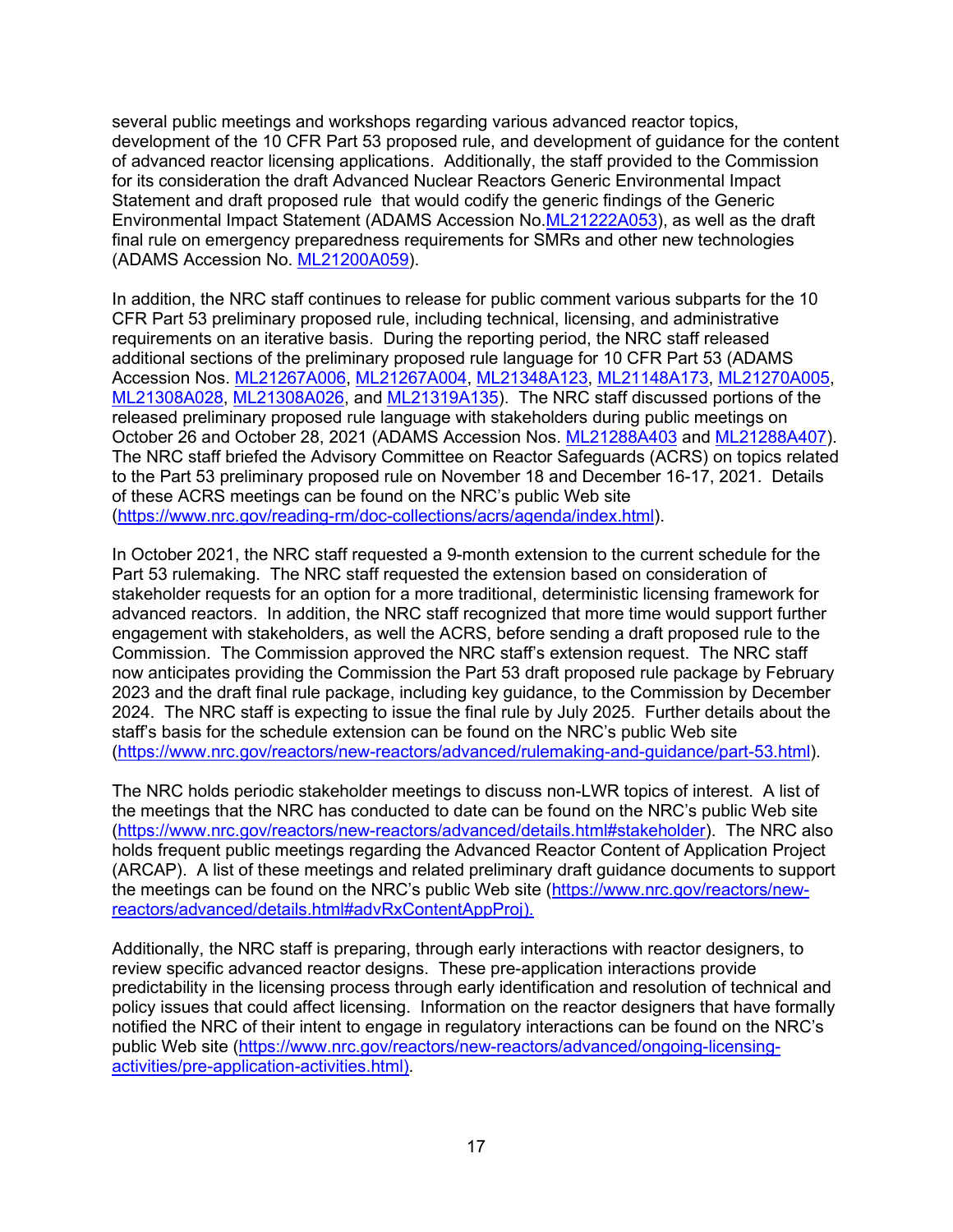| <b>Advanced Nuclear Reactor Technologies</b><br><b>Activities</b>                                                                                                                                                                                                                                                  | <b>Projected</b><br><b>Completion Date</b> | <b>Completion Date</b>   |
|--------------------------------------------------------------------------------------------------------------------------------------------------------------------------------------------------------------------------------------------------------------------------------------------------------------------|--------------------------------------------|--------------------------|
| Made public a preliminary draft version of RG 1.247<br>on the acceptability of non-LWR probabilistic risk<br>assessments and presented it to the ACRS<br>(ADAMS Accession No. ML21246A216).                                                                                                                        | 12/31/21                                   | 10/05/21.28              |
| Issuance of a scalable human factors engineering<br>technical review strategy report by Brookhaven<br>National Laboratory under contract with the NRC<br>(ADAMS Accession No. ML21287A088).                                                                                                                        | 10/31/21                                   | 10/12/21                 |
| Issued several draft white papers on specific<br>chapters or topics of information to be included in<br>an advanced reactor application to support the<br>ARCAP (ADAMS Accession Nos. ML21294A266<br>and ML21309A020). <sup>29</sup>                                                                               | 10/31/21                                   | 10/21/21,<br>11/04/21.30 |
| Issued final safety evaluation for Kairos' topical<br>report on quality assurance (ADAMS Accession No.<br>ML21308A599).                                                                                                                                                                                            | 11/30/21                                   | 11/12/21                 |
| Submitted draft Advanced Nuclear Reactors<br>Generic Environmental Impact Statement and<br>associated draft proposed rule to the Commission<br>for its consideration (ADAMS Package No.<br>ML21222A044).                                                                                                           | 11/30/21                                   | 11/29/21                 |
| Issued an updated draft white paper regarding use<br>of the industry-led Technology-inclusive Content of<br>Application Project (TICAP) guidance to inform<br>specific portions of the safety analysis report<br>included as part of an advanced reactor license<br>application (ADAMS Accession No. ML21336A697). | 10/31/21                                   | 12/02/2131               |
| Issued an updated draft white paper on ARCAP<br>guidance regarding the content of an advanced<br>reactor application and a roadmap to support NRC                                                                                                                                                                  | 10/31/21                                   | 12/02/21.32              |

### Activities Planned and Completed for the Reporting Period (Q1 FY 2022)

 $28$  The original activity to publish the "trial use" RG 1.247 was projected to be completed by December 31, 2021. The activity shown here indicates that a preliminary draft version was made publicly available. Final publishing of the draft RG was delayed in order to incorporate stakeholder feedback.

<sup>&</sup>lt;sup>29</sup> The NRC's public Web site (<u>https://www.nrc.gov/reactors/new-</u> <u>reactors/advanced/details.html#advRxContentAppProi</u>) provides a complete listing of the draft white papers that the staff has issued to date as well as industry guidance documents. The listing of these draft documents provides a reference that is used to support stakeholder interactions during public meetings on the topic.

<sup>30</sup> Issuance delayed from the previous projected date of October 31, 2021, to provide additional time for the staff to incorporate concepts into these documents based on stakeholder interactions at public meetings in October and November. Additional future updates to these draft white papers prior to issuance for formal public comment are possible.

<sup>&</sup>lt;sup>31</sup> Issuance delayed from the previous projected date of October 31, 2021, to provide additional time for the staff to incorporate concepts into these documents based on stakeholder interactions at public meetings in October and November. Additional future updates to these draft white papers prior to issuance for formal public comment are possible.

 $32$  Issuance delayed from the previous projected date of October 31, 2021, to provide additional time for the staff to incorporate concepts into these documents based on stakeholder interactions at public meetings in October and November. Additional future updates to these draft white papers prior to issuance for formal public comment are possible.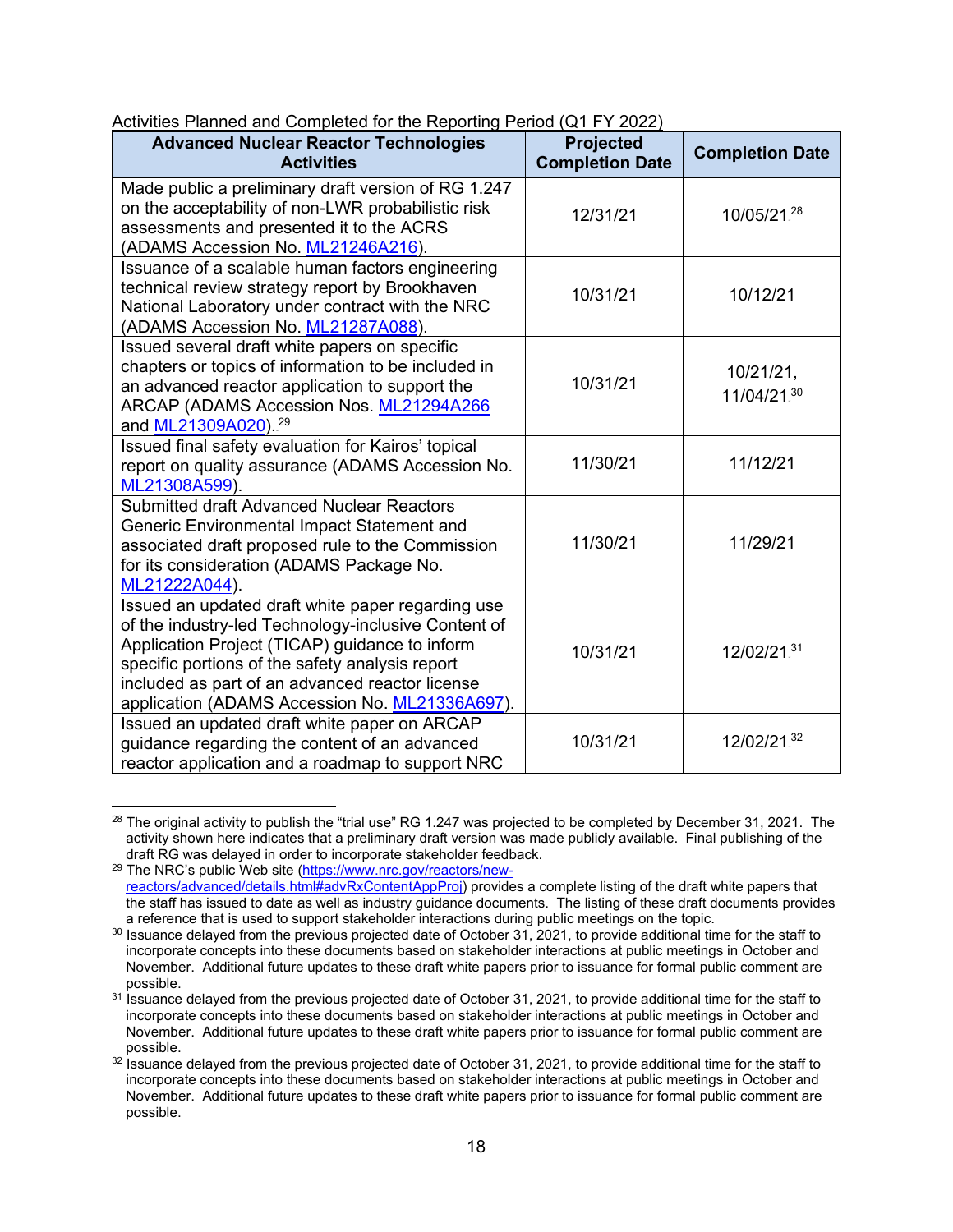| <b>Advanced Nuclear Reactor Technologies</b><br><b>Activities</b> | <b>Projected</b><br><b>Completion Date</b> | <b>Completion Date</b> |
|-------------------------------------------------------------------|--------------------------------------------|------------------------|
| staff review (ADAMS Accession No.                                 |                                            |                        |
| ML21336A702).                                                     |                                            |                        |
| Released preliminary proposed rule language for 10                |                                            |                        |
| CFR Part 53 technical requirements (ADAMS                         |                                            | 10/15/21,              |
| Accession Nos. ML21267A004, ML21270A005,                          | 10/31/21                                   | $12/21/21$ ,           |
| ML21267A006, ML21148A173, and                                     |                                            | 12/29/21.33            |
| ML21348A123).                                                     |                                            |                        |
| Submit a paper to the Commission providing the                    |                                            |                        |
| <b>Emergency Preparedness Requirements for Small</b>              |                                            |                        |
| Modular Reactors and Other New Technologies                       | 12/30/21                                   | 01/03/22               |
| draft final rule for its consideration (ADAMS                     |                                            |                        |
| Accession No. ML21200A055).                                       |                                            |                        |
| Issuance of a report by the Center for Nuclear                    |                                            |                        |
| Waste Regulatory Analyses under contract with                     |                                            |                        |
| NRC addressing information gaps and potential                     | 03/31/22                                   | 12/15/21               |
| information needs associated with transportation                  |                                            |                        |
| and storage of fresh and spent advanced reactor                   |                                            |                        |
| fuel types (ADAMS Accession No. ML21349A914).                     |                                            |                        |

| <b>Projected Advanced Nuclear Reactor Technologies Activities</b>                                                                                                                                                                                 | <b>Projected Completion</b><br><b>Date</b> |
|---------------------------------------------------------------------------------------------------------------------------------------------------------------------------------------------------------------------------------------------------|--------------------------------------------|
| Issue final safety evaluation to Abilene Christian University for its<br>topical report on quality assurance program description.                                                                                                                 | 01/31/22 34                                |
| Release consolidated preliminary proposed rule language for 10<br>CFR Part 53.                                                                                                                                                                    | 01/31/22                                   |
| Issue annual paper to the Commission on the status of advanced<br>reactor readiness activities                                                                                                                                                    | 02/28/22                                   |
| Issue final safety evaluation to TerraPower for its topical report on<br>quality assurance program description.                                                                                                                                   | 02/28/22.35                                |
| Publish final NUREG-2246, "Fuel Qualification for Advanced<br>Reactors," with fuel qualification methodology to provide guidance<br>for non-LWR developers on qualification of fuel under the Nuclear<br>Energy Innovation and Modernization Act. | 02/28/22                                   |
| Issue NRC staff technical letter report documenting the technical<br>basis regarding potential endorsement of American Society of<br>Mechanical Engineers (ASME) Section III, Division 5 Code Cases<br>N-872 and N-898 for Alloy 617.             | 02/28/22                                   |

Projected Activities for the Next Two Reporting Periods (Q2 and Q3 FY 2022)

<sup>33</sup> This activity was previously projected for completion by October 31, 2021, but consistent with the Commission approved 9-month schedule extension for the Part 53 rulemaking, additional time was needed to develop the first iteration of preliminary proposed rule language for fitness for duty and decommissioning requirements. Release of the preliminary proposed rule language for decommissioning requirements completed the initial release for all 10 CFR Part 53 technical requirements. The NRC staff expects to release consolidated preliminary proposed rule language for 10 CFR Part 53 in the next quarter (Q2 FY 2022) and will continue to release preliminary proposed rule language on an iterative basis.

<sup>&</sup>lt;sup>34</sup> The projected completion date was changed from October 28, 2021, to January 31, 2022, to provide additional time for internal review.

<sup>&</sup>lt;sup>35</sup> The projected completion date was changed from December 31, 2021, to provide additional time for internal review.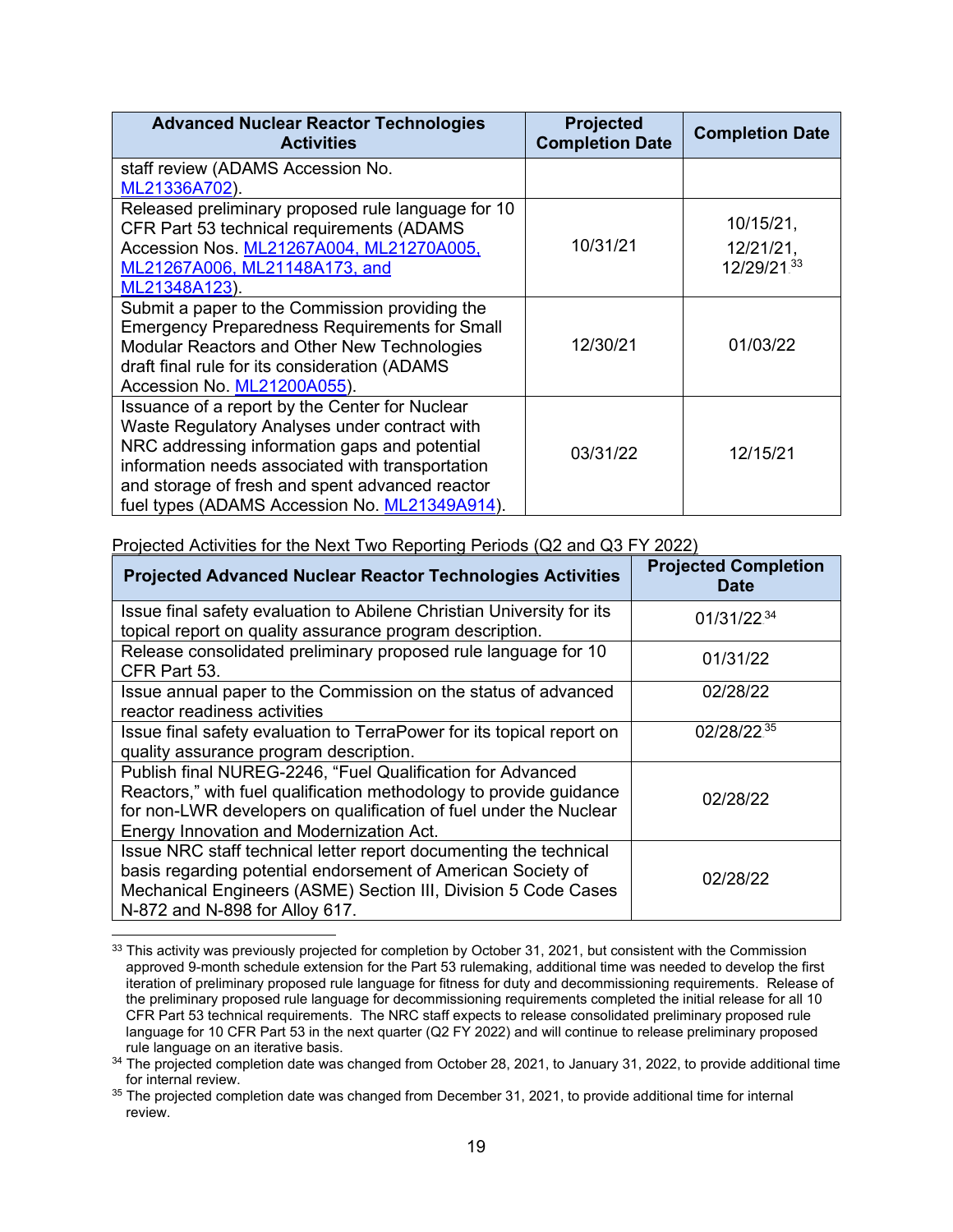| <b>Projected Advanced Nuclear Reactor Technologies Activities</b>                                                                                                                  | <b>Projected Completion</b><br><b>Date</b> |
|------------------------------------------------------------------------------------------------------------------------------------------------------------------------------------|--------------------------------------------|
| Issue final safety evaluation to Kairos for its topical report on<br>regulatory analysis.                                                                                          | 03/31/22.36                                |
| Issue final safety evaluation to Kairos for its topical report on<br>metallic material qualification program.                                                                      | 03/31/22                                   |
| Issue final safety evaluation to Kairos for its topical report on<br>mechanistic source term.                                                                                      | 03/31/22                                   |
| Issue final safety evaluation to Kairos for its topical report on fuel<br>performance methodology.                                                                                 | 03/31/22                                   |
| Issue final safety evaluation to Kairos for its topical report on fuel<br>qualification methodology.                                                                               | 03/31/22                                   |
| Publish trial use RG 1.247 for potential endorsement of the<br>ASME/American Nuclear Society standard on non-LWR<br>probabilistic risk assessments.                                | 03/31/22                                   |
| Publish Revision 1 to draft Regulatory Guide DG-1380 for<br>potential endorsement of ASME Section III, Division 5 Code<br>Cases N-872 and N-898 for Alloy 617.                     | 03/31/22                                   |
| Submit draft proposed rule providing the alternative physical<br>security requirements for advanced reactors to the Commission<br>for its consideration.                           | 06/28/22                                   |
| Publish the final RG (RG 1.246) for potential endorsement of the<br>ASME Boiler and Pressure Vessel Code Section XI, Division 2,<br>Reliability and Integrity Management standard. | 06/30/22                                   |

# <span id="page-19-0"></span>2-8 Advanced Reactor Licensing Reviews.<sup>37</sup>

### Oklo Aurora Custom COL Application Review

Oklo Inc. (Oklo) submitted a custom COL application. $38$  for the Aurora advanced reactor design on March 11, 2020 (ADAMS Package No. [ML20075A000\)](https://adamswebsearch2.nrc.gov/webSearch2/main.jsp?AccessionNumber=ML20075A000). The NRC staff planned to complete the review of the Oklo COL application using an innovative two-step process (ADAMS Accession No. [ML20149K616\)](https://adamswebsearch2.nrc.gov/webSearch2/main.jsp?AccessionNumber=ML20149K616). On November 17, 2020, the NRC staff issued a letter to Oklo (ADAMS Accession No. [ML20308A677\)](https://www.nrc.gov/docs/ML2030/ML20308A677.pdf), extending the Step 1 review schedule in the areas of maximum credible accident methodology, safety classification of structures, systems, and components (SSCs), and scope of the quality assurance program. Because Oklo's quality assurance program is closely tied to its safety classification of SSCs, these issues were combined and were no longer tracked separately. In the letter, the NRC staff stated that Oklo's responses to requests for additional information (RAIs), audit documents, and audit discussions enhanced the staff's understanding of Oklo's novel approach to the Aurora safety case but did not provide sufficient information to define the scope of the full Step 2 technical review. The NRC staff completed its review of one of the key aspects of the licensing basis, the applicability of regulations, and issued a letter documenting Step 1 closure on this topic on November 17,

<sup>&</sup>lt;sup>36</sup> This activity was previously projected for completion by December 31, 2021, but additional time is needed because the vendor has decided to submit a revision to the topical report.

<sup>&</sup>lt;sup>37</sup> This section was previously titled "Oklo Power LLC Combined License Application for the Aurora Compact Fast Reactor." It is being broadened to allow for a more thorough discussion of the status of advanced reactor application reviews. Applications will be added to this section once they are accepted by the NRC.

<sup>38</sup> A custom COL application provides both the design information that would be provided by a certified design and the site-specific information provided with a COL application.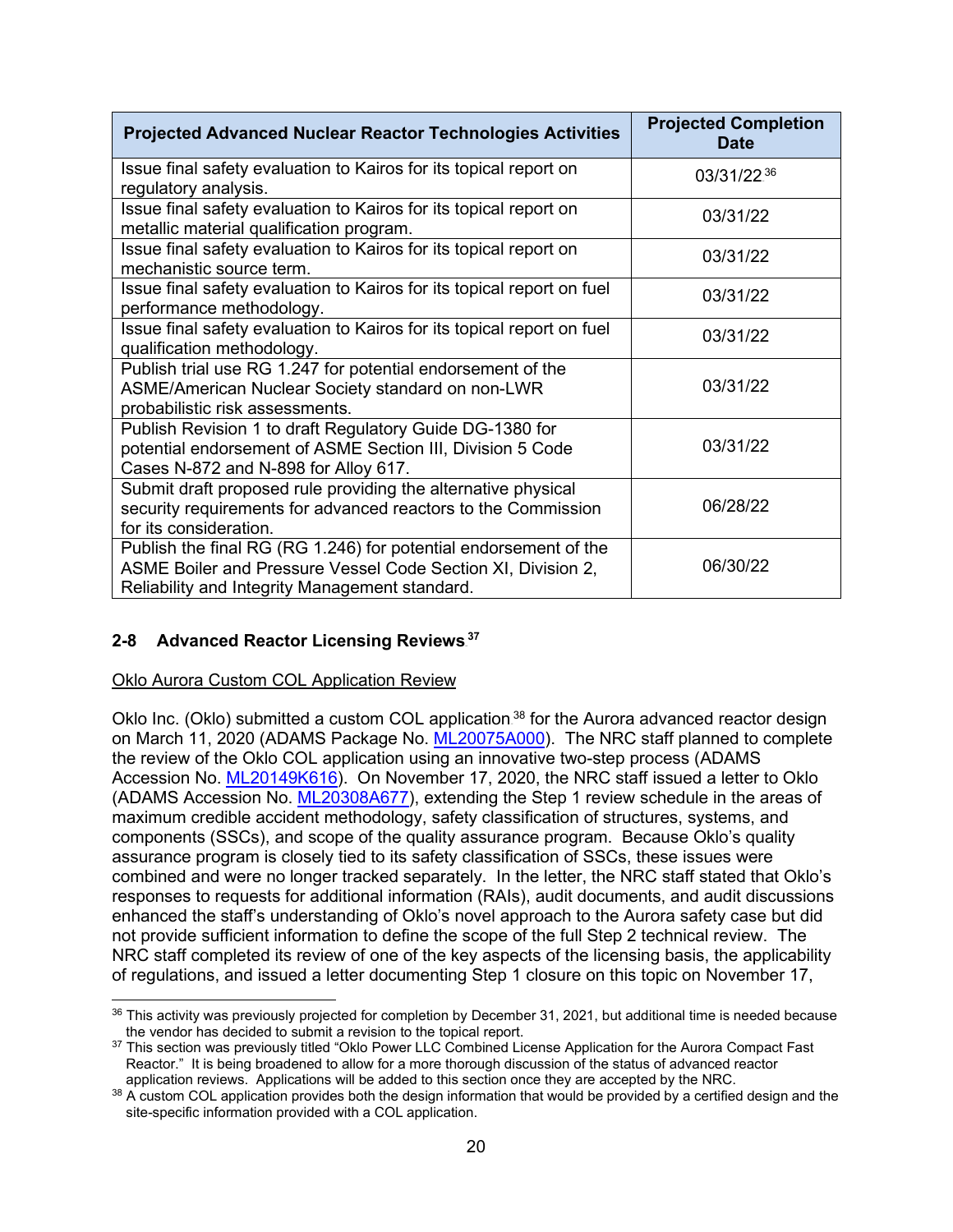2020 (ADAMS Accession No. [ML20300A593\)](https://www.nrc.gov/docs/ML2030/ML20300A593.pdf). To close the Step 1 review, Oklo proposed to leverage two topical reports, "Maximum Credible Accident Methodology" and "Performance-Based Licensing Methodology," to support the staff's review of methodologies for the maximum credible accident and classification of SSCs. Oklo submitted the topical reports on July 2, 2021 (Letter Submitting the Reports (ADAMS Accession No. [ML21184A001\)](https://adamswebsearch2.nrc.gov/webSearch2/main.jsp?AccessionNumber=ML21184A001), Topical Report on Maximum Credible Accident Methodology (ADAMS Accession No. [ML21184A002\)](https://adamswebsearch2.nrc.gov/webSearch2/main.jsp?AccessionNumber=ML21184A002), and Topical Report on Performance-Based Licensing Methodology (ADAMS Accession No. [ML21187A001\)](https://adamswebsearch2.nrc.gov/webSearch2/main.jsp?AccessionNumber=ML21187A001)). The NRC staff performed threshold reviews of the topical reports and determined that they lacked sufficient information to initiate the detailed technical reviews. On August 5, 2021, the staff provided Oklo written descriptions of the needed supplemental information and requested that Oklo submit it within 60 days (ADAMS Package Nos. [ML21201A010](https://www.nrc.gov/docs/ML2120/ML21201A010.html) and [ML21201A104\)](https://www.nrc.gov/docs/ML2120/ML21201A104.html). On October 5, 2021, Oklo submitted a revision to the "Maximum Credible Accident Methodology" topical report (ADAMS Accession Nos. [ML21278B097](https://www.nrc.gov/docs/ML2127/ML21278B097.pdf) and [ML21278B098\)](https://www.nrc.gov/docs/ML2127/ML21278B098.pdf). On October 19, 2021, Oklo submitted a revision to the "Performance-Based Licensing Methodology" topical report (ADAMS Accession Nos. [ML21292A326](https://www.nrc.gov/docs/ML2129/ML21292A326.pdf) and [ML21292A327\)](https://www.nrc.gov/docs/ML2129/ML21292A327.pdf). The NRC staff performed subsequent threshold reviews of the revised topical reports and supplemental information and found that Oklo had not provided sufficient technical information to resolve the previously identified deficiencies in the topical reports or to respond to specific questions in the RAIs. The topical reports lacked sufficient information in key areas necessary for the NRC staff to determine whether the methodologies will support regulatory findings of reasonable assurance of adequate protection of public health and safety. On January 6, 2022, the staff notified Oklo that the topical reports did not contain sufficiently complete information for the NRC staff to initiate detailed technical reviews (ADAMS Accession No. [ML21307A108\)](https://adamswebsearch2.nrc.gov/webSearch2/main.jsp?AccessionNumber=ML21307A108). Also, on January 6, 2022, the staff ended its review of the Oklo COL application and denied the COL application, without prejudice (ADAMS Accession No. [ML21357A034\)](https://adamsxt.nrc.gov/navigator/AdamsXT/content/downloadContent.faces?objectStoreName=MainLibrary&vsId=%7b360B2533-16AD-C843-BEEC-7DE78F700000%7d&ForceBrowserDownloadMgrPrompt=false), based on Oklo's failure on a number of occasions to provide necessary technical information to support developing a review schedule or reaching findings on the safety of the facility that the NRC must make before issuing a license.

The NRC staff held periodic public meetings to discuss the review of the COL application for the Oklo Aurora design. A list of the meetings can be found on the NRC's public Web site [\(https://www.nrc.gov/reactors/new-reactors/col/aurora-oklo/public-meetings.html\)](https://www.nrc.gov/reactors/new-reactors/col/aurora-oklo/public-meetings.html).

Because the staff denied this COL application, this project will no longer be included in this report as an ongoing advanced reactor licensing action.

#### Kairos Hermes Construction Permit Application Review

Kairos Power LLC (Kairos) submitted an application for a construction permit for the Kairos Power Fluoride Salt-Cooled, High Temperature Non-Power Reactor (Hermes). Kairos submitted applications documents to the NRC by letters dated September 29, 2021 (submitting the Preliminary Safety Analysis Report) (ADAMS Package No. [ML21272A375\)](https://www.nrc.gov/docs/ML2127/ML21272A375.html) and October 31, 2021 (submitting the Environmental Report) (ADAMS Accession No. [ML21306A131\)](https://www.nrc.gov/docs/ML2130/ML21306A131.html).

The NRC staff performed an acceptance review of the Hermes construction permit application and docketed the application on November 29, 2021 (ADAMS Accession No. [ML21319A354\)](https://www.nrc.gov/docs/ML2131/ML21319A354.pdf). On December 15, 2021, the staff issued a letter to Kairos (ADAMS Accession No. [ML21343A214\)](https://adamswebsearch2.nrc.gov/webSearch2/main.jsp?AccessionNumber=ML21343A214) providing the schedule and resource estimates for the review. The NRC staff is currently conducting a detailed technical review of the safety of the Hermes design which will lead to a safety evaluation report. The NRC staff is also conducting a review of the effects of Hermes design on the environment and will document the review in a draft environmental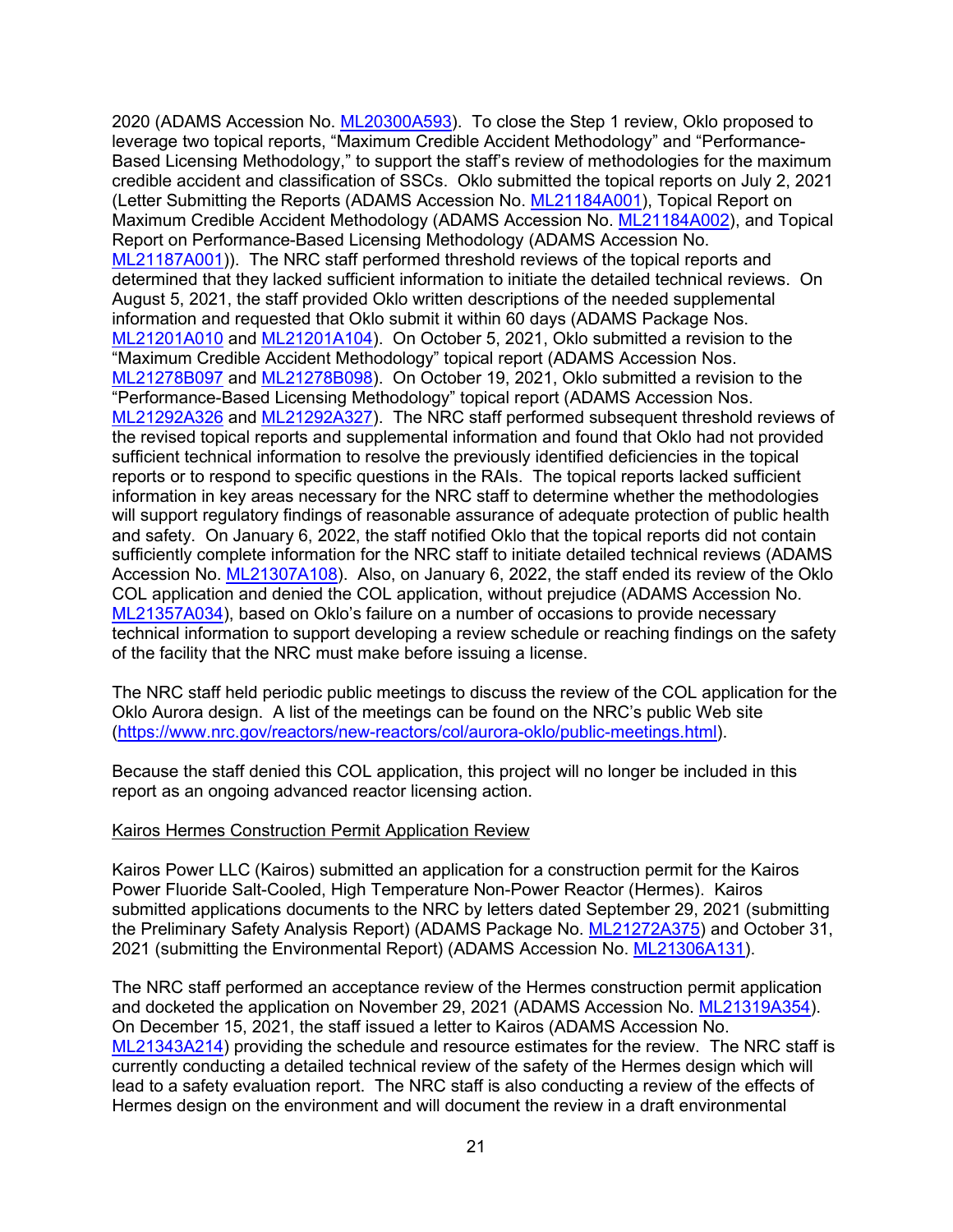impact statement. Application documents and information on the review are available on the NRC's public Web site [\(https://www.nrc.gov/reactors/non-power/hermes-kairos.html\)](https://www.nrc.gov/reactors/non-power/hermes-kairos.html).

| <b>Advanced Reactor Licensing Review Activities</b>                                                                                                                           | <b>Projected</b><br><b>Completion Date</b> | <b>Completion Date</b> |
|-------------------------------------------------------------------------------------------------------------------------------------------------------------------------------|--------------------------------------------|------------------------|
| Completed acceptance review of the Kairos Hermes<br>construction permit application (ADAMS Accession<br>No. ML21319A354).                                                     | $N/A^{39}$                                 | 11/29/21               |
| Issued letter to Kairos providing the schedule and<br>resource estimate for the review of the Hermes<br>construction permit application (ADAMS Accession<br>No. ML21343A214). | N/A <sup>40</sup>                          | 12/15/21               |
| Completed acceptance review of two Oklo topical<br>reports submitted in July 2021 and revised in<br>October 2021 (ADAMS Package Nos.<br>ML21201A010 and ML21201A104).         | 01/10/22                                   | $01/06/22^{41}$        |

### Activities Planned and Completed for the Reporting Period (Q1 FY 2022)

Projected Activities for the Next Two Reporting Periods (Q2 and Q3 FY 2022)

| <b>Projected Advanced Reactor Licensing Review Activities</b>                                     | Projected<br><b>Completion Date</b> |
|---------------------------------------------------------------------------------------------------|-------------------------------------|
| Complete draft safety evaluation report for the Kairos Hermes<br>construction permit application. | 2/28/22                             |
| Identify if any need for additional information on the Kairos Hermes                              | TBD depending                       |
| construction permit application, prepare RAIs, and issue RAIs to Kairos.                          | on need                             |

# <span id="page-21-0"></span>**2-9 Reactor Oversight Process**

The Reactor Oversight Process (ROP) is a risk-informed, performance-based oversight program that contains provisions for continuous self-assessment and improvement. The NRC staff developed recommendations for proposed changes to the ROP in SECY-18-0113, "Recommendations for Modifying the Reactor Oversight Process Engineering Inspections" (ADAMS Accession No. [ML18144A567\)](https://www.nrc.gov/docs/ML1814/ML18144A567.pdf), and SECY-19-0067, "Recommendations for Enhancing the Reactor Oversight Process" (ADAMS Accession No. [ML19070A050\)](https://adamswebsearch2.nrc.gov/webSearch2/main.jsp?AccessionNumber=ML19070A050). The staff requested to withdraw these papers, and on August 5, 2021, the Commission approved the staff's proposed withdrawal. The staff intends to evaluate the basis for the previous recommendations in light of new information and is engaging internal and external stakeholders, including regional inspection staff, members of the public, and the nuclear industry, on these and any other proposed changes to the ROP, as appropriate. The staff also continues to assess and improve the ROP as part of its normal work practices through the NRC's transformation activities, stakeholder correspondence, feedback from ROP public meetings, and the ROP self-assessment program. Significant changes to the ROP will be submitted to the Commission for either approval or notification in accordance with Management Directive 8.13, "Reactor Oversight Process."

<sup>&</sup>lt;sup>39</sup> This activity was not previously reported due to the expansion of this section.

<sup>&</sup>lt;sup>40</sup> This activity was not previously reported due to the expansion of this section.

<sup>&</sup>lt;sup>41</sup> The projected completion date was changed from November 30, 2021 to provide additional time for internal review.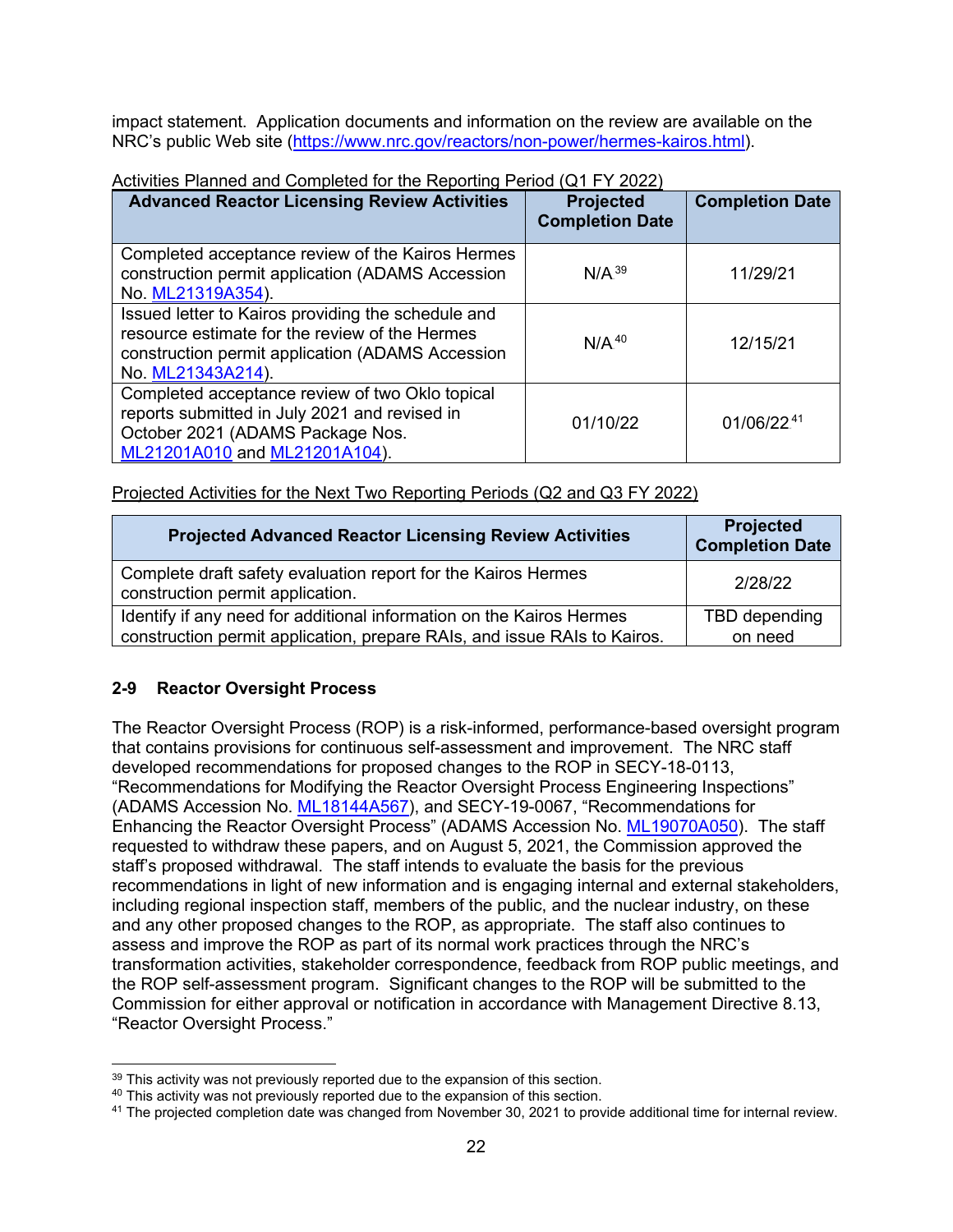| Activities Planned and Completed for the Reporting Period (Q1 FY 2022) |  |  |
|------------------------------------------------------------------------|--|--|
|                                                                        |  |  |

| <b>Reactor Oversight Process Activities</b>                                                                                                                                                          | <b>Projected</b><br><b>Completion Date</b> | <b>Completion Date</b> |
|------------------------------------------------------------------------------------------------------------------------------------------------------------------------------------------------------|--------------------------------------------|------------------------|
| <b>Completed Comprehensive Baseline Inspection</b><br>Program Review focused on lessons learned from<br>the COVID-19 public health emergency and issued<br>report (ADAMS Accession No. ML21252A154). | 10/31/21                                   | 11/05/21.42            |

Projected Activities for the Next Two Reporting Periods (Q2 and Q3 FY 2022)

| <b>Projected Reactor Oversight Process Activities</b>                                 | <b>Projected</b><br><b>Completion Date</b> |
|---------------------------------------------------------------------------------------|--------------------------------------------|
| Complete CY 2021 ROP Self-Assessment and send information paper to<br>the Commission. | 04/15/22                                   |

# <span id="page-22-0"></span>**2-10 Backfit**

The NRC's backfitting rules are codified in 10 CFR 50.109, 70.76, 72.62, and 76.76. The backfitting rules define backfitting "as the modification of or addition to systems, structures, components, or design of a facility; or the design approval or manufacturing license for a facility; or the procedures or organization required to design, construct or operate a facility; any of which may result from a new or amended provision in the Commission's regulations or the imposition of a regulatory staff position interpreting the Commission's regulations that is either new or different from a previously applicable staff position…."<sup>43</sup> The rules require, in the absence of an applicable exception, an analysis showing that the backfit would result in a substantial increase in the overall protection of the public health and safety or the common defense and security and that the increased protection warrants the direct and indirect costs of implementation. There are similar requirements, referred to as "issue finality," that apply when there are new or amended requirements for licenses, permits, and design approvals and certifications issued under 10 CFR Part 52.

The Commission changed its backfitting and issue finality policy as well as its policy on "forward fits," which it defined as requirements or staff interpretations of requirements imposed as a condition of agency approval of a licensee request that result in the modification of or addition to systems, structures, components, or design of a facility, in NRC Management Directive 8.4, "Management of Backfitting, Forward Fitting, Issue Finality, and Information Requests" (ADAMS Accession No. [ML18093B087\)](https://www.nrc.gov/docs/ML1809/ML18093B087.pdf). The NRC completed draft NUREG-1409, "Backfitting Guidelines," Revision 1, in March 2020 and issued a notice of availability in the *FR* for public comment (ADAMS Accession No. [ML18109A498\)](https://www.nrc.gov/docs/ML1810/ML18109A498.pdf). This revision would provide additional guidance for the NRC staff on how to implement the Commission's backfitting and issue finality regulations and policies and forward fitting policy, including how to process violations that are contested based on claims of unjustified backfitting. The NRC received approximately 250 individual comments from members of the public, licensees, and industry representatives. The NRC staff evaluated the comments, updated the draft NUREG, and provided the Commission with the staff's proposed NUREG-1409, Revision 1 (Final Report) (ADAMS Package

 $42$  The projected completion date was changed from October 31, 2021, to November 5, 2021, to provide additional time for internal review.

<sup>&</sup>lt;sup>43</sup> 10 CFR 50.109(a)(1). Substantially similar definitions are provided in § 70.76, "Backfitting," § 72.62, "Backfitting," and § 76.76, "Backfitting," for non-reactor facilities.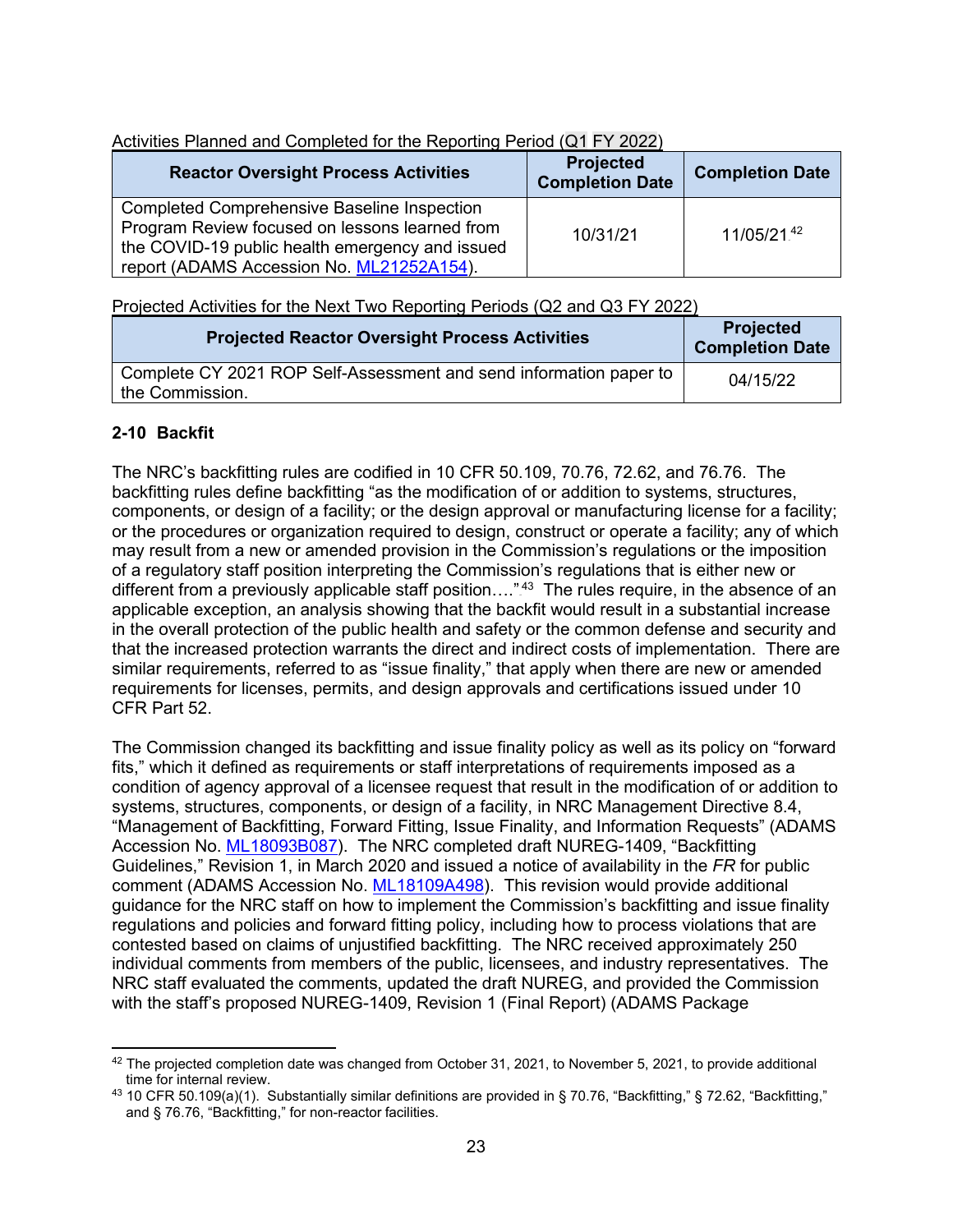No. [ML21006A431\)](https://adamswebsearch2.nrc.gov/webSearch2/main.jsp?AccessionNumber=ML21006A431). This revised document is currently before the Commission for its consideration.

| <b>Backfit Activities</b>                                                                                                                                                                                                                                                                                              | <b>Projected</b><br><b>Completion Date</b> | <b>Completion Date</b> |
|------------------------------------------------------------------------------------------------------------------------------------------------------------------------------------------------------------------------------------------------------------------------------------------------------------------------|--------------------------------------------|------------------------|
| Completed determination (ADAMS Accession No.<br>ML21064A350) that a proposed technical<br>specification, pertaining to degraded voltage<br>protection at the Oconee Nuclear Station, is not<br>required under 10 CFR 50.36(c)(3), in accordance<br>with the NRC's backfit rule (ADAMS Accession No.<br>ML21047A241).44 | 07/31/21                                   | 07/26/21               |

# Activities Planned and Completed for the Reporting Period (Q1 FY 2022)

Projected Activities for the Next Two Reporting Periods (Q2 and Q3 FY 2022)

| <b>Projected Backfit Activities</b>                                                                                                                                                                                                                                                   | <b>Projected</b><br><b>Completion Date</b> |
|---------------------------------------------------------------------------------------------------------------------------------------------------------------------------------------------------------------------------------------------------------------------------------------|--------------------------------------------|
| Publish proposed rule that contains a proposed change to NRC<br>regulations that would constitute backfitting if issued as a final rule:<br>Regulatory Improvements for Production and Utilization Facilities<br>Transitioning to Decommissioning (ADAMS Package No.<br>ML21307A046). | 03/04/22                                   |

# <span id="page-23-0"></span>**2-11 Risk-informed Activities**

The NRC staff continues to make progress to advance the use of risk insights more broadly to inform decision-making. There are numerous activities ranging in scope from agencywide initiatives, such as the "Be riskSMART" initiative, which is part of the transformation efforts discussed in section 2-1, to the advanced reactor risk-informed activities listed in section 2-7, to individual undertakings in program and corporate offices. $^{45}\,$  The NRC staff continues to implement and track the use of the agencywide Be riskSMART risk-informed decision making framework to inform a broad range of decisions spanning technical, legal, and corporate arenas. For example, the NRC staff continues to review and approve applications to adopt advanced risk management programs such as 10 CFR 50.69, "Risk-informed categorization and treatment of structures, systems and components for nuclear power reactors" and Risk-Informed Technical Specifications Initiative 4b, $^{46}$  that provide for operational flexibilities that enhance safety by ensuring that power reactor licensees and the NRC prioritize the most risk significant issues.

<sup>44</sup> This activity was previously reported as completed for development of a recommendation. This should have been reported as completion of a determination and therefore is being included again for correction.

<sup>&</sup>lt;sup>45</sup> The NRC maintains a listing of risk-informed activities that is updated annually a[t https://www.nrc.gov/about](https://www.nrc.gov/about-nrc/regulatory/risk-informed/rpp.html)[nrc/regulatory/risk-informed/rpp.html.](https://www.nrc.gov/about-nrc/regulatory/risk-informed/rpp.html)

<sup>46</sup> A description of these and other operating reactors risk-informed initiatives is available at [https://www.nrc.gov/about-nrc/regulatory/risk-informed/rpp/reactor-safety-operating.html.](https://www.nrc.gov/about-nrc/regulatory/risk-informed/rpp/reactor-safety-operating.html) To date, the NRC has approved 24 and 17 applications enabling licensees to adopt 10 CFR 50.69 and Risk-Informed Technical Specifications Initiative 4b, respectively.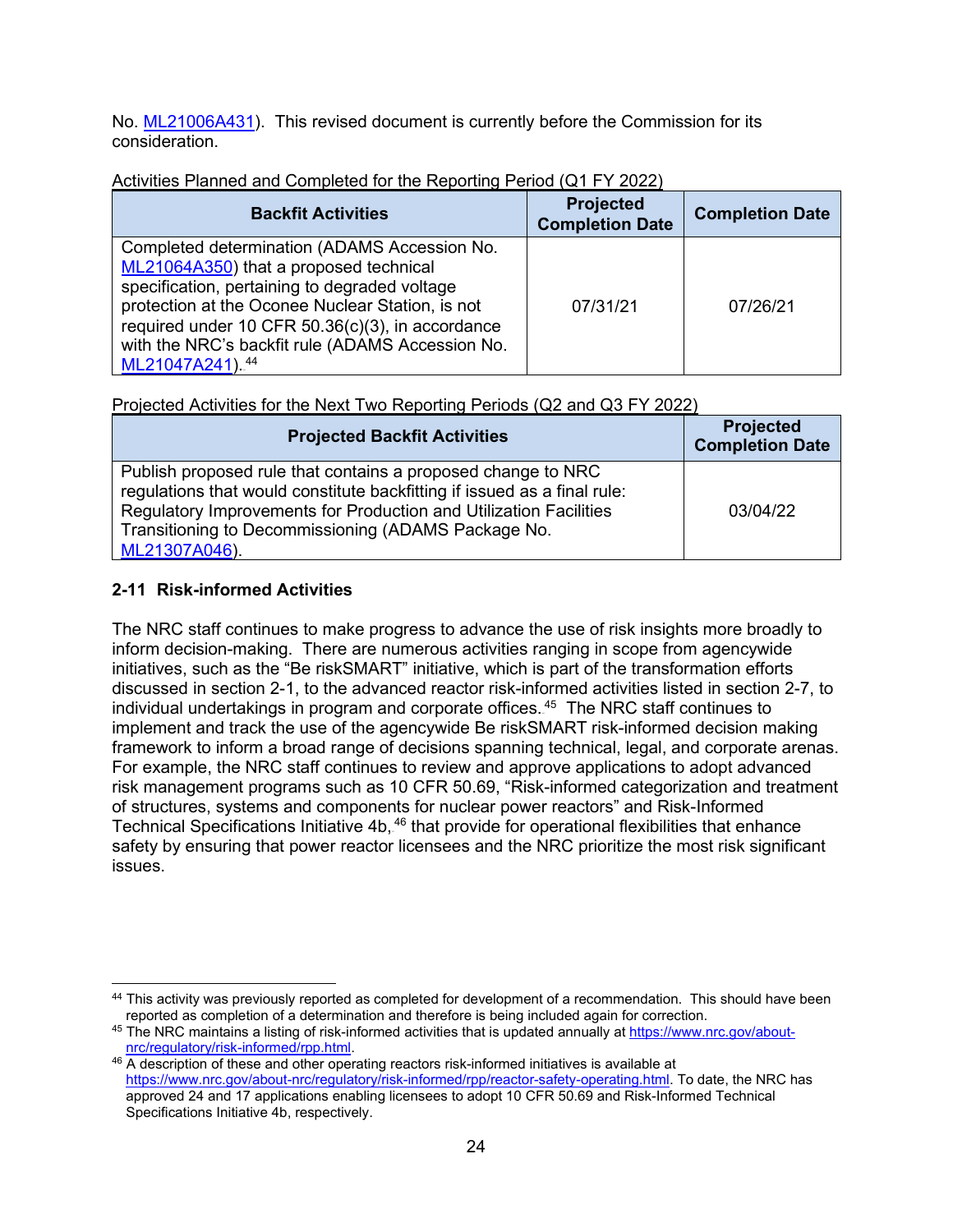| Activities Planned and Completed for the Reporting Period (Q1 FY 2022) |  |
|------------------------------------------------------------------------|--|
|                                                                        |  |

| <b>Risk-Informed Activities</b>                                                                                                                                                                                                                                                                                                                                                                                                              | <b>Projected</b><br><b>Completion Date</b> | <b>Completion Date</b> |
|----------------------------------------------------------------------------------------------------------------------------------------------------------------------------------------------------------------------------------------------------------------------------------------------------------------------------------------------------------------------------------------------------------------------------------------------|--------------------------------------------|------------------------|
| Completed the license termination process for<br>General Atomics TRIGA Mark I and Mark F non-<br>power research reactors, License No. R-38 and<br>License No. R-67, respectively (ADAMS Accession<br>No. ML21281A171).                                                                                                                                                                                                                       | 12/31/21                                   | 12/07/21               |
| Completed participation in an expert panel exercise<br>to characterize the safety impacts of spent fuel<br>cladding gross ruptures. The Phenomena<br>Identification and Ranking Table panel report,<br>published by the Electric Power Research Institute<br>(EPRI), will provide the technical basis for<br>engagements with external stakeholders to identify<br>operational and licensing efficiencies for spent fuel<br>storage systems. | 09/30/21                                   | 12/22/2147             |

Projected Activities for the Next Two Reporting Periods (Q2 and Q3 FY 2022)

| <b>Projected Risk-Informed Activities</b>                                                                                                                                                                                                                                                                                                                                                              | <b>Projected</b><br><b>Completion Date</b> |
|--------------------------------------------------------------------------------------------------------------------------------------------------------------------------------------------------------------------------------------------------------------------------------------------------------------------------------------------------------------------------------------------------------|--------------------------------------------|
| Complete pilot program of risk tool to risk-inform technical reviews for<br>spent fuel dry storage (ADAMS Accession No. ML20318A269).                                                                                                                                                                                                                                                                  | 01/31/2248                                 |
| Complete the acceptance review for the first-of-a-kind Risk-informed<br>Process for Evaluations (RIPE) submittal regarding the diverse auxiliary<br>feedwater actuation system for Palo Verde Nuclear Generating Station.                                                                                                                                                                              | 02/04/22                                   |
| Complete report summarizing the Office of Nuclear Reactor Regulation<br>(NRR) activities regarding the use of risk-informed decision-making<br>(RIDM) for licensing reviews. The report will detail NRR's efforts to<br>increase the use of RIDM and will provide recommendations on how to<br>proceed into the next phase of realizing NRR's goal to enhance process<br>efficiency and effectiveness. | 02/28/2249                                 |
| Complete the revision of 10 materials inspection procedures (IPs)<br>associated with Inspection Manual Chapter 2800. The NRC staff<br>developed risk modules in each IP, with each module focusing on the<br>risks of the relevant types of radioactive materials and their usage.                                                                                                                     | 03/31/22.50                                |
| Develop quidance for use of RIPE in Technical Specification LARs.                                                                                                                                                                                                                                                                                                                                      | 06/30/22                                   |

# <span id="page-24-0"></span>**2-12 Coronavirus Disease (COVID-19) Pandemic**

 $47$  This activity was erroneously listed as completed in the previous report. While the panel was completed, the report was not issued until December 22, 2021. The report is available on EPRI's Web site: [https://www.epri.com/research/products/000000003002020929.](https://www.epri.com/research/products/000000003002020929)

<sup>&</sup>lt;sup>48</sup> The projected completion date was changed from December 31, 2021, to January 31, 2022, because additional time is needed to consider feedback from risk tool users for the next steps of development.

<sup>49</sup> The projected completion date was changed from December 31, 2021, to February 28, 2022, because additional time is needed for the staff to finalize the recommendations in the report on the next phase of enhancing RIDM process efficiency and effectiveness.

 $50$  The projected completion date was changed from December 31, 2021, to March 31, 2022, to allow for additional time to address stakeholder comments and revisions.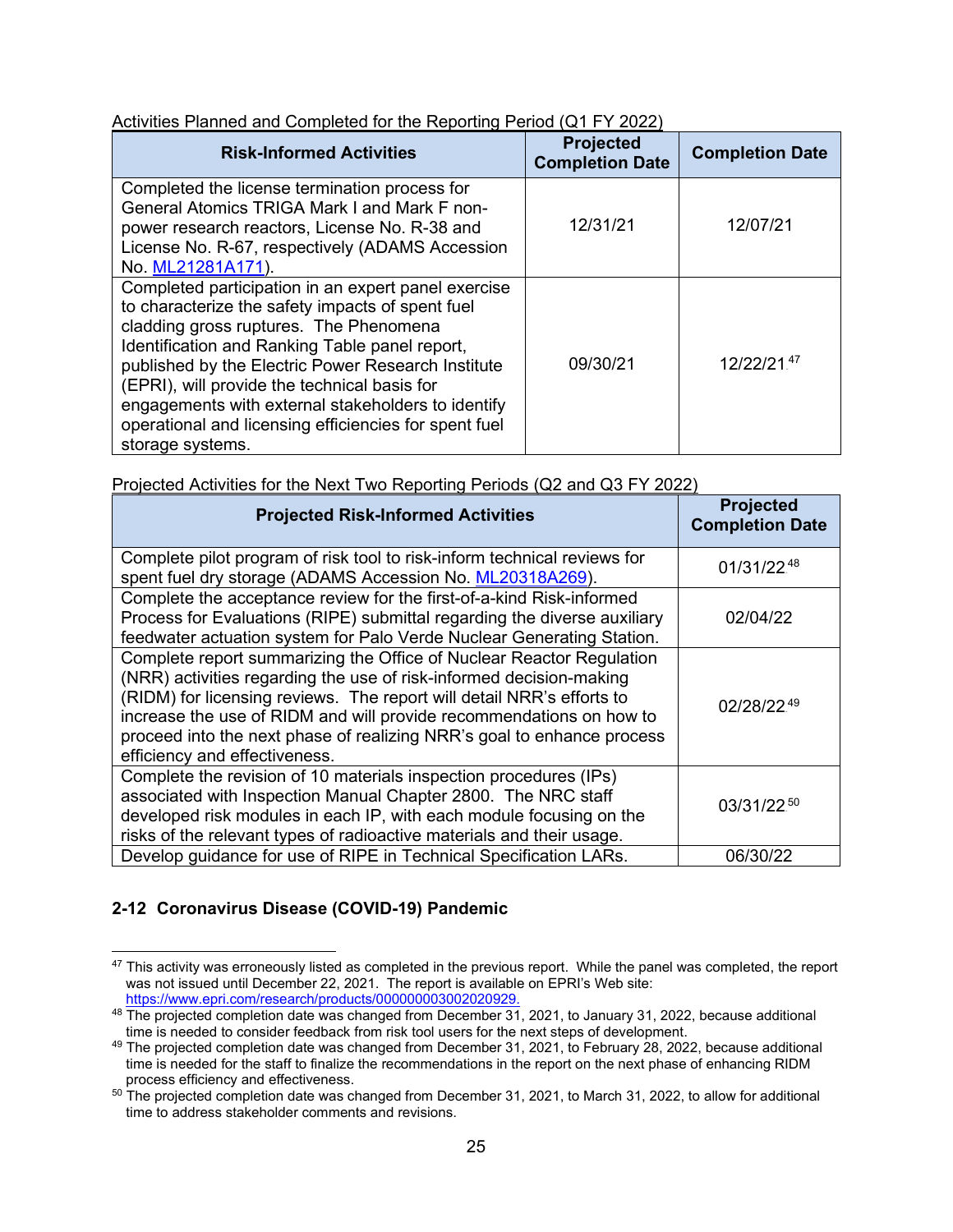The NRC COVID-19 Coordination Team (including a COVID-19 Task Force and Working Group) continues to develop and implement precautionary measures in response to the pandemic to help protect the health and safety of our workforce consistent with guidance provided by the Federal Government, including the Centers for Disease Control and Prevention (CDC), as well as considerations of State and local conditions around NRC facilities. In addition, the NRC continues to protect public health and safety and the environment. The NRC is monitoring the effects of the COVID-19 pandemic on NRC-licensed activities as well as actions taken in response to State, local, and site-specific conditions. The NRC is poised to take additional steps as warranted.

### NRC Re-Occupancy of Facilities

During this reporting period, the NRC executed its re-entry plans on November 7, 2021 and shifted to a hybrid environment at all locations, combining telework and in-office staff presence. Coinciding with re-entry, the NRC staff issued updated guidance for implementation of inspection programs following re-entry (ADAMS Accession No. [ML21295A302\)](https://adamswebsearch2.nrc.gov/webSearch2/main.jsp?AccessionNumber=ML21295A302). The agency continues to closely monitor guidance from the Federal Government's Safer Federal Workforce Taskforce, the CDC, and the Occupational Safety and Health Administration to facilitate a healthy and safe physical workspace. The NRC has been proactive in responding as circumstances warrant. Namely the agency recently decided in response to the omicron variant to allow employees maximum flexibilities to telework through February 26, 2022.

### Licensing and Oversight Items of Interest

The NRC staff has taken steps to identify areas of our regulations that are challenging during the pandemic, and the areas where temporary flexibilities, such as exemptions, would not compromise the ability of licensees to maintain the safe and secure operation of NRC-licensed facilities. The NRC staff continues to communicate the processes available to licensees for requesting these flexibilities in a transparent way through public communications, such as teleconferences, webcasts, and letters. In addition, these processes and the approved flexibilities are posted and updated on the NRC public Web site [\(https://www.nrc.gov/about](https://www.nrc.gov/about-nrc/covid-19/)[nrc/covid-19/\)](https://www.nrc.gov/about-nrc/covid-19/).

The NRC has also developed portions of its Web site devoted to the regulatory activities taken in response to the COVID-19 pandemic. Specific posts related to [nuclear power plant](https://www.nrc.gov/about-nrc/covid-19/reactors/)  [licensees,](https://www.nrc.gov/about-nrc/covid-19/reactors/) [nuclear materials licensees,](https://www.nrc.gov/about-nrc/covid-19/materials/) and [security and emergency preparedness h](https://www.nrc.gov/about-nrc/covid-19/security-ep/)ave been developed to keep the public informed on how the NRC is adapting its regulatory approach during the pandemic. Between October 1 and December 30, 2021, the NRC approved ten licensing actions granting temporary flexibilities to maintain the safe and secure operation of nuclear reactor and nuclear materials licensees. A complete list of licensing requests approved by the NRC in response to the COVID-19 pandemic is available on the NRC public Web site at [https://www.nrc.gov/about-nrc/covid-19/.](https://www.nrc.gov/about-nrc/covid-19/)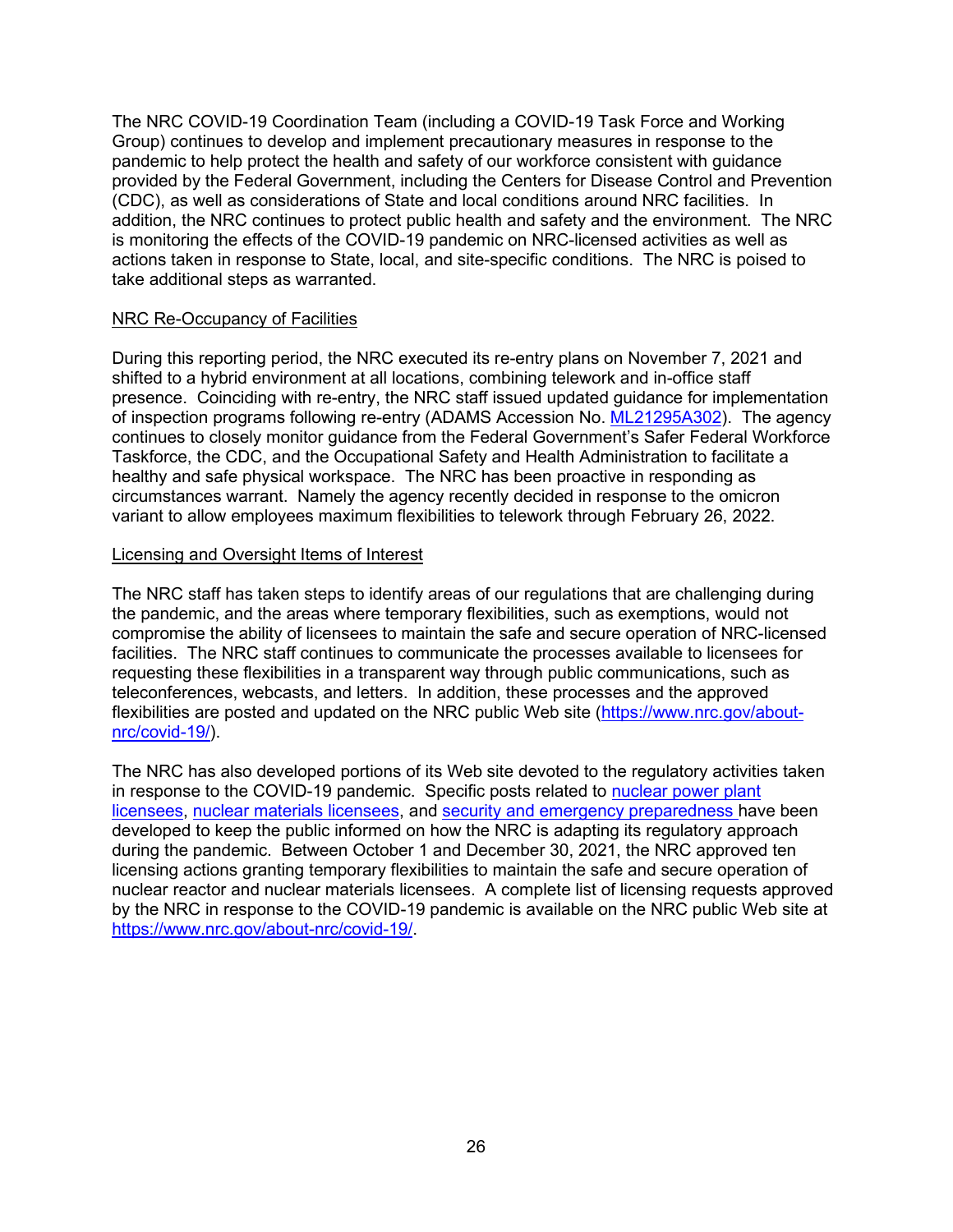Regulatory Activities Taken in Response to the COVID-19 Pandemic During the Reporting Period

| <b>Licensee Type</b>                                                                         | <b>Number of COVID-19</b><br><b>Requests Approved During</b><br>the Reporting Period | <b>Average Number of</b><br><b>Days to Review</b><br><b>COVID-19</b><br>Requests. <sup>51</sup> |
|----------------------------------------------------------------------------------------------|--------------------------------------------------------------------------------------|-------------------------------------------------------------------------------------------------|
| <b>Power Reactor</b>                                                                         | 3                                                                                    | 10                                                                                              |
| Non-Power Reactor                                                                            | $\Omega$                                                                             | N/A                                                                                             |
| Other (e.g., topical reports)                                                                | 0                                                                                    | N/A                                                                                             |
| Decommissioning of Nuclear<br><b>Facilities and Uranium Recovery</b>                         | $\Omega$                                                                             | N/A                                                                                             |
| Storage and Transportation of<br><b>Spent Nuclear Fuel</b>                                   | 0                                                                                    | N/A                                                                                             |
| <b>Fuel Cycle Facilities</b>                                                                 | 6                                                                                    | 20                                                                                              |
| Medical, Industrial and Academic<br>Uses of Nuclear Materials and<br><b>Agreement States</b> |                                                                                      | 14                                                                                              |

 $^{51}$  This average is calculated based on the dates the request is received and the review is completed; review time may be longer in cases where a supplement to a request is received after the initial submission date.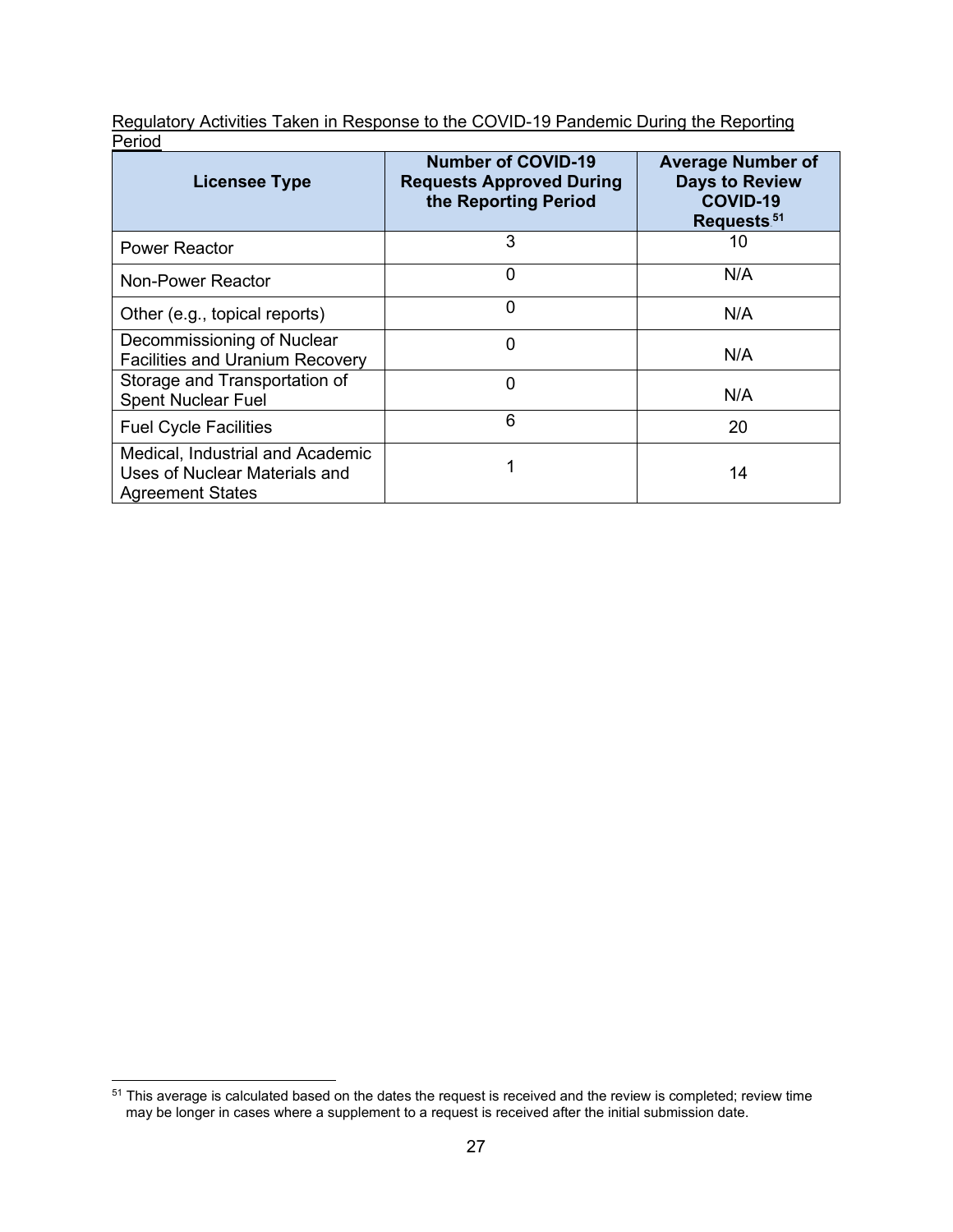### **Enclosure 3 – Summary of Activities**

### <span id="page-27-1"></span><span id="page-27-0"></span>**3-1 Reactor Oversight Process Findings**

The table below provides the calendar year (CY) Reactor Oversight Process (ROP) findings for the year-to-date (YTD) and 3-year rolling metrics.

| Location          | - , - -<br><b>Number of Findings</b>       | CY 2018        | <b>CY 2019</b> | <b>CY 2020</b>  | CY2021         |
|-------------------|--------------------------------------------|----------------|----------------|-----------------|----------------|
| <b>Nationally</b> | <b>Total</b>                               | 478            | 440            | 291             | 269.52         |
| <b>Region I</b>   | Green                                      | 107            | 95             | 50              | 58             |
|                   | White                                      | $\mathbf 1$    | $\overline{0}$ | $\overline{0}$  | $\mathbf{1}$   |
|                   | Yellow                                     | $\mathbf 0$    | $\mathbf 0$    | 0               | $\mathbf 0$    |
|                   | Red                                        | $\overline{0}$ | $\overline{0}$ | $\overline{0}$  | $\mathbf 0$    |
|                   | <b>Greater Than Green</b><br>Security      | $\mathbf 0$    | $\overline{0}$ | $\mathbf 0$     | $\mathbf 0$    |
|                   | <b>Total</b>                               | 108            | 95             | 50              | 59             |
|                   | No. of Units<br><b>Operating During CY</b> | 25             | 24             | $21^{53}$       | 21             |
|                   | Green                                      | 113            | 110            | 77              | 66             |
| <b>Region II</b>  | White                                      | $\overline{0}$ | $\mathbf{1}$   | $\overline{2}$  | $\overline{0}$ |
|                   | Yellow                                     | 0              | 0              | 0               | $\mathbf 0$    |
|                   | Red                                        | $\mathbf 0$    | $\overline{0}$ | 0               | $\mathbf 0$    |
|                   | <b>Greater Than Green</b><br>Security      | 0              | $\mathbf 0$    | $\mathbf{1}$    | $\mathbf 0$    |
|                   | <b>Total</b>                               | 113            | 111            | 80              | 66             |
|                   | No. of Units<br><b>Operating During CY</b> | 33             | 33             | 33              | 33             |
|                   | Green                                      | 110            | 96             | $\overline{51}$ | 64             |
|                   | White                                      | $\overline{2}$ | $\mathbf{1}$   | $\overline{0}$  | $\overline{0}$ |
|                   | Yellow                                     | $\mathbf 0$    | $\mathbf 0$    | 0               | $\mathbf 0$    |
| <b>Region III</b> | Red                                        | $\overline{0}$ | $\overline{0}$ | 0               | $\mathbf 0$    |
|                   | <b>Greater Than Green</b><br>Security      | $\overline{0}$ | $\overline{0}$ | 0               | $\mathbf{1}$   |
|                   | <b>Total</b>                               | 112            | 97             | 51              | 65             |

<sup>52</sup> The inspection reports for the fourth quarter of CY 2021 will continue to be finalized through February 15, 2022. The report for the next reporting period will be updated to include any additional findings from the fourth quarter of CY 2021.

<sup>53</sup> The reduction of three units for CY 2020 reflects the permanent shutdown of Pilgrim Nuclear Station on May 31, 2019; Three Mile Island, Unit 1, on September 20, 2019; and Indian Point Nuclear Generating Unit 2 on April 30, 2020.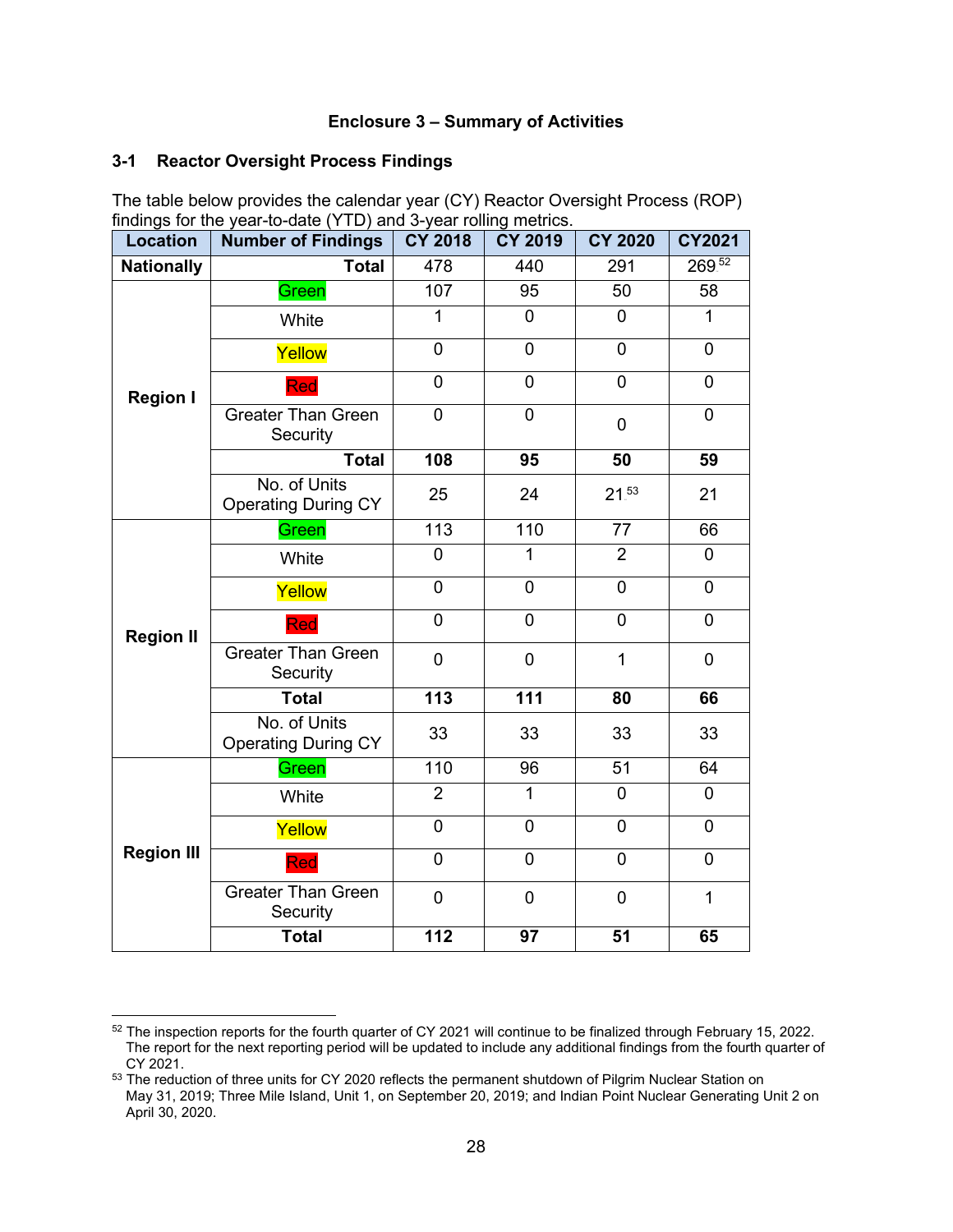| <b>Location</b>  | <b>Number of Findings</b>                  | <b>CY 2018</b> | <b>CY 2019</b> | <b>CY 2020</b> | <b>CY2021</b>  |
|------------------|--------------------------------------------|----------------|----------------|----------------|----------------|
|                  | No. of Units<br><b>Operating During CY</b> | 23             | 23             | $22^{54}$      | 22             |
|                  | Green                                      | 145            | 137            | 110            | 79             |
|                  | White                                      | 0              | $\Omega$       | 0              | $\mathbf 0$    |
| <b>Region IV</b> | Yellow                                     | 0              | $\Omega$       | 0              | $\overline{0}$ |
|                  | Red                                        | 0              | $\Omega$       | 0              | $\overline{0}$ |
|                  | <b>Greater Than Green</b><br>Security      | $\overline{0}$ | $\Omega$       | 0              | 0              |
|                  | <b>Total</b>                               | 145            | 137            | 110            | 79             |
|                  | No. of Units<br><b>Operating During CY</b> | 18             | 18             | 18             | 18             |

### <span id="page-28-0"></span>**3-2 Licensing Actions**

The tables below provide the status of licensing actions organized by licensing program. Consistent with Section 102(c) of NEIMA, the licensing actions referenced in this section include "requested activities of the Commission" for which the U.S. Nuclear Regulatory Commission (NRC) staff issues a final safety evaluation. These totals do not include license amendment requests (LARs), as they are addressed separately in section 3-3. "Total Inventory" refers to the total number of licensing actions that are open and accepted by the NRC at the end of the quarter. "Licensing Actions Initiated During the Reporting Period" are the number of licensing actions (regardless of acceptance) that are received by the NRC during the reporting period.

#### Operating Reactors

| <b>Reporting</b><br><b>Period</b> | <b>Total</b><br><b>Inventory</b> | Licensing<br><b>Actions</b><br><b>Initiated</b><br>During the<br><b>Reporting</b><br><b>Period</b> | <b>Licensing</b><br><b>Actions</b><br><b>Completed</b><br><b>During the</b><br><b>Reporting</b><br><b>Period</b> | Percentage<br>of Licensing<br><b>Actions</b><br><b>Completed</b><br><b>Prior to the</b><br><b>Generic</b><br><b>Milestone</b><br>Schedule. <sup>55</sup> | Percentage of<br><b>Licensing</b><br><b>Actions</b><br><b>Completed</b><br><b>Prior to the</b><br><b>Established</b><br>Schedule. <sup>56</sup> |
|-----------------------------------|----------------------------------|----------------------------------------------------------------------------------------------------|------------------------------------------------------------------------------------------------------------------|----------------------------------------------------------------------------------------------------------------------------------------------------------|-------------------------------------------------------------------------------------------------------------------------------------------------|
| Q2 FY 2021                        | 264                              | 135                                                                                                | 105                                                                                                              | 100%                                                                                                                                                     | 96%                                                                                                                                             |
| Q3 FY 2021                        | 223                              | 58                                                                                                 | 76                                                                                                               | 100%                                                                                                                                                     | 100%                                                                                                                                            |
| Q4 FY 2021                        | 207                              | 83                                                                                                 | 95                                                                                                               | 100%                                                                                                                                                     | 94%                                                                                                                                             |
| Q1 FY 2022                        | 132                              | 33                                                                                                 | 107                                                                                                              | 100%                                                                                                                                                     | 94%                                                                                                                                             |

<sup>54</sup> The reduction of one unit for CY 2020 reflects the permanent shutdown of Duane Arnold on August 10, 2020.

<sup>55</sup> Consistent with previous reports, this excludes unusually complex and Fukushima-related licensing actions accepted or initiated prior to July 13, 2019.

<sup>&</sup>lt;sup>56</sup> The "established schedule" is the schedule communicated to the licensee and made publicly available at the completion of the acceptance review.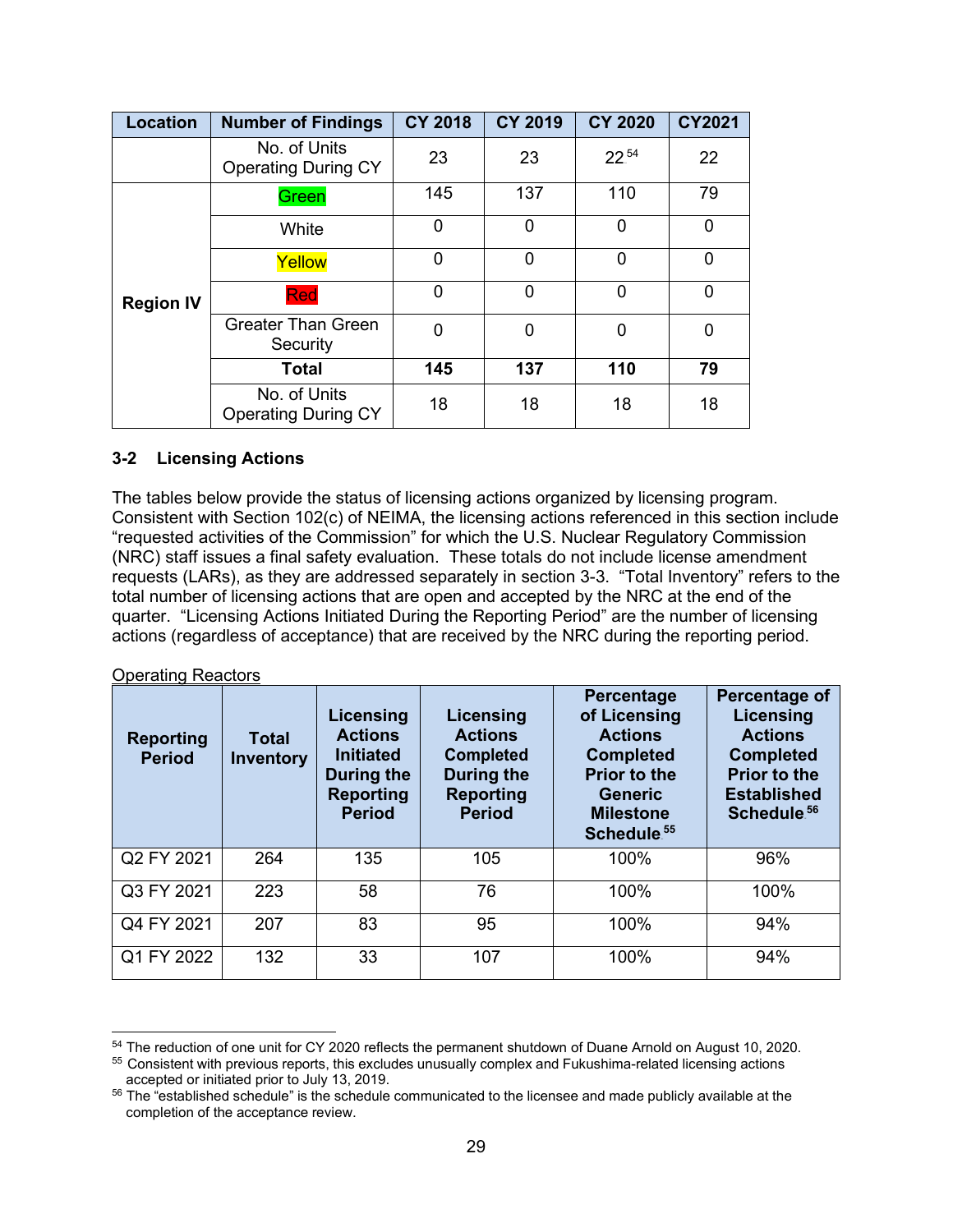### New Reactors

| <b>Reporting</b><br><b>Period</b> | <b>Total</b><br><b>Inventory</b> | Licensing<br><b>Actions</b><br><b>Initiated</b><br>During the<br><b>Reporting</b><br><b>Period</b> | Licensing<br><b>Actions</b><br><b>Completed</b><br>During the<br><b>Reporting</b><br><b>Period</b> | Percentage<br>of Licensing<br><b>Actions</b><br><b>Completed</b><br><b>Prior to the</b><br><b>Generic</b><br><b>Milestone</b><br><b>Schedule</b> | Percentage<br>of Licensing<br><b>Actions</b><br><b>Completed</b><br><b>Prior to the</b><br><b>Established</b><br><b>Schedule</b> |
|-----------------------------------|----------------------------------|----------------------------------------------------------------------------------------------------|----------------------------------------------------------------------------------------------------|--------------------------------------------------------------------------------------------------------------------------------------------------|----------------------------------------------------------------------------------------------------------------------------------|
| Q2 FY 2021                        | 2                                | $\overline{0}$                                                                                     | $\Omega$                                                                                           | N/A                                                                                                                                              | N/A                                                                                                                              |
| Q3 FY 2021                        | $\mathcal{P}$                    | 1                                                                                                  | 1                                                                                                  | 100%                                                                                                                                             | 100%                                                                                                                             |
| Q4 FY 2021                        | 2                                | ◢                                                                                                  | 4                                                                                                  | 100%                                                                                                                                             | 100%                                                                                                                             |
| Q1 FY 2022                        | $\overline{2}$                   | 3                                                                                                  | 3                                                                                                  | 100%                                                                                                                                             | 100%                                                                                                                             |

Fuel Facilities

| <b>Reporting</b><br><b>Period</b> | <b>Total</b><br><b>Inventory</b> | Licensing<br><b>Actions</b><br><b>Initiated</b><br><b>During the</b><br><b>Reporting</b><br><b>Period</b> | Licensing<br><b>Actions</b><br><b>Completed</b><br><b>During the</b><br><b>Reporting</b><br><b>Period</b> | Percentage of<br>Licensing<br><b>Actions</b><br><b>Completed Prior</b><br>to the Generic<br><b>Milestone</b><br><b>Schedule</b> | Percentage of<br>Licensing<br><b>Actions</b><br><b>Completed</b><br><b>Prior to the</b><br><b>Established</b><br><b>Schedule</b> |
|-----------------------------------|----------------------------------|-----------------------------------------------------------------------------------------------------------|-----------------------------------------------------------------------------------------------------------|---------------------------------------------------------------------------------------------------------------------------------|----------------------------------------------------------------------------------------------------------------------------------|
| Q2 FY 2021                        | 2                                | 4                                                                                                         | 4                                                                                                         | 100%                                                                                                                            | 75%.57                                                                                                                           |
| Q3 FY 2021                        | 4                                | 3                                                                                                         |                                                                                                           | 100%                                                                                                                            | 100%                                                                                                                             |
| Q4 FY 2021                        | 4                                | 3                                                                                                         | 3                                                                                                         | 100%                                                                                                                            | $0\%$ <sup>58</sup>                                                                                                              |
| Q1 FY 2022                        | $\overline{2}$                   | 11                                                                                                        | 13                                                                                                        | 100%                                                                                                                            | 92%.59                                                                                                                           |

# <span id="page-29-0"></span>**3-3 Licensing Amendment Request Reviews**

The tables below provide the status of LARs organized by licensing program. Consistent with Section 102(c) of NEIMA,  $60$  the LARs referenced in this section include "requested activities of the Commission" for which the NRC staff issue a final safety evaluation. The total inventory is the number of open LARs at the end of the quarter. LARs are included in the total inventory after they have been accepted by the NRC (the acceptance review period is generally 30 days after the application is submitted).

<sup>&</sup>lt;sup>57</sup> One licensing action was complex, which resulted in it exceeding the established schedule by 27 days. The licensing action was completed within the generic milestone schedule.

<sup>&</sup>lt;sup>58</sup> One licensing action was complex; the other three actions were completed within 13 days of the established schedule. All the licensing actions were completed within the generic milestone schedule.

 $59$  One licensing action was complex due to security issues, which resulted in it exceeding the established schedule<br>by 17 days.

 $60$  Consistent with Section 102(c) of NEIMA, the NRC is focusing this section on the total inventory of LARs and will not be providing separate information on unusually complex LARs in this report and future reports. Should data on unusually complex LARs be available, it would instead be incorporated into the existing section 3-3 tables.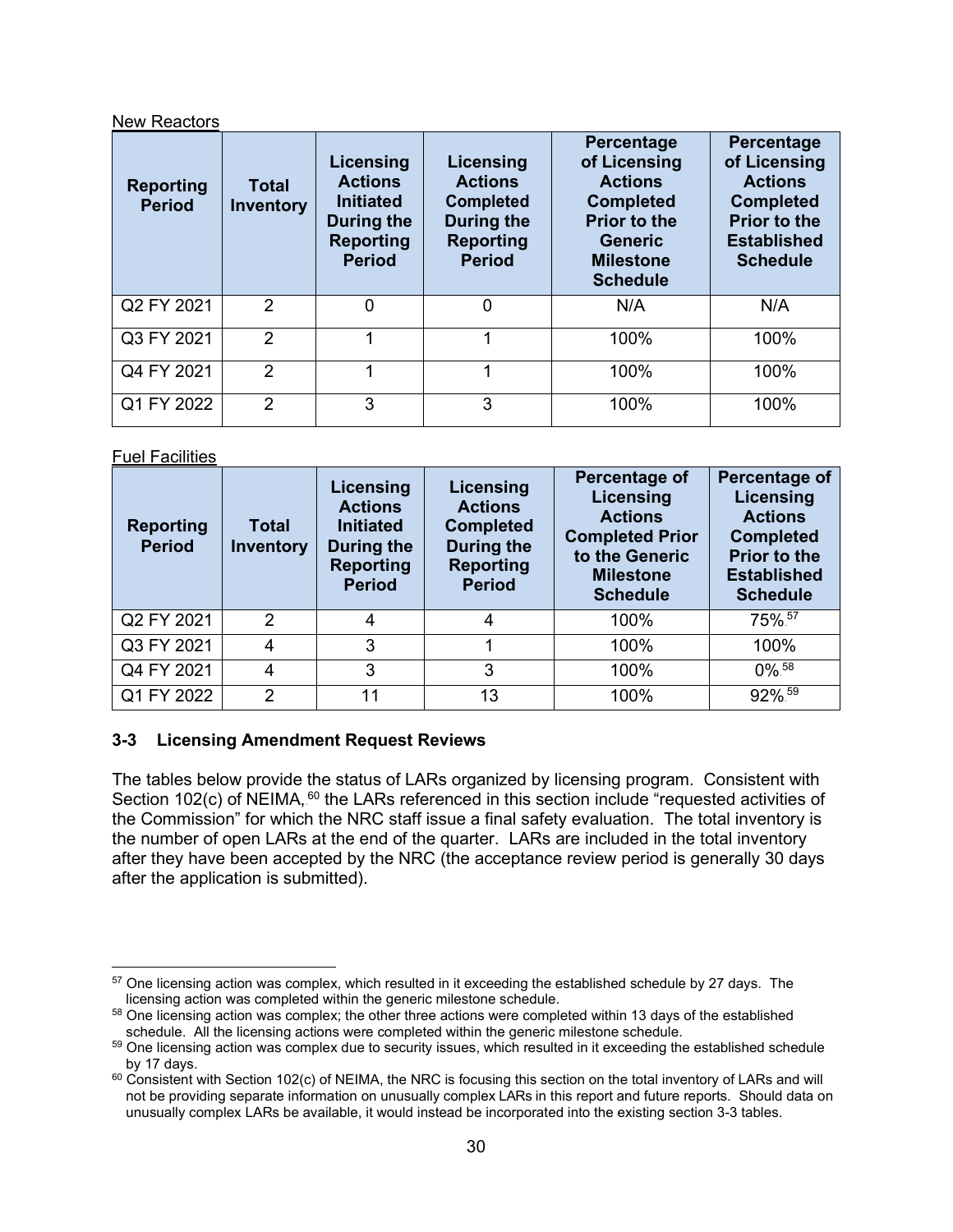#### Operating Reactors

| <b>Reporting</b><br><b>Period</b> | <b>Total</b><br>Inventory | <b>LARs</b><br><b>Submitted</b><br><b>During the</b><br><b>Reporting</b><br><b>Period</b> | <b>LAR</b><br><b>Reviews</b><br><b>Completed</b><br>During the<br><b>Reporting</b><br><b>Period</b> | Percentage of<br><b>LAR Reviews</b><br><b>Completed Prior</b><br>to the Generic<br><b>Milestone</b><br>Schedule. <sup>61</sup> | Percentage of<br><b>LAR Reviews</b><br><b>Completed</b><br><b>Prior to the</b><br><b>Established</b><br>Schedule. <sup>62</sup> |
|-----------------------------------|---------------------------|-------------------------------------------------------------------------------------------|-----------------------------------------------------------------------------------------------------|--------------------------------------------------------------------------------------------------------------------------------|---------------------------------------------------------------------------------------------------------------------------------|
| Q2 FY 2021                        | 276                       | 36                                                                                        | 107                                                                                                 | 100%                                                                                                                           | 90%                                                                                                                             |
| Q3 FY 2021                        | 286                       | 103                                                                                       | 82                                                                                                  | 100%                                                                                                                           | 98%63                                                                                                                           |
| Q4 FY 2021                        | 293                       | 106                                                                                       | 102                                                                                                 | 100%                                                                                                                           | 91%                                                                                                                             |
| Q1 FY 2022                        | 317                       | 105                                                                                       | 81                                                                                                  | 99%                                                                                                                            | 95% 64                                                                                                                          |

#### New Reactors

| <b>Reporting</b><br><b>Period</b> | <b>Total</b><br><b>Inventory</b> | <b>LARs</b><br><b>Submitted</b><br>During the<br><b>Reporting</b><br><b>Period</b> | <b>LAR</b><br><b>Reviews</b><br><b>Completed</b><br><b>During the</b><br><b>Reporting</b><br><b>Period</b> | Percentage of<br><b>LAR Reviews</b><br><b>Completed Prior</b><br>to the Generic<br><b>Milestone</b><br><b>Schedule</b> | <b>Percentage of</b><br><b>LAR Reviews</b><br><b>Completed</b><br><b>Prior to the</b><br><b>Established</b><br><b>Schedule</b> |
|-----------------------------------|----------------------------------|------------------------------------------------------------------------------------|------------------------------------------------------------------------------------------------------------|------------------------------------------------------------------------------------------------------------------------|--------------------------------------------------------------------------------------------------------------------------------|
| Q2 FY 2021                        |                                  | 0                                                                                  | 0                                                                                                          | N/A                                                                                                                    | N/A                                                                                                                            |
| Q3 FY 2021                        |                                  | 0                                                                                  | 0                                                                                                          | N/A                                                                                                                    | N/A                                                                                                                            |
| Q4 FY 2021                        |                                  |                                                                                    |                                                                                                            | 100%                                                                                                                   | 100%                                                                                                                           |
| Q1 FY 2022                        | 0                                | 0                                                                                  |                                                                                                            | 100%                                                                                                                   | 100%                                                                                                                           |

 $61$  Consistent with previous reports, this excludes unusually complex and Fukushima-related LARs accepted or initiated prior to July 13, 2019.

 $62$  The "established schedule" is the schedule communicated to the licensee and made publicly available at the completion of the acceptance review.

<sup>63</sup> One review of an LAR exceeded the established schedule by 180 days, due to the NRC staff identifying an issue that resulted in the licensee submitting a supplement that changed the scope of the request. Given the change in scope, a supplemental *Federal Register* Notice was published, providing for a new 30-day public comment period and a 60-day opportunity to request a hearing. The staff completed its review in September 2021.

<sup>64</sup> One review of an LAR that proposed a first-of-a-kind design exceeded the established schedule by 180 days. The NRC staff identified an issue that resulted in the licensee submitting an update that expanded the licensee's proposed submission and extended the staff's review. The staff's evaluation determined a regulatory audit was necessary to gain additional understanding of the design and identified additional information that required docketing by the licensee to support a staff decision on the LAR. With the efficiencies gained through the audit, the staff expects to complete its review in February 2022.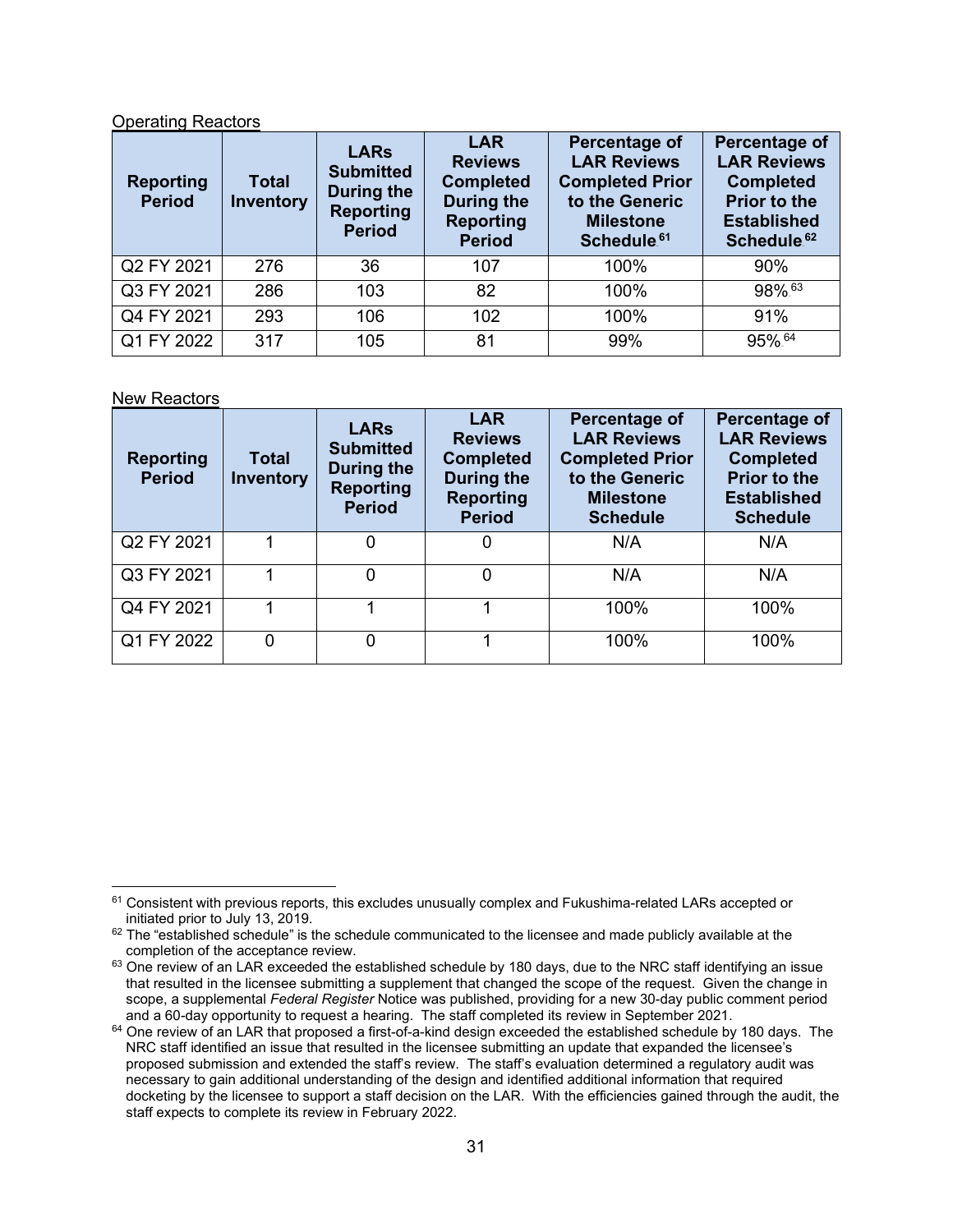#### Fuel Facilities

| <b>Reporting</b><br><b>Period</b> | <b>Total</b><br><b>Inventory</b> | <b>LARs</b><br><b>Submitted</b><br><b>During the</b><br><b>Reporting</b><br><b>Period</b> | <b>LAR</b><br><b>Reviews</b><br><b>Completed</b><br>During the<br><b>Reporting</b><br><b>Period</b> | Percentage of<br><b>LAR Reviews</b><br><b>Completed Prior</b><br>to the Generic<br><b>Milestone</b><br><b>Schedule</b> | Percentage of<br><b>LAR Reviews</b><br><b>Completed</b><br><b>Prior to the</b><br><b>Established</b><br><b>Schedule</b> |
|-----------------------------------|----------------------------------|-------------------------------------------------------------------------------------------|-----------------------------------------------------------------------------------------------------|------------------------------------------------------------------------------------------------------------------------|-------------------------------------------------------------------------------------------------------------------------|
| Q2 FY 2021                        | 10                               |                                                                                           | 8                                                                                                   | 100%                                                                                                                   | 75% 65                                                                                                                  |
| Q3 FY 2021                        | 10                               | 8                                                                                         | 8                                                                                                   | 100%                                                                                                                   | 83%                                                                                                                     |
| Q4 FY 2021                        | 13                               | 7                                                                                         | 4                                                                                                   | 100%                                                                                                                   | 100%                                                                                                                    |
| Q1 FY 2022                        | 5                                | 5                                                                                         | 13                                                                                                  | 100%                                                                                                                   | 100%                                                                                                                    |

# <span id="page-31-0"></span>**3-4 Research Activities**65F **66**

### Summary of New Research Projects

During the reporting period, the Office of Nuclear Regulatory Research (RES) initiated research on or substantially revised the following projects:

There are no research starts or substantial revisions to report for this period.

<sup>65</sup> Two licensing actions had delayed issuance at the end of the year, which resulted in both items exceeding the established schedule by 2 percent (5 days).

<sup>&</sup>lt;sup>66</sup> This section provides information about projects that were started or completed during the reporting period that exceeded 300 staff hours or \$500K of program support for the total duration of the project.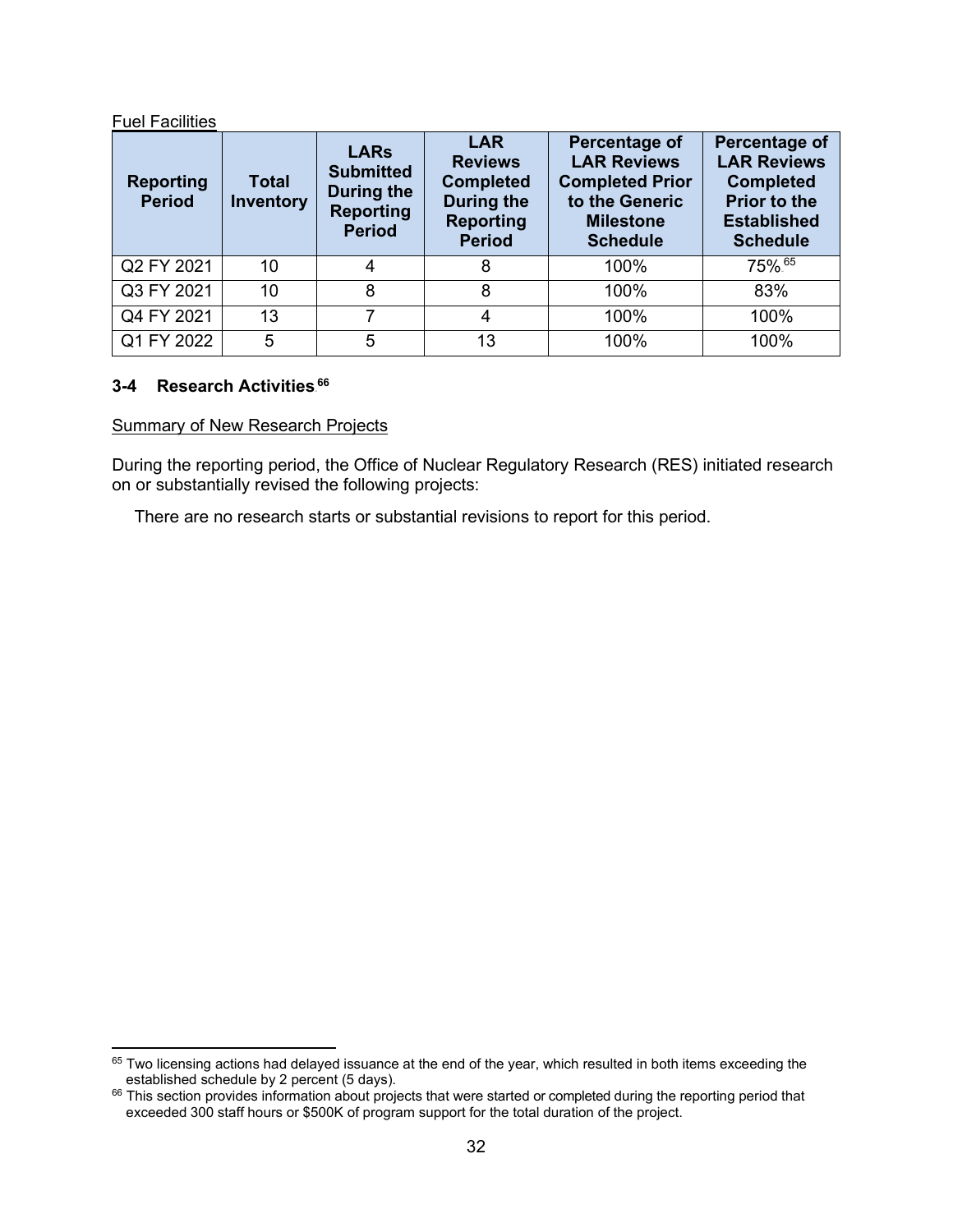# Summary of Completed Research Projects.<sup>67</sup>

During the reporting period, RES completed the following activities:

| Request to Maintain NRC Capabilities to Perform Anticipated Transient Without<br><b>SCRAM (ATWS) Confirmatory Reviews (NRR-2015-010)</b> |                                                                                                                                                                                                                                                                                                                                                                                                                                                                                                                                                                                        |  |  |  |  |
|------------------------------------------------------------------------------------------------------------------------------------------|----------------------------------------------------------------------------------------------------------------------------------------------------------------------------------------------------------------------------------------------------------------------------------------------------------------------------------------------------------------------------------------------------------------------------------------------------------------------------------------------------------------------------------------------------------------------------------------|--|--|--|--|
| Importance to the<br><b>NRC Mission</b>                                                                                                  | Maintain NRC confirmatory capabilities to perform safety analysis of<br>anticipated transient without SCRAM for extended reactor operating<br>windows to support licensing reviews.                                                                                                                                                                                                                                                                                                                                                                                                    |  |  |  |  |
| <b>Research Results or</b>                                                                                                               | The research program was requested to conduct an experimental<br>study of fuel heat-up processes that were predicted to occur during<br>ATWS scenarios. Licensees have requested amendments to<br>expand their allowable operating domain to new power and flow<br>conditions. Maximum extended load line limit analysis plus or<br>extended flow window operation can exacerbate the consequences<br>of ATWS events compared to plants operating at lower core power-<br>to-flow ratios                                                                                               |  |  |  |  |
| <b>Findings</b>                                                                                                                          | Based on the assessment of the experimental results, a new<br>approach to modeling minimum stable film boiling was adopted in<br>the NRC's TRACE thermal hydraulics code. Minimal stable film<br>boiling is a thermal hydraulic phenomenon. The research produced<br>a new experimental validation database, four peer-reviewed<br>technical publications, a publicly available NUREG report detailing<br>the experiments and findings, and several technical reports detailing<br>the experimental setup, results, preliminary analysis of these results<br>and the TRACE assessment. |  |  |  |  |
| <b>Duration of the</b><br><b>Project</b>                                                                                                 | 6 years                                                                                                                                                                                                                                                                                                                                                                                                                                                                                                                                                                                |  |  |  |  |
| <b>Estimate of Total</b><br><b>Research Resources</b>                                                                                    | 2.5 FTE and \$2.2 M over the 6-year period                                                                                                                                                                                                                                                                                                                                                                                                                                                                                                                                             |  |  |  |  |

 $^{67}$  The research project resources are estimates of staff hours and program support costs based on inspection of project records, including staffing plans and contract spending plans.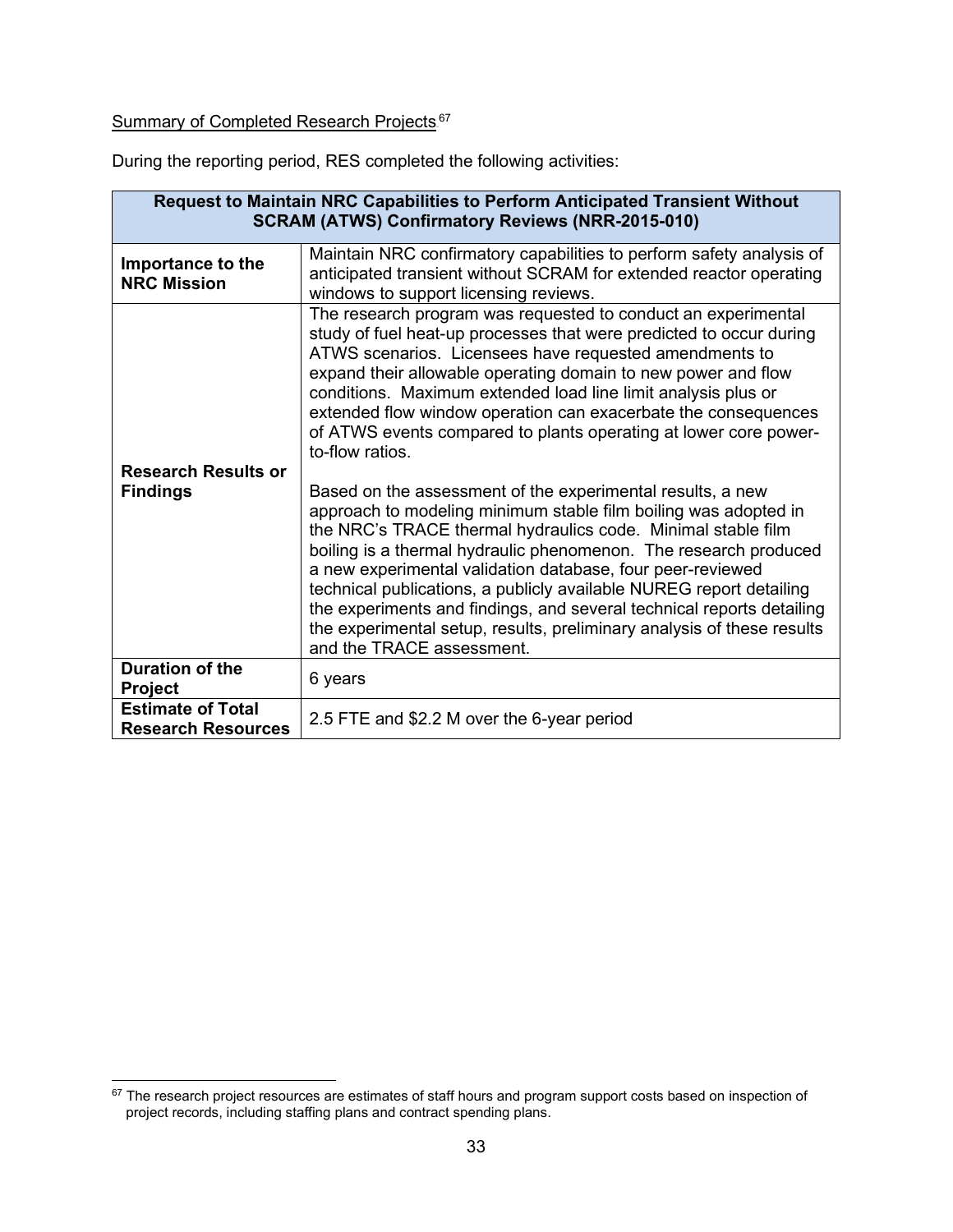### <span id="page-33-0"></span>**3-5 Fees Billed**

The tables below provide information on Part 170 fees billed for each fee class. For each fee class, the NRC staff compared the fees billed to the receipts estimated in the annual fee rule.  $^{68}$ 

| Fee Class                                                 | FY 2021 Part 170<br><b>Receipts Estimated -</b><br><b>Annual Fee Rule (\$M)</b> | Part 170 Billed in<br>Q1 FY 2022 (\$M) | <b>Total Part 170 - Billed</b><br>in FY 2022 (\$M) |
|-----------------------------------------------------------|---------------------------------------------------------------------------------|----------------------------------------|----------------------------------------------------|
| <b>Fuel Facilities</b>                                    | \$7.4                                                                           | \$2.3                                  | \$2.3                                              |
| Generic<br>Decommissioning                                | \$0.5                                                                           | \$0.9                                  | \$0.9                                              |
| Materials Users. <sup>69</sup>                            | \$1.0                                                                           | \$0.2                                  | \$0.2                                              |
| <b>Operating Power</b><br><b>Reactors</b>                 | \$157.0                                                                         | \$44.5                                 | \$44.5                                             |
| Research and<br><b>Test Reactors</b>                      | \$3.7                                                                           | \$0.7                                  | \$0.7                                              |
| <b>Spent Fuel</b><br>Storage / Reactor<br>Decommissioning | \$12.4                                                                          | \$3.9                                  | \$3.9                                              |
| Transportation                                            | \$3.6                                                                           | \$1.0                                  | \$1.0                                              |
| <b>Uranium Recovery</b>                                   | \$0.3                                                                           | \$0.2                                  | \$0.2\$                                            |

#### Significant Ongoing Licensing Actions

The following table includes a comparison of the fees billed to projected resources for subsequent license renewal application reviews, Oklo's Aurora COL application review, the SHINE Medical Technologies, LLC (SHINE) operating license application review, and the Kairos Hermes construction permit application review.

| <b>Docket</b>                                  | <b>Project Name</b>                                                                           | <b>Projected</b><br><b>Resources</b><br>$$M$ ) <sup>70</sup> | <b>Fees Billed</b><br>to Date<br>$$M$ ) <sup>71</sup> |
|------------------------------------------------|-----------------------------------------------------------------------------------------------|--------------------------------------------------------------|-------------------------------------------------------|
| Point Beach Units 1 and 2<br>05000266/05000301 | Point Beach Units 1 and 2<br><b>Subsequent License Renewal</b><br>Application - Safety Review | \$5.0 <sup>72</sup>                                          | \$2.3                                                 |

<sup>68</sup> The FY 2021 Final Fee Rule estimated collections are being used until the FY 2022 Proposed Fee Rule is published. The FY 2021 Final Fee Rule was published on June 16, 2021 (86 FR 32146).

 $69$  Materials Users—Billed as flat fee applications and included in the estimates and billed.

 $70$  Projected resources are calculated based on the FTE estimates provided to applicants in the acceptance letters. Dollar amounts are obtained by multiplying the hours estimate by the professional hourly rate.

 $71$  The NRC bills its licensees/applicants in the first month of the quarter following the timeframe in which the work was performed. For example, NRC work performed in October, November, and December, would be invoiced to the licensee/applicant in January. Therefore, the total billed amounts listed in Table 3-5 reflects costs for NRC work performed through September 2021.

<sup>&</sup>lt;sup>72</sup> When the formal acceptance letter for the Point Beach subsequent license renewal application was sent to the licensee on January 15, 2021 (Agencywide Documents Access and Management System (ADAMS) Accession No. [ML21006A417\)](https://www.nrc.gov/docs/ML2100/ML21006A417.pdf), the NRC estimated that it would take approximately \$6.4M to complete the application review.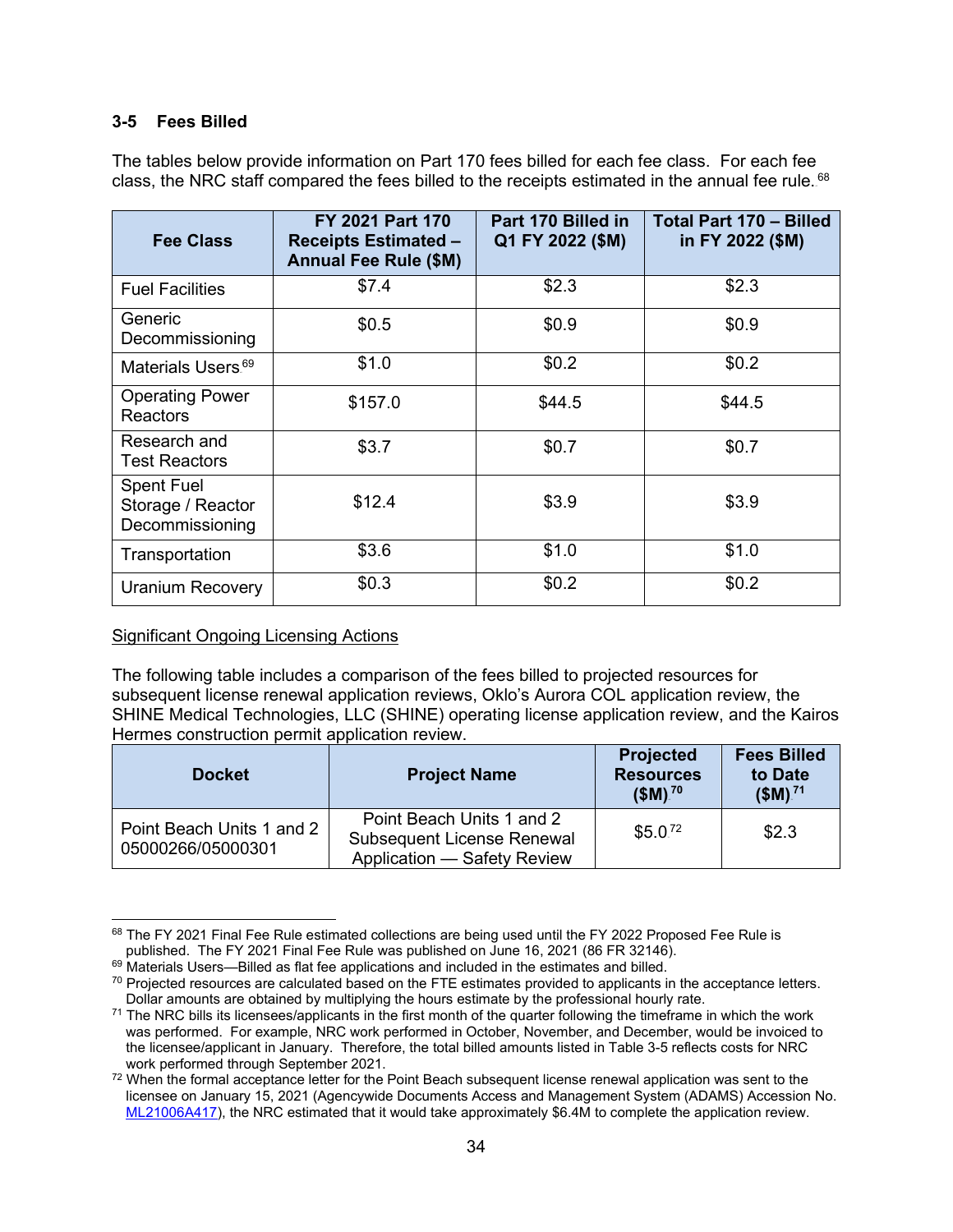| <b>Docket</b>                                              | <b>Project Name</b>                                                                                                                                       | <b>Projected</b><br><b>Resources</b><br>$$M$ ) <sup>70</sup> | <b>Fees Billed</b><br>to Date<br>$$M$ ). <sup>71</sup> |
|------------------------------------------------------------|-----------------------------------------------------------------------------------------------------------------------------------------------------------|--------------------------------------------------------------|--------------------------------------------------------|
| Point Beach Units 1 and 2<br>05000266/05000301             | Point Beach Units 1 and 2<br><b>Subsequent License Renewal</b><br>Application - Environmental<br><b>Review</b>                                            | \$1.4                                                        | \$1.0                                                  |
| North Anna Units 1 and 2<br>05000338/05000339              | North Anna Units 1 and 2<br><b>Subsequent License Renewal</b><br>Application - Safety Review                                                              | \$5.0 <sup>73</sup>                                          | \$2.9                                                  |
| North Anna Units 1 and 2<br>05000338/05000339              | North Anna Units 1 and 2<br><b>Subsequent License Renewal</b><br>Application - Environmental<br><b>Review</b>                                             | \$1.4                                                        | \$1.2                                                  |
| Oconee Units 1, 2, and 3<br>05000269/05000270/<br>05000287 | Oconee Units 1, 2, and 3<br><b>Subsequent License Renewal</b><br>Application - Safety Review                                                              | \$5.0 <sup>74</sup>                                          | \$1.4                                                  |
| Oconee Units 1, 2, and 3<br>05000269/05000270/<br>05000287 | Oconee Units 1, 2, and 3<br><b>Subsequent License Renewal</b><br>Application - Environmental<br><b>Review</b>                                             | \$1.4                                                        | \$0.2                                                  |
| <b>SHINE Medical</b><br>Technologies, LLC<br>05000608      | <b>SHINE Medical Isotope</b><br><b>Production Facility Operating</b><br><b>License Application Review</b><br>- Safety and Environmental<br><b>Reviews</b> | \$6.2 <sup>75</sup>                                          | \$4.9                                                  |
| Oklo Aurora 05200049                                       | Oklo Aurora COL Application<br>- Safety and Environmental<br>Reviews. <sup>76</sup>                                                                       | \$0.7 <sup>77</sup>                                          | \$0.5                                                  |
| St. Lucie Units 1 and 2<br>05000335/05000389               | St. Lucie Units 1 and 2<br><b>Subsequent License</b><br>Renewal Application -<br><b>Safety Review</b>                                                     | \$5.0 <sup>78</sup>                                          | \$0.3                                                  |
| St. Lucie Units 1 and 2<br>05000335/05000389               | St. Lucie Units 1 and 2<br><b>Subsequent License</b><br>Renewal Application -                                                                             | \$1.4                                                        | \$0.1                                                  |

<sup>&</sup>lt;sup>73</sup> When the formal acceptance letter for the North Anna subsequent license renewal application was sent to the licensee on October 13, 2020 (ADAMS Accession No[. ML20258A284\)](https://adamswebsearch2.nrc.gov/webSearch2/main.jsp?AccessionNumber=ML20258A284), the NRC estimated that it would take approximately \$6.4M to complete the application review.

<sup>&</sup>lt;sup>74</sup> When the formal acceptance letter for the Oconee subsequent license renewal application was sent to the licensee on July 22, 2021 (ADAMS Accession No. [ML21194A245\)](https://adamswebsearch2.nrc.gov/webSearch2/main.jsp?AccessionNumber=ML21194A245), the NRC estimated that it would take approximately \$6.4M to complete the application review.

<sup>&</sup>lt;sup>75</sup> The projected resource estimate was provided to SHINE by letter dated April 30, 2020 (ADAMS Accession No. [ML20114E315\)](https://adamswebsearch2.nrc.gov/webSearch2/main.jsp?AccessionNumber=ML20114E315).

 $76$  In prior reporting periods the fees billed for the Oklo COL Application were attributed to the safety review. These fees encompass both the safety and environmental reviews, as now reflected in the table text.

<sup>77</sup> On January 6, 2022, the NRC staff notified Oklo of its decision to deny the Aurora COL application, without prejudice, (ADAMS Accession No. [ML21357A034\)](https://adamsxt.nrc.gov/navigator/AdamsXT/content/downloadContent.faces?objectStoreName=MainLibrary&vsId=%7b360B2533-16AD-C843-BEEC-7DE78F700000%7d&ForceBrowserDownloadMgrPrompt=false). Because the staff denied this COL application, this project will no longer be included in this report as an ongoing licensing action.

<sup>&</sup>lt;sup>78</sup> When the formal acceptance letter for the St. Lucie subsequent license renewal application was sent to the licensee on September 24, 2021 (ADAMS Accession No[. ML21246A091\)](https://adamswebsearch2.nrc.gov/webSearch2/main.jsp?AccessionNumber=ML21246A091), the NRC estimated that it would take approximately \$6.4M to complete the application review.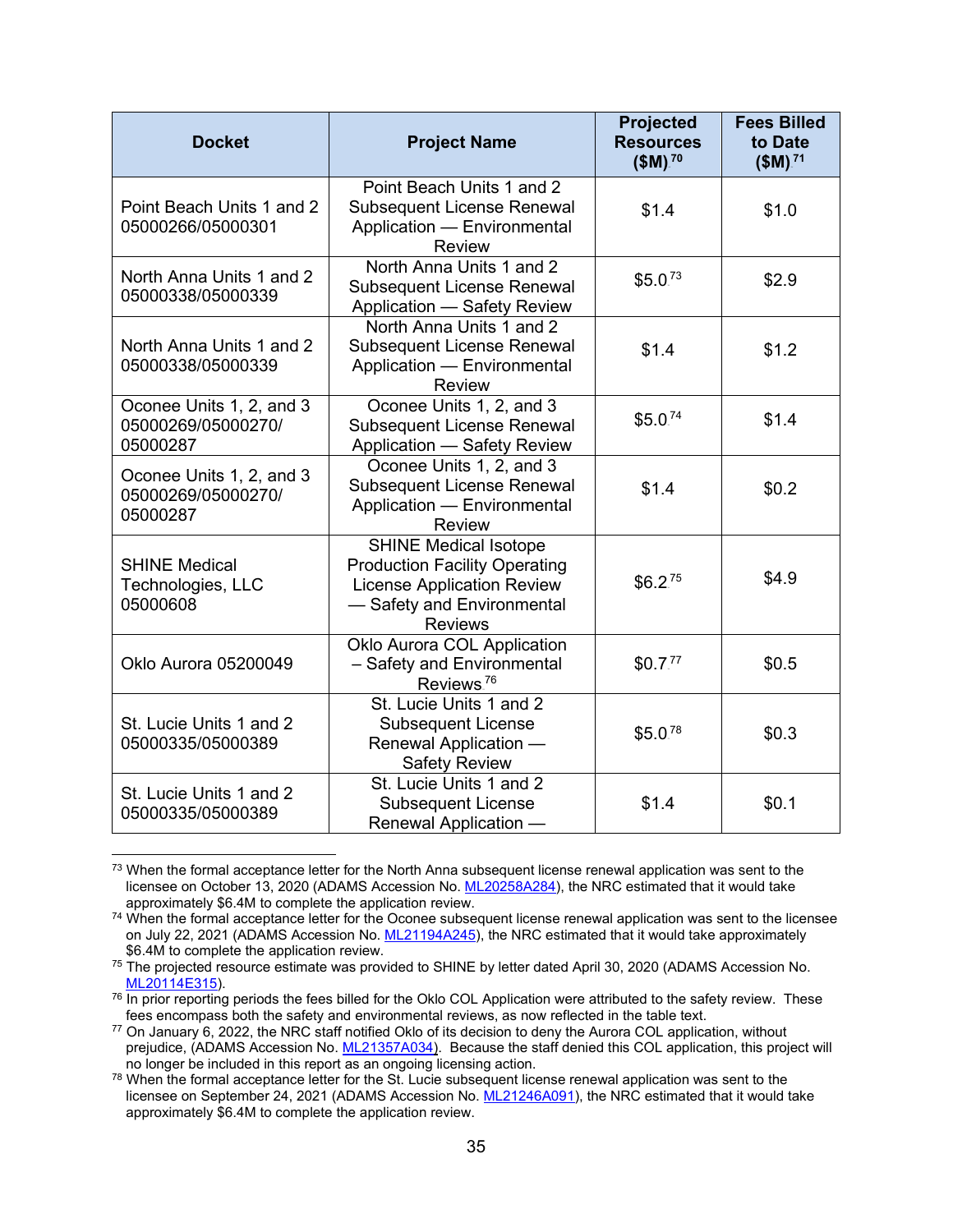| <b>Docket</b>          | <b>Project Name</b>                                                                 | Projected<br><b>Resources</b><br>$$M$ ) <sup>70</sup> | <b>Fees Billed</b><br>to Date<br>$$M$ ) <sup>71</sup> |
|------------------------|-------------------------------------------------------------------------------------|-------------------------------------------------------|-------------------------------------------------------|
|                        | <b>Environmental Review</b>                                                         |                                                       |                                                       |
| Kairos Hermes 05007513 | Kairos Hermes -<br><b>Construction Permit - Safety</b><br>and Environmental Reviews | \$5.5 <sup>79</sup>                                   | \$0                                                   |

# <span id="page-35-0"></span>**3-6 Requests for Additional Information**

The table below provides information on requests for additional information (RAIs) associated with licensing actions that are considered "requested activities of the Commission" for which the NRC staff issues a final safety evaluation, consistent with Section 102(c) of NEIMA. While Section 102(c) of NEIMA only applies to licensing actions accepted after July 13, 2019, the RAI data also include licensing actions accepted prior to July 13, 2019, to provide a complete inventory.

| <b>Type of Facility or</b><br><b>Activity Type</b>             | <b>Total</b><br>Inventory of<br><b>Open RAIs as</b><br>of the End of<br><b>Reporting</b><br><b>Period</b> | <b>Total</b><br>Number of<br><b>RAIs Issued</b><br>in Reporting<br><b>Period</b> | <b>Total Number</b><br>of RAIs<br><b>Responded</b><br>to in<br><b>Reporting</b><br><b>Period</b> | <b>Total Number of</b><br><b>RAIs Closed in</b><br><b>Reporting Period.80</b> |
|----------------------------------------------------------------|-----------------------------------------------------------------------------------------------------------|----------------------------------------------------------------------------------|--------------------------------------------------------------------------------------------------|-------------------------------------------------------------------------------|
| <b>Operating Reactors</b>                                      | 175                                                                                                       | 78                                                                               | 78                                                                                               | 95                                                                            |
| Non-Power<br>Production and<br>Utilization<br>Facilities. $81$ | 615                                                                                                       | 23                                                                               | 42                                                                                               | 64                                                                            |
| Design<br>Certifications for<br>New Reactors. <sup>82</sup>    | N/A                                                                                                       | N/A                                                                              | N/A                                                                                              | N/A                                                                           |
| <b>Early Site Permits</b><br>for New Reactors. <sup>83</sup>   | N/A                                                                                                       | N/A                                                                              | N/A                                                                                              | N/A                                                                           |
| <b>Combined Licenses</b><br>for New Reactors                   | 10                                                                                                        | 0                                                                                | $\mathbf 0$                                                                                      | 0                                                                             |
| Construction<br>Permits for New                                | 0                                                                                                         | 0                                                                                | 0                                                                                                | 0                                                                             |

<sup>&</sup>lt;sup>79</sup> The projected resource estimated was provide to Kairos Power LLC by letter dated December 15, 2021 (ADAMS Accession No. [ML21343A214\)](https://adamswebsearch2.nrc.gov/webSearch2/main.jsp?AccessionNumber=ML21343A214).

<sup>80</sup> RAIs are considered closed once the final safety evaluation, environmental assessment, or environmental impact statement is finalized except for RAIs associated with new reactor application reviews. Due to the phased approach taken over several years for new reactor application reviews, RAIs are closed throughout the review process once the staff has determined that no additional information is needed to resolve the issue.

<sup>&</sup>lt;sup>81</sup> For the purposes of RAI reporting, non-power production and utilization facilities include all operating research and test reactors and medical radioisotope facilities licensed under 10 CFR Part 50, including the ongoing review of the SHINE operating license application.

<sup>82</sup> No design certification applications are currently under review by the NRC; therefore, there will be no RAI data to report until an application is submitted and accepted by the NRC for review.

<sup>&</sup>lt;sup>83</sup> No early site permit applications are currently under review by the NRC; therefore, there will be no RAI data to report until an application is submitted and accepted by the NRC for review.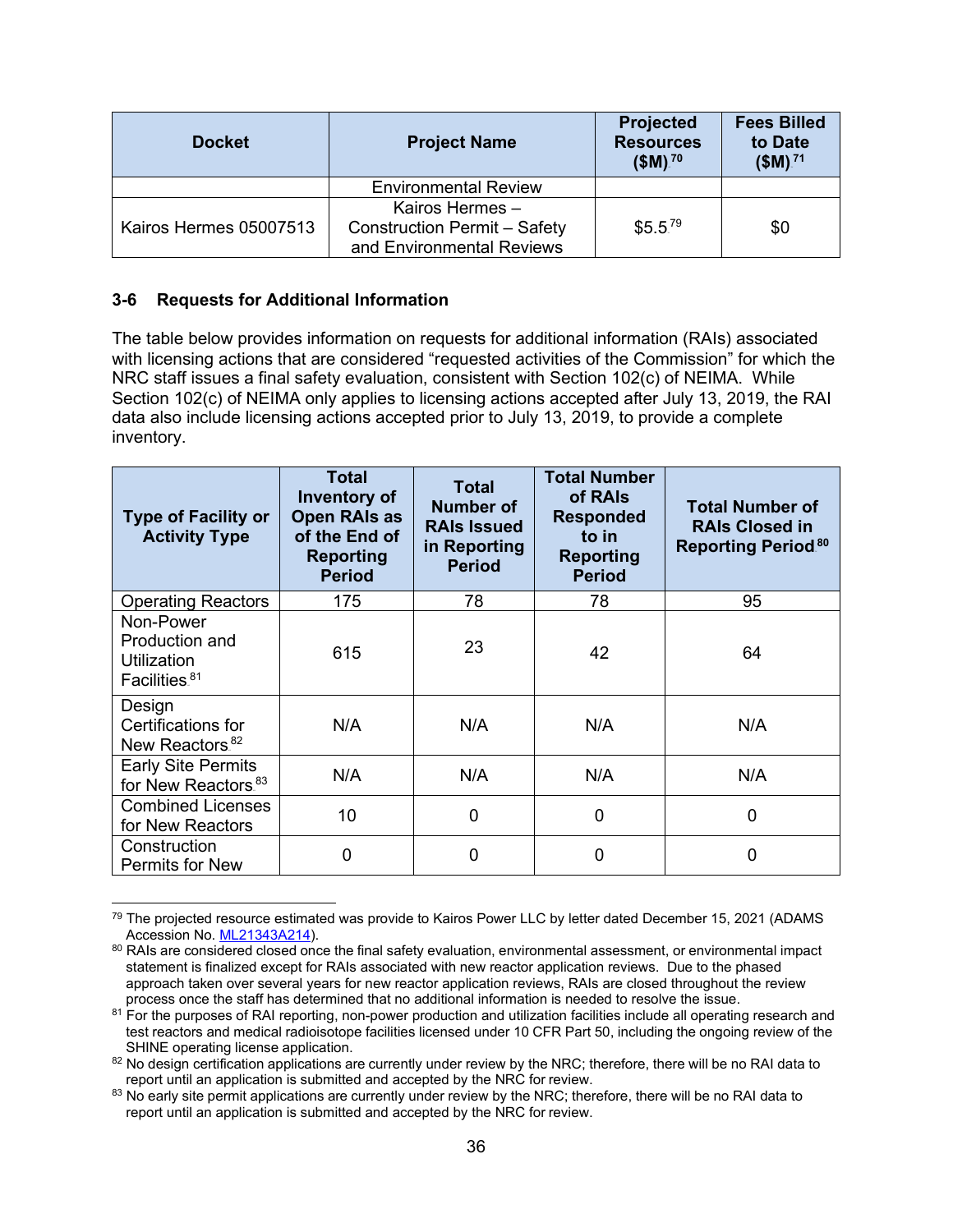| <b>Type of Facility or</b><br><b>Activity Type</b>                                          | <b>Total</b><br><b>Inventory of</b><br><b>Open RAIs as</b><br>of the End of<br><b>Reporting</b><br><b>Period</b> | <b>Total</b><br><b>Number of</b><br><b>RAIs Issued</b><br>in Reporting<br><b>Period</b> | <b>Total Number</b><br>of RAIs<br><b>Responded</b><br>to in<br><b>Reporting</b><br><b>Period</b> | <b>Total Number of</b><br><b>RAIs Closed in</b><br><b>Reporting Period.80</b> |
|---------------------------------------------------------------------------------------------|------------------------------------------------------------------------------------------------------------------|-----------------------------------------------------------------------------------------|--------------------------------------------------------------------------------------------------|-------------------------------------------------------------------------------|
| Reactors or Non-<br><b>Power Production</b><br>and Utilization<br>Facilities. <sup>84</sup> |                                                                                                                  |                                                                                         |                                                                                                  |                                                                               |
| <b>Fuel Facilities</b>                                                                      | 20                                                                                                               | 11                                                                                      | 15                                                                                               | 51                                                                            |
| <b>Power Reactor</b><br>Decommissioning                                                     | 99                                                                                                               | 24                                                                                      | 39                                                                                               | 17                                                                            |
| <b>Research and Test</b><br>Reactor<br>Decommissioning                                      | 0                                                                                                                | 0                                                                                       | 0                                                                                                | 0                                                                             |
| <b>Spent Fuel</b>                                                                           | 680                                                                                                              | 55                                                                                      | 20                                                                                               | 3                                                                             |
| <b>Materials</b>                                                                            | 0                                                                                                                | 0                                                                                       | 0                                                                                                | 0                                                                             |
| Pre-Application<br><b>Activities for</b><br><b>Advanced Reactors</b>                        | 9                                                                                                                | 5                                                                                       | 0                                                                                                | 0                                                                             |

 $84$  This activity was added to track performance on construction permit applications for new light water reactors, advanced reactors, and non-power production and utilization facilities.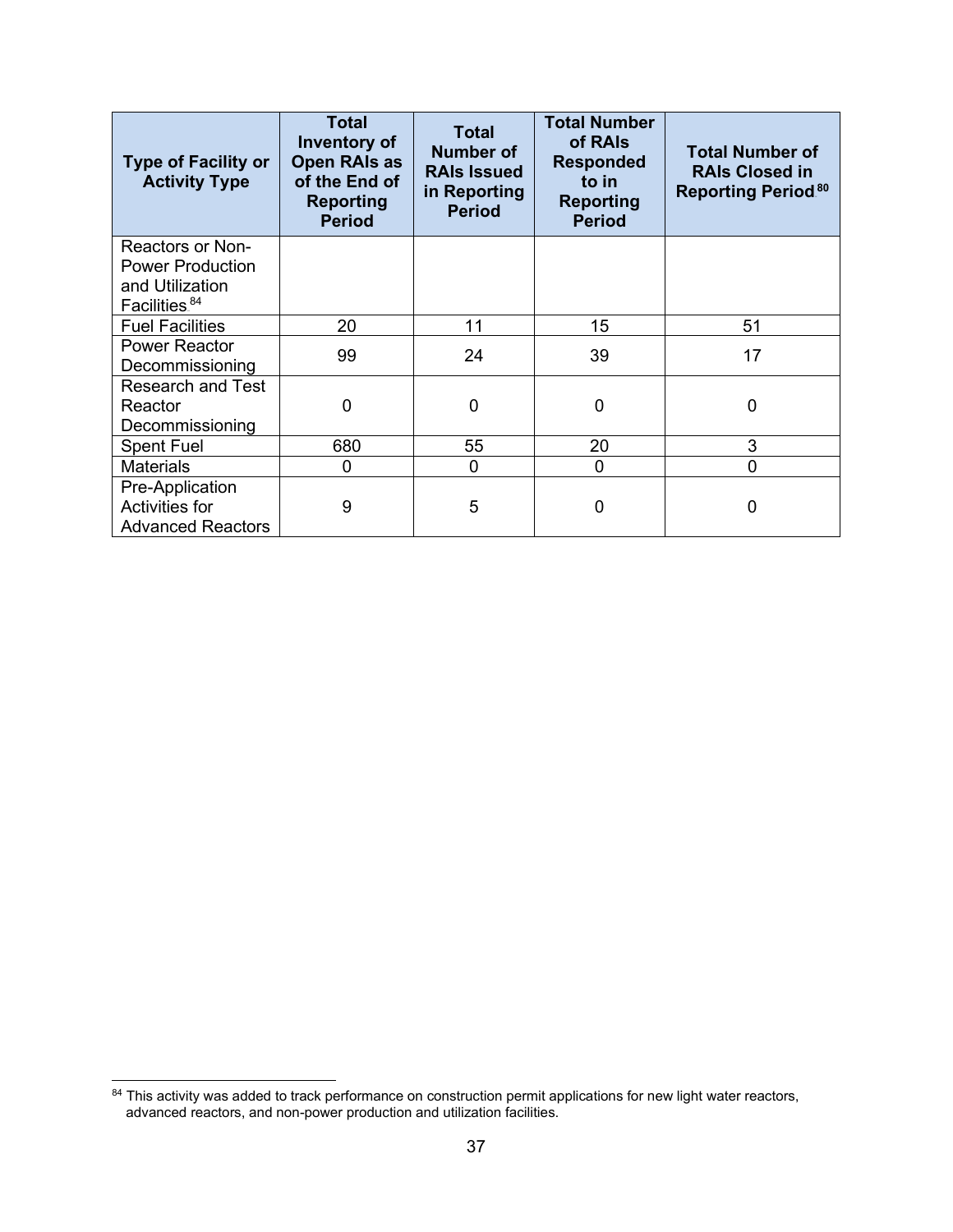# <span id="page-37-0"></span>**3-7 Workforce Development and Management**

|                                                 | <b>FY 2022</b><br><b>Budget</b> | <b>FTE</b><br><b>Utilization</b><br>09/26/21 -<br>10/23/21 | <b>FTE</b><br>Utilization Utilization<br>10/24/21<br>11/20/21 | <b>FTE</b><br>$11/21/21 -$<br>12/18/21 | <b>FTE</b><br><b>Utilization</b><br>as of<br>12/18/21 | Delta (Q1 FTE<br>Utilization -<br>FY 2022<br><b>Budget)</b> | <b>End of Year</b><br>$(EOY)^{86}$<br>Projection w/<br><b>Personnel</b><br><b>Actions</b> | Delta (EOY<br>Projection -<br>FY 2022<br><b>Budget)</b> |
|-------------------------------------------------|---------------------------------|------------------------------------------------------------|---------------------------------------------------------------|----------------------------------------|-------------------------------------------------------|-------------------------------------------------------------|-------------------------------------------------------------------------------------------|---------------------------------------------------------|
| <b>Totals</b>                                   | 2888.4                          | 210.4                                                      | 209.5                                                         | 209.3                                  | 629.3                                                 | $-2259.1$                                                   | 2768.6                                                                                    | $-119.8$                                                |
| <b>COMM</b>                                     | 45.0                            | 2.0                                                        | 1.8                                                           | 1.7                                    | 5.5                                                   | $-39.5$                                                     | 32.7                                                                                      | $-12.3$                                                 |
| <b>OIG</b>                                      | 63.0                            | 4.6                                                        | 4.6                                                           | 4.6                                    | 13.8                                                  | $-49.2$                                                     | 60.6                                                                                      | $-2.4$                                                  |
| <b>Totals</b><br><b>Other</b><br><b>Offices</b> | 2780.4                          | 203.8                                                      | 203.1                                                         | 203.1                                  | 610.0                                                 | $-2170.4$                                                   | 2675.2                                                                                    | $-105.2$                                                |
| <b>OCFO</b>                                     | 92.0                            | 6.5                                                        | 6.7                                                           | 6.8                                    | 20.0                                                  | $-72.0$                                                     | 91.4                                                                                      | $-0.6$                                                  |
| <b>OGC</b>                                      | 90.7                            | 7.4                                                        | 7.5                                                           | 7.5                                    | 22.3                                                  | $-68.4$                                                     | 93.6                                                                                      | 2.9                                                     |
| <b>OCA</b>                                      | 10.0                            | 0.8                                                        | 0.8                                                           | 0.8                                    | 2.3                                                   | $-7.7$                                                      | 9.8                                                                                       | $-0.2$                                                  |
| <b>OCAA</b>                                     | 7.0                             | 0.5                                                        | 0.5                                                           | 0.5                                    | 1.6                                                   | $-5.4$                                                      | 6.7                                                                                       | $-0.3$                                                  |
| <b>OPA</b>                                      | 13.0                            | 1.0                                                        | 1.0                                                           | 1.0                                    | 3.0                                                   | $-10.0$                                                     | 13.0                                                                                      | 0.0                                                     |
| <b>SECY</b>                                     | 17.0                            | 1.2                                                        | 1.2                                                           | 1.2                                    | 3.7                                                   | $-13.3$                                                     | 17.0                                                                                      | 0.0                                                     |
| <b>OIP</b>                                      | 34.0                            | 2.5                                                        | 2.5                                                           | 2.5                                    | 7.6                                                   | $-26.4$                                                     | 34.8                                                                                      | 0.8                                                     |
| <b>ASLBP</b>                                    | 23.0                            | 1.6                                                        | 1.6                                                           | 1.6                                    | 4.7                                                   | $-18.3$                                                     | 21.3                                                                                      | $-1.7$                                                  |
| <b>ACRS</b>                                     | 23.5                            | 1.8                                                        | 1.9                                                           | 1.8                                    | 5.4                                                   | $-18.1$                                                     | 23.4                                                                                      | $-0.1$                                                  |
| OEDO                                            | 26.0                            | 2.0                                                        | 2.0                                                           | 2.0                                    | 6.1                                                   | $-19.9$                                                     | 26.8                                                                                      | 0.8                                                     |
| <b>NRR</b>                                      | 565.6                           | 40.2                                                       | 40.0                                                          | 40.1                                   | 120.3                                                 | $-445.3$                                                    | 534.4                                                                                     | $-31.2$                                                 |
| <b>NMSS</b>                                     | 303.4                           | 23.1                                                       | 22.8                                                          | 22.6                                   | 68.4                                                  | $-235.0$                                                    | 298.1                                                                                     | $-5.3$                                                  |
| <b>RES</b>                                      | 203.5                           | 15.1                                                       | 14.7                                                          | 14.8                                   | 44.5                                                  | $-159.0$                                                    | 196.4                                                                                     | $-7.1$                                                  |
| <b>NSIR</b>                                     | 151.4                           | 11.4                                                       | 11.1                                                          | 11.0                                   | 33.6                                                  | $-117.8$                                                    | 145.7                                                                                     | $-5.7$                                                  |
| $R-I$                                           | 173.2                           | 13.1                                                       | 12.9                                                          | 12.9                                   | 39.0                                                  | $-134.2$                                                    | 164.4                                                                                     | $-8.8$                                                  |
| $R$ -II                                         | 208.0                           | 15.0                                                       | 15.0                                                          | 15.0                                   | 45.0                                                  | $-163.0$                                                    | 193.4                                                                                     | $-14.6$                                                 |
| $R-III$                                         | 170.7                           | 12.4                                                       | 12.7                                                          | 12.8                                   | 37.9                                                  | $-132.8$                                                    | 164.9                                                                                     | $-5.8$                                                  |
| R-IV                                            | 160.9                           | 13.1                                                       | 12.9                                                          | 13.0                                   | 38.9                                                  | $-122.0$                                                    | 166.6                                                                                     | 5.7                                                     |
| <b>OE</b>                                       | 31.5                            | 2.4                                                        | 2.4                                                           | 2.4                                    | 7.1                                                   | $-24.4$                                                     | 29.9                                                                                      | $-1.6$                                                  |
| O <sub>l</sub>                                  | 35.0                            | 2.8                                                        | 2.7                                                           | 2.7                                    | 8.2                                                   | $-26.8$                                                     | 34.3                                                                                      | $-0.7$                                                  |
| <b>OCIO</b>                                     | 169.0                           | 11.3                                                       | 11.3                                                          | $11.2$                                 | 33.8                                                  | $-135.2$                                                    | 153.8                                                                                     | $-15.2$                                                 |
| <b>ADM</b>                                      | 121.0                           | 8.7                                                        | 8.9                                                           | 8.8                                    | 26.4                                                  | $-94.6$                                                     | 118.1                                                                                     | $-2.9$                                                  |
| <b>SBCR</b>                                     | 13.0                            | 1.0                                                        | 1.0                                                           | 1.0                                    | 3.0                                                   | $-10.0$                                                     | 13.5                                                                                      | 0.5                                                     |
| <b>OCHCO</b>                                    | 135.0                           | 8.8                                                        | 8.9                                                           | 8.9                                    | 26.6                                                  | $-108.4$                                                    | 121.0                                                                                     | $-14.0$                                                 |
| CSU                                             | 3.0                             | 0.2                                                        | 0.2                                                           | 0.2                                    | $0.6\,$                                               | $-2.4$                                                      | 2.9                                                                                       | $-0.1$                                                  |

<u>FY 2022 Staffing by Office.<sup>85</sup></u>

 $85$  Some numbers might not add due to rounding.

<sup>86</sup> Based on FTE utilization as of December 18, 2021.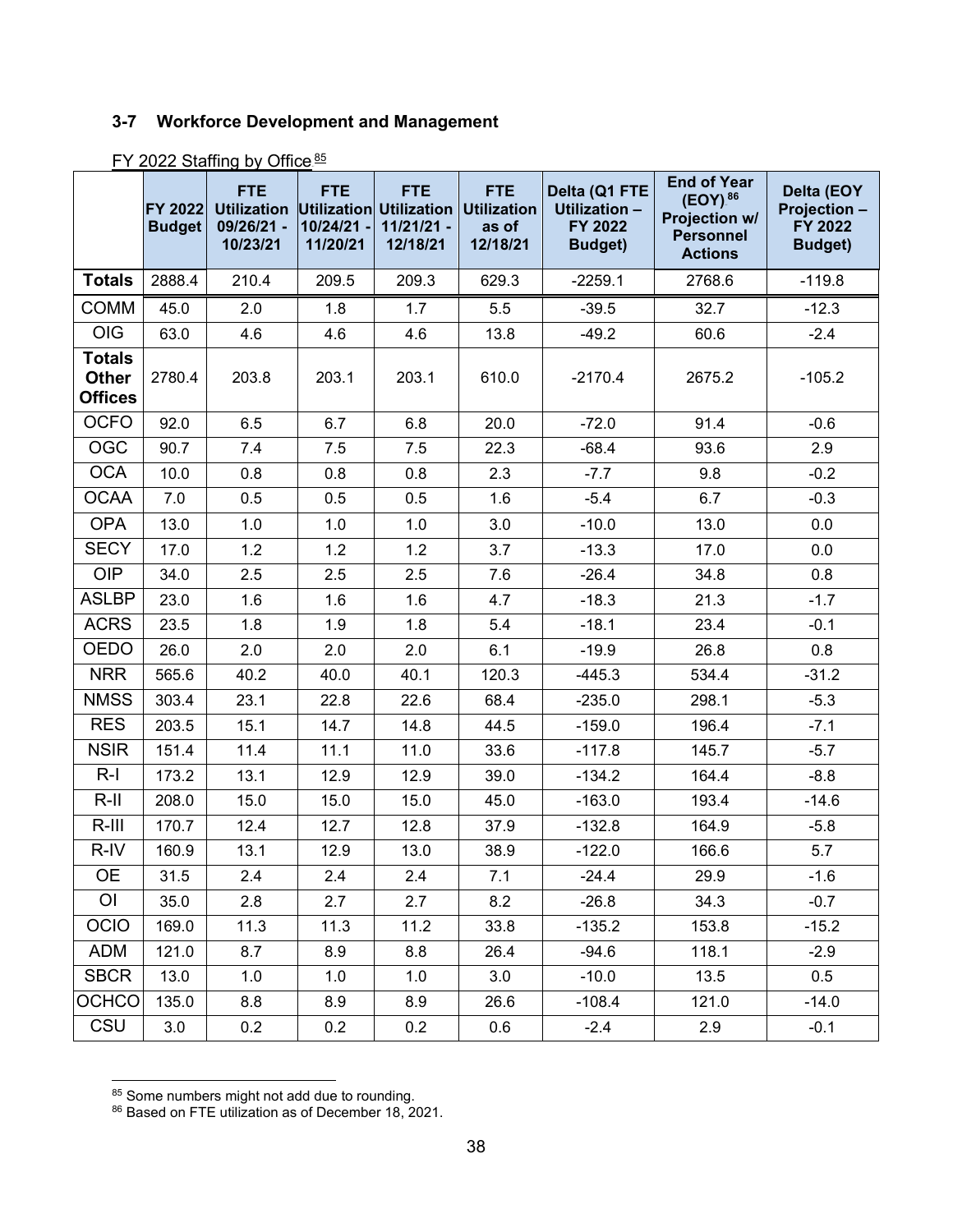### <span id="page-38-0"></span>**3-8 Inspection Activities**

The table below shows the average number of hours of direct inspection per plant in CY 2021.

| <b>Nationwide Per</b><br><b>Plant (unit)</b> | Column 1 of<br><b>ROP Action</b><br><b>Matrix</b> | Column 2 of<br><b>ROP Action</b><br><b>Matrix</b> | Column 3 of<br><b>ROP Action</b><br><b>Matrix</b> | <b>Column 4 of</b><br><b>ROP Action</b><br><b>Matrix</b> |
|----------------------------------------------|---------------------------------------------------|---------------------------------------------------|---------------------------------------------------|----------------------------------------------------------|
| 1,685 Hours                                  | 1,624 Hours                                       | 2,397 Hours. <sup>87</sup>                        | $3,450$ Hours. $88$                               | No Plants in<br>Column 4                                 |

Average Reactor Oversight Process Direct Inspection Hours

The table below shows the staff hours expended for inspection-related effort at operating power reactor sites by CY.

| <b>Items</b> | <b>Description</b>                           | <b>CY 2020 (Hours)</b> | <b>CY 2021 (Hours)</b> |
|--------------|----------------------------------------------|------------------------|------------------------|
| i.           | <b>Baseline Inspection</b>                   | 219,178                | 227,375                |
| ii.          | <b>Plant-Specific Inspection</b>             | 7,521                  | 4,773                  |
| iii.         | Generic Safety Issue Inspections             | 911                    | 2,426                  |
| iv.          | <b>Performance Assessment</b>                | 1,880                  | 3,486.89               |
| v.           | <b>Other Activities</b>                      | 86,074                 | 91,971                 |
| vi.          | <b>Total Staff Effort</b>                    | 315,563                | 330,030                |
| vii.         | <b>Total Staff Effort Per Operating Site</b> | 5,536.90               | 5,893.91               |

<sup>87</sup> As of December 31, 2021, Callaway Plant (one-unit Pressured Water Reactor (PWR)) was in Column 2 of the ROP Action Matrix [\(ROP Action Matrix\)](https://www.nrc.gov/reactors/operating/oversight/actionmatrix-summary.html). Surry Power Station Unit 2 (two-unit PWR) was in Column 2 in Q1 CY 2021 and returned to Column 1 on April 1, 2021 (ADAMS Accession No[. ML20365A007\)](https://adamswebsearch2.nrc.gov/webSearch2/main.jsp?AccessionNumber=ML20365A007). Clinton Power Station (oneunit Boiling Water Reactor (BWR)) was in Column 2 in Q1 and Q2 CY 2021 and returned to Column 1 on July 1, 2021 (ADAMS Accession No. [ML21197A022\)](https://adamswebsearch2.nrc.gov/webSearch2/main.jsp?AccessionNumber=ML21197A022). Turkey Point Nuclear Generating Unit 3 (two-unit PWR) was in Column 2 in Q1, Q2, and Q3 CY 2021 and returned to Column 1 on October 1, 2021 (ADAMS Accession No. [ML21307A137\)](https://adamswebsearch2.nrc.gov/webSearch2/main.jsp?AccessionNumber=ML21307A137). James A. Fitzpatrick (one-unit BWR) was in Column 2 in Q1, Q2, and Q3 CY 2021 and returned to Column 1 on October 1, 2021 (ADAMS Accession No. [ML21308A407\)](https://adamswebsearch2.nrc.gov/webSearch2/main.jsp?AccessionNumber=ML21308A407).

<sup>88</sup> On March 3, 2021, Grand Gulf Nuclear Station (one-unit BWR) entered Column 3 of the ROP Action Matrix in Q4 CY 2020 (ADAMS Accession No. [ML21055A008\)](https://adamswebsearch2.nrc.gov/webSearch2/main.jsp?AccessionNumber=ML21055A008) and returned to Column 1 on November 18, 2021 (ADAMS Accession No. [ML21306A311\)](https://adamswebsearch2.nrc.gov/webSearch2/main.jsp?AccessionNumber=ML21306A311).

<sup>89</sup> The increase in Performance Assessment hours is due to a change in tabulation of hours. The CY 2020 hours did not include hours assigned to ROP cycles other than 2020, while the CY 2021 hours includes ROP Cycle 2020 hours charged in 2021. Applying the same methodology to the CY 2020 hours would increase the number to 3,569 from 1,880.

<sup>90</sup> Total staff effort is divided by 57 sites for CY 2020, due to Three Mile Island Unit 1 permanently ceasing operations on September 20, 2019.

<sup>91</sup> Total staff effort is divided by 56 sites for CY 2021, due to Duane Arnold Unit 1 permanently ceasing operations in August 2020. Because Duane Arnold Unit 1 operated for the majority of CY 2020, it was included as an operating site in CY 2020.